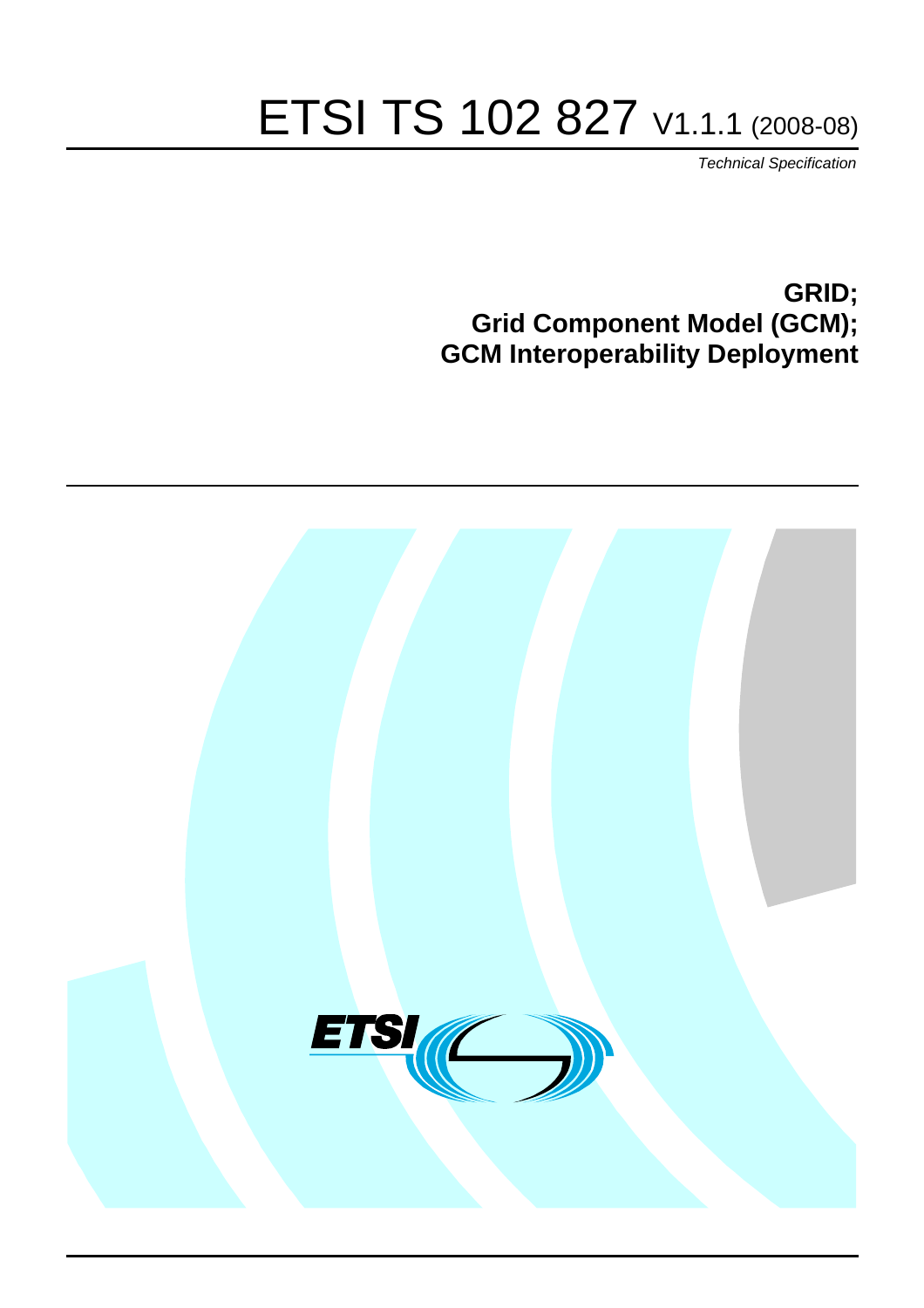Reference DTS/GRID-0004-1

Keywords interoperability, service, architecture, network

#### *ETSI*

#### 650 Route des Lucioles F-06921 Sophia Antipolis Cedex - FRANCE

Tel.: +33 4 92 94 42 00 Fax: +33 4 93 65 47 16

Siret N° 348 623 562 00017 - NAF 742 C Association à but non lucratif enregistrée à la Sous-Préfecture de Grasse (06) N° 7803/88

#### *Important notice*

Individual copies of the present document can be downloaded from: [http://www.etsi.org](http://www.etsi.org/)

The present document may be made available in more than one electronic version or in print. In any case of existing or perceived difference in contents between such versions, the reference version is the Portable Document Format (PDF). In case of dispute, the reference shall be the printing on ETSI printers of the PDF version kept on a specific network drive within ETSI Secretariat.

Users of the present document should be aware that the document may be subject to revision or change of status. Information on the current status of this and other ETSI documents is available at <http://portal.etsi.org/tb/status/status.asp>

If you find errors in the present document, please send your comment to one of the following services: [http://portal.etsi.org/chaircor/ETSI\\_support.asp](http://portal.etsi.org/chaircor/ETSI_support.asp)

#### *Copyright Notification*

No part may be reproduced except as authorized by written permission. The copyright and the foregoing restriction extend to reproduction in all media.

> © European Telecommunications Standards Institute 2008. All rights reserved.

**DECT**TM, **PLUGTESTS**TM, **UMTS**TM, **TIPHON**TM, the TIPHON logo and the ETSI logo are Trade Marks of ETSI registered for the benefit of its Members.

**3GPP**TM is a Trade Mark of ETSI registered for the benefit of its Members and of the 3GPP Organizational Partners.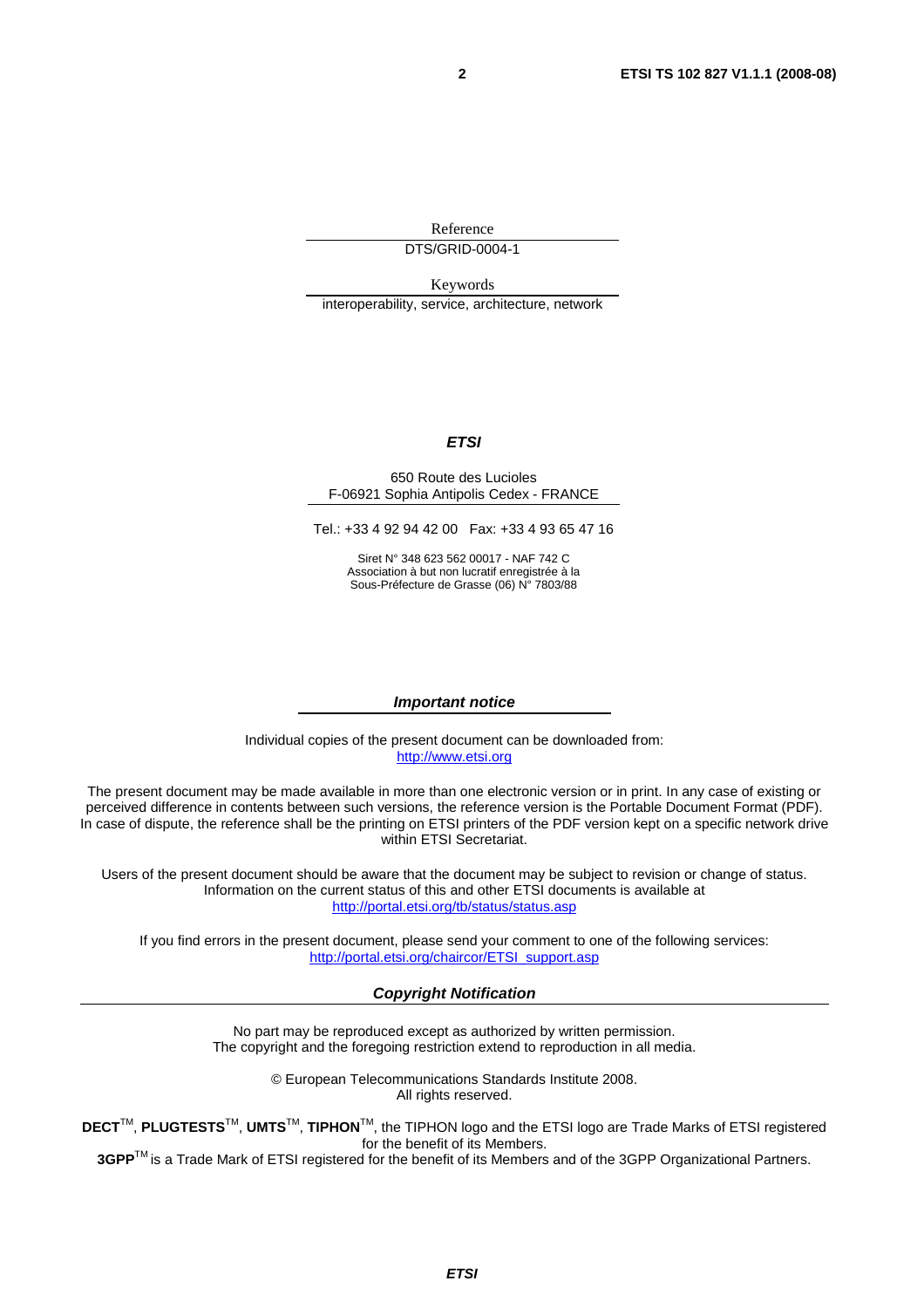# Contents

| 1                |  |  |  |  |
|------------------|--|--|--|--|
| 2                |  |  |  |  |
| 2.1              |  |  |  |  |
| 2.2              |  |  |  |  |
| 3                |  |  |  |  |
| 3.1              |  |  |  |  |
| 3.2              |  |  |  |  |
| 4                |  |  |  |  |
| 4.1              |  |  |  |  |
| 4.2              |  |  |  |  |
| 4.2.1            |  |  |  |  |
| 4.2.2            |  |  |  |  |
| 4.2.3<br>4.2.4   |  |  |  |  |
|                  |  |  |  |  |
| 5                |  |  |  |  |
| 5.1              |  |  |  |  |
| 5.1.1            |  |  |  |  |
| 5.1.2            |  |  |  |  |
| 5.1.3<br>5.1.4   |  |  |  |  |
| 5.2              |  |  |  |  |
| 5.2.1            |  |  |  |  |
| 5.2.2            |  |  |  |  |
| 5.2.3            |  |  |  |  |
| 6                |  |  |  |  |
| 6.1              |  |  |  |  |
| 6.2              |  |  |  |  |
| 6.3              |  |  |  |  |
| 6.4              |  |  |  |  |
| 7                |  |  |  |  |
| 7.1<br>7.1.1     |  |  |  |  |
| 7.1.2            |  |  |  |  |
| 7.1.3            |  |  |  |  |
| 7.1.4            |  |  |  |  |
| 7.1.5            |  |  |  |  |
| 7.1.6            |  |  |  |  |
| 7.1.7            |  |  |  |  |
| 7.1.8            |  |  |  |  |
| 7.1.9            |  |  |  |  |
| 7.1.10           |  |  |  |  |
| 7.1.11<br>7.1.12 |  |  |  |  |
| 7.1.13           |  |  |  |  |
| 7.1.14           |  |  |  |  |
| 7.1.15           |  |  |  |  |
| 7.1.16           |  |  |  |  |
| 8                |  |  |  |  |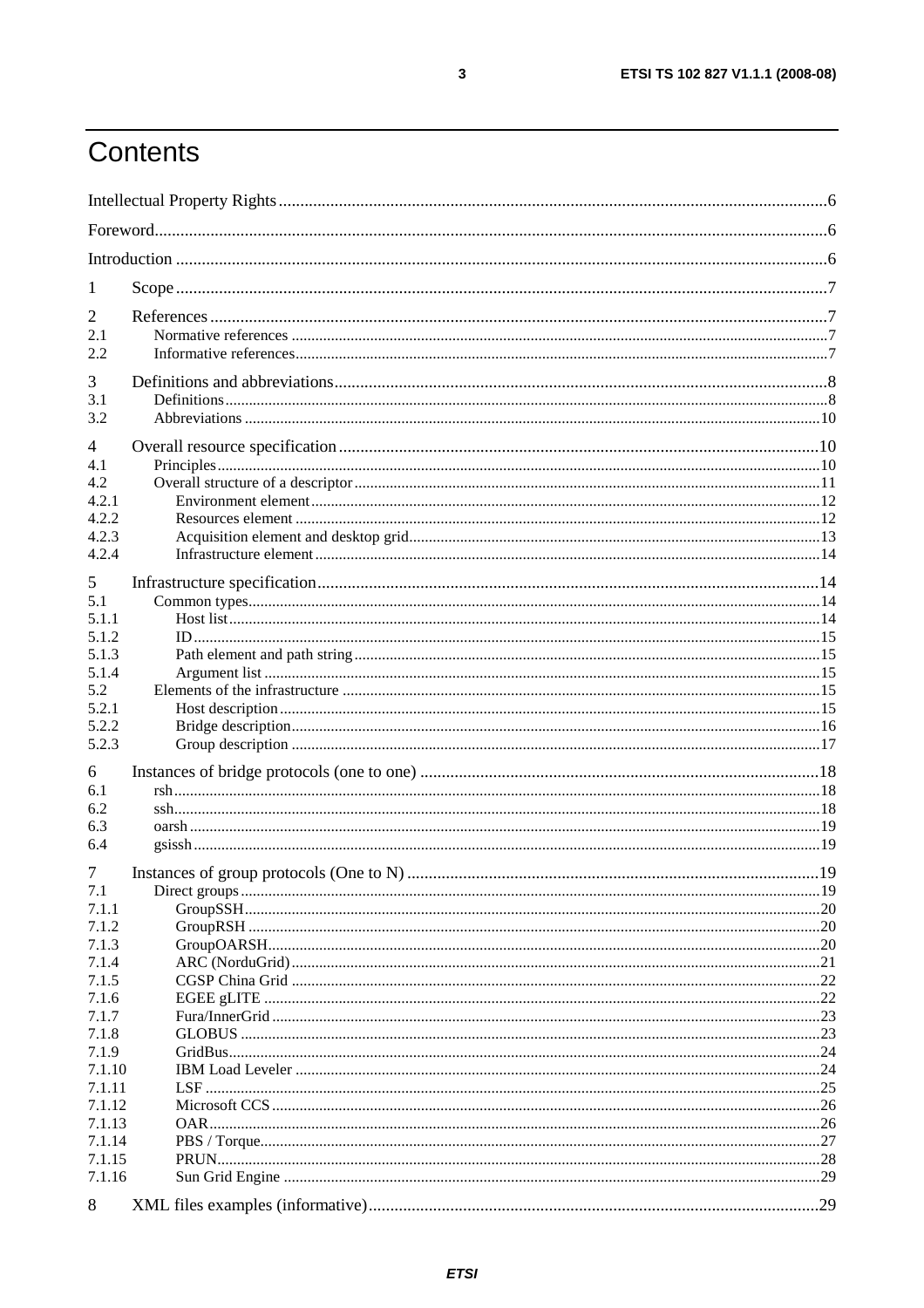| 8.1                         |                               |  |  |  |
|-----------------------------|-------------------------------|--|--|--|
| 8.1.1                       |                               |  |  |  |
| 8.1.2                       |                               |  |  |  |
| 8.1.3                       |                               |  |  |  |
| 8.1.4                       |                               |  |  |  |
| 8.2                         |                               |  |  |  |
| 8.2.1                       |                               |  |  |  |
| 8.2.2                       |                               |  |  |  |
| 8.2.3                       |                               |  |  |  |
| 8.2.4                       |                               |  |  |  |
| 8.2.5                       |                               |  |  |  |
| 8.2.6                       |                               |  |  |  |
| 8.2.7                       |                               |  |  |  |
| 8.2.8                       |                               |  |  |  |
| 8.2.9                       |                               |  |  |  |
| 8.2.10<br>8.2.11            |                               |  |  |  |
| 8.2.12                      |                               |  |  |  |
| 8.2.13                      |                               |  |  |  |
| 8.2.14                      |                               |  |  |  |
| 8.2.15                      |                               |  |  |  |
| 8.2.16                      |                               |  |  |  |
|                             |                               |  |  |  |
|                             | <b>Annex A (normative):</b>   |  |  |  |
| A.1                         |                               |  |  |  |
|                             |                               |  |  |  |
| A.2                         |                               |  |  |  |
| A.3                         |                               |  |  |  |
| A.3.1                       |                               |  |  |  |
| A.3.2                       |                               |  |  |  |
| A.3.3                       |                               |  |  |  |
| A.3.4                       |                               |  |  |  |
| A.4                         |                               |  |  |  |
| A.4.1                       |                               |  |  |  |
| A.4.2                       |                               |  |  |  |
| A.4.3                       |                               |  |  |  |
| A.4.4                       |                               |  |  |  |
| A.4.5                       |                               |  |  |  |
| A.4.6                       |                               |  |  |  |
| A.4.7                       |                               |  |  |  |
| A.4.8                       |                               |  |  |  |
| A.4.9                       |                               |  |  |  |
| A.4.10                      |                               |  |  |  |
| A.4.11                      |                               |  |  |  |
| A.4.12                      |                               |  |  |  |
| A.4.13                      |                               |  |  |  |
| A.4.14                      |                               |  |  |  |
| A.4.15                      |                               |  |  |  |
| A.4.16                      |                               |  |  |  |
|                             | <b>Annex B</b> (informative): |  |  |  |
| B.1                         |                               |  |  |  |
|                             |                               |  |  |  |
| B.2                         |                               |  |  |  |
| <b>Annex C</b> (normative): |                               |  |  |  |
|                             | <b>Annex D</b> (informative): |  |  |  |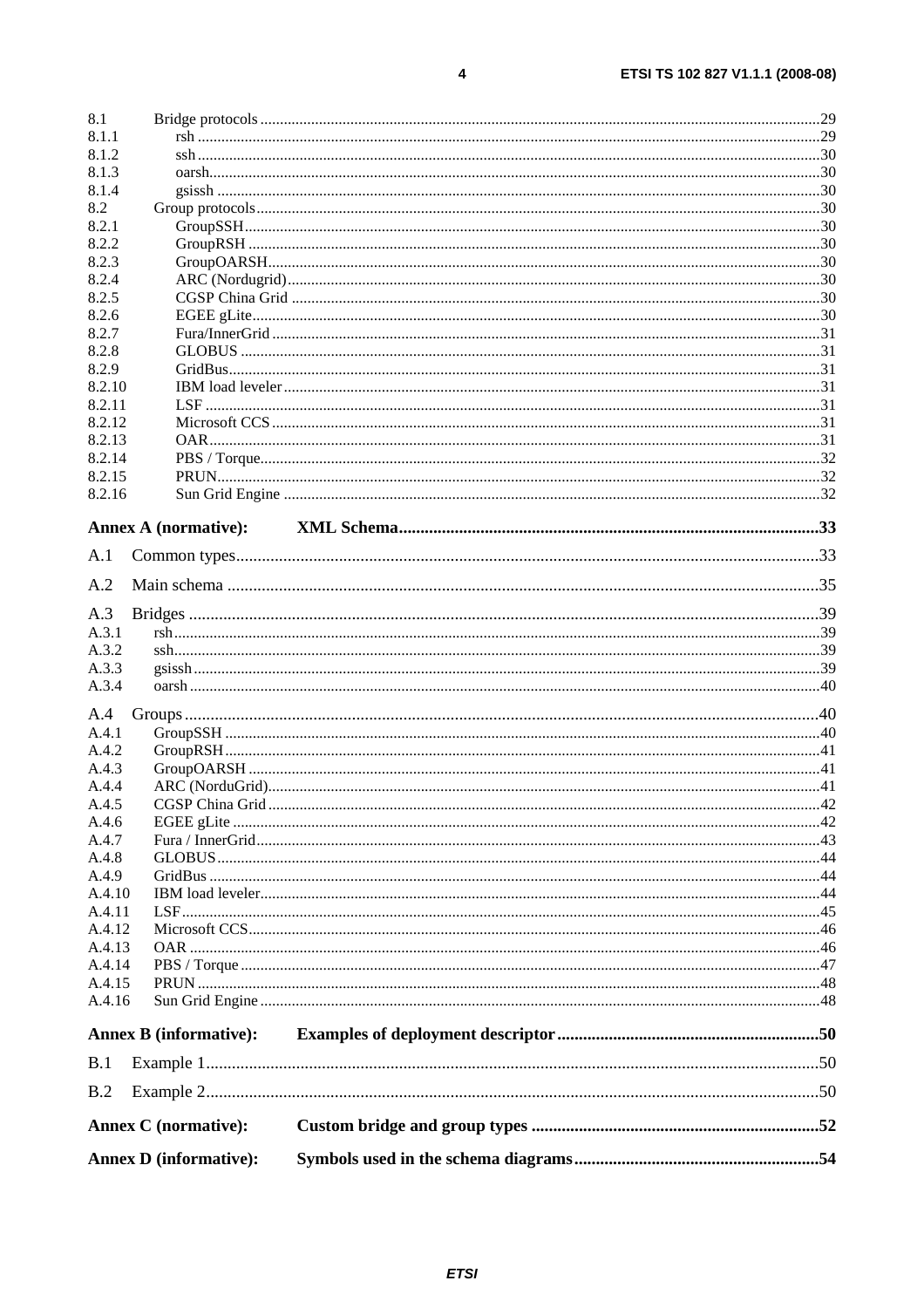| <b>Annex E</b> (informative): |  |
|-------------------------------|--|
|                               |  |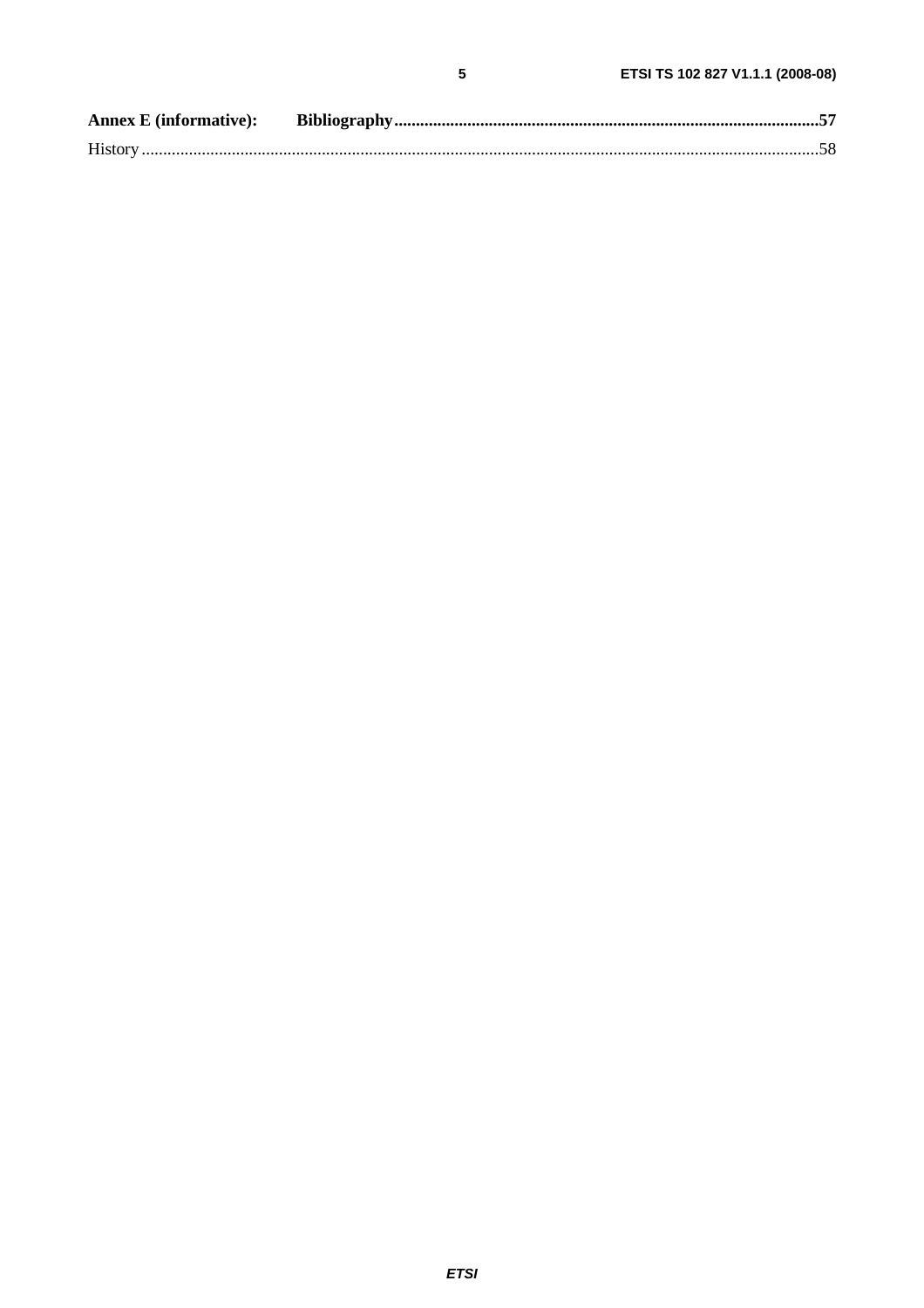### Intellectual Property Rights

IPRs essential or potentially essential to the present document may have been declared to ETSI. The information pertaining to these essential IPRs, if any, is publicly available for **ETSI members and non-members**, and can be found in ETSI SR 000 314: *"Intellectual Property Rights (IPRs); Essential, or potentially Essential, IPRs notified to ETSI in respect of ETSI standards"*, which is available from the ETSI Secretariat. Latest updates are available on the ETSI Web server (<http://webapp.etsi.org/IPR/home.asp>).

Pursuant to the ETSI IPR Policy, no investigation, including IPR searches, has been carried out by ETSI. No guarantee can be given as to the existence of other IPRs not referenced in ETSI SR 000 314 (or the updates on the ETSI Web server) which are, or may be, or may become, essential to the present document.

### Foreword

This Technical Specification (TS) has been produced by ETSI Technical Committee GRID (GRID).

The present document is related to document 102-828 (GCM Interoperability Application Description).

### Introduction

The purpose of the present document is to offer a standard, uniform way of describing grid resources, so as to make these resources available to grid-based applications.

When building a grid, one is confronted to several problems, among which:

- choosing a grid framework, as many are available.
- when running a grid-enabled application, one must rewrite configuration directives when switching to a different grid framework.
- a grid can be built on widely different hardware infrastructures, from an heterogenous set of desktop machines to a dedicated cluster, or even any combination of those.
- grid infrastructures can also be very dynamic, it should be easy to add or remove machines, and such changes should be transparent to users.

To simplify this, the GCM Interoperability Deployment standard offers a uniform way to describe grid resources, how they are connected to one another, how they can be activated, and how they can be accessed.

A grid infrastructure is modelized with several entities: Host, Bridge, and Group (see definitions clause). By combining these entities, one can describe the physical infrastructure of the grid, i.e. how the machines it includes are configured and networked together.

The GCM has been first defined in the NoE CoreGRID (42 institutions). A reference Open Source implementation has been tested in the 4 previous GRID Plugtests organized from 2004 to 2007 by ETSI, and will also be part of the forthcoming  $5<sup>th</sup>$  one in 2008. The GridCOMP EU project (FP6, started June 2006 to November 2008) is working to further assess and experiment with the specification.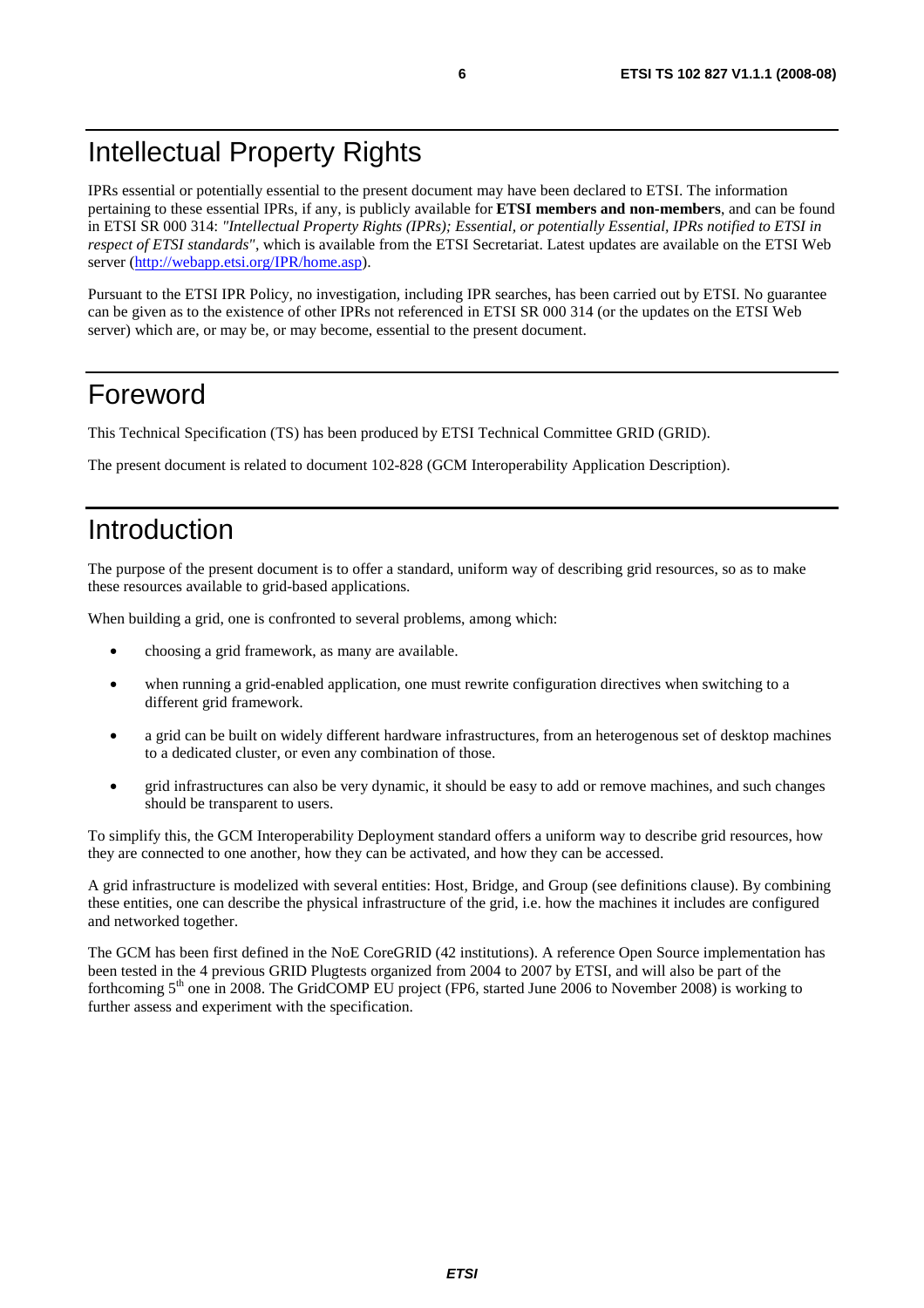### 1 Scope

The present document describes an XML schema for describing resources to be used in distributed and parallel infrastructures like enterprise and scientific grids and job schedulers.

The standard will help enterprises and laboratories to manage large-scale computer and telecom infrastructures with the necessary virtualization.

Its primary audience are grid system administrators who will need to write deployment descriptors for their grid.

### 2 References

References are either specific (identified by date of publication and/or edition number or version number) or non-specific.

- For a specific reference, subsequent revisions do not apply.
- Non-specific reference may be made only to a complete document or a part thereof and only in the following cases:
	- if it is accepted that it will be possible to use all future changes of the referenced document for the purposes of the referring document;
	- for informative references.

Referenced documents which are not found to be publicly available in the expected location might be found at [http://docbox.etsi.org/Reference.](http://docbox.etsi.org/Reference)

For online referenced documents, information sufficient to identify and locate the source shall be provided. Preferably, the primary source of the referenced document should be cited, in order to ensure traceability. Furthermore, the reference should, as far as possible, remain valid for the expected life of the document. The reference shall include the method of access to the referenced document and the full network address, with the same punctuation and use of upper case and lower case letters.

NOTE: While any hyperlinks included in this clause were valid at the time of publication ETSI cannot guarantee their long term validity.

#### 2.1 Normative references

The following referenced documents are indispensable for the application of the present document. For dated references, only the edition cited applies. For non-specific references, the latest edition of the referenced document (including any amendments) applies.

[1] ETSI TS 102 828: "GRID; Grid Component Model (GCM); GCM Application Description".

### 2.2 Informative references

The following referenced documents are not essential to the use of the present document but they assist the user with regard to a particular subject area**.** For non-specific references, the latest version of the referenced document (including any amendments) applies.

- [i.1] ARC / Nordugrid: "middleware for grid computing".
- NOTE: Available at [http://www.nordugrid.org/.](http://www.nordugrid.org/)
- [i.2] CGSP / China Grid: "middleware for ChinaGrid".
- NOTE: Available at [http://www.cngrid.org](http://www.cngrid.org/)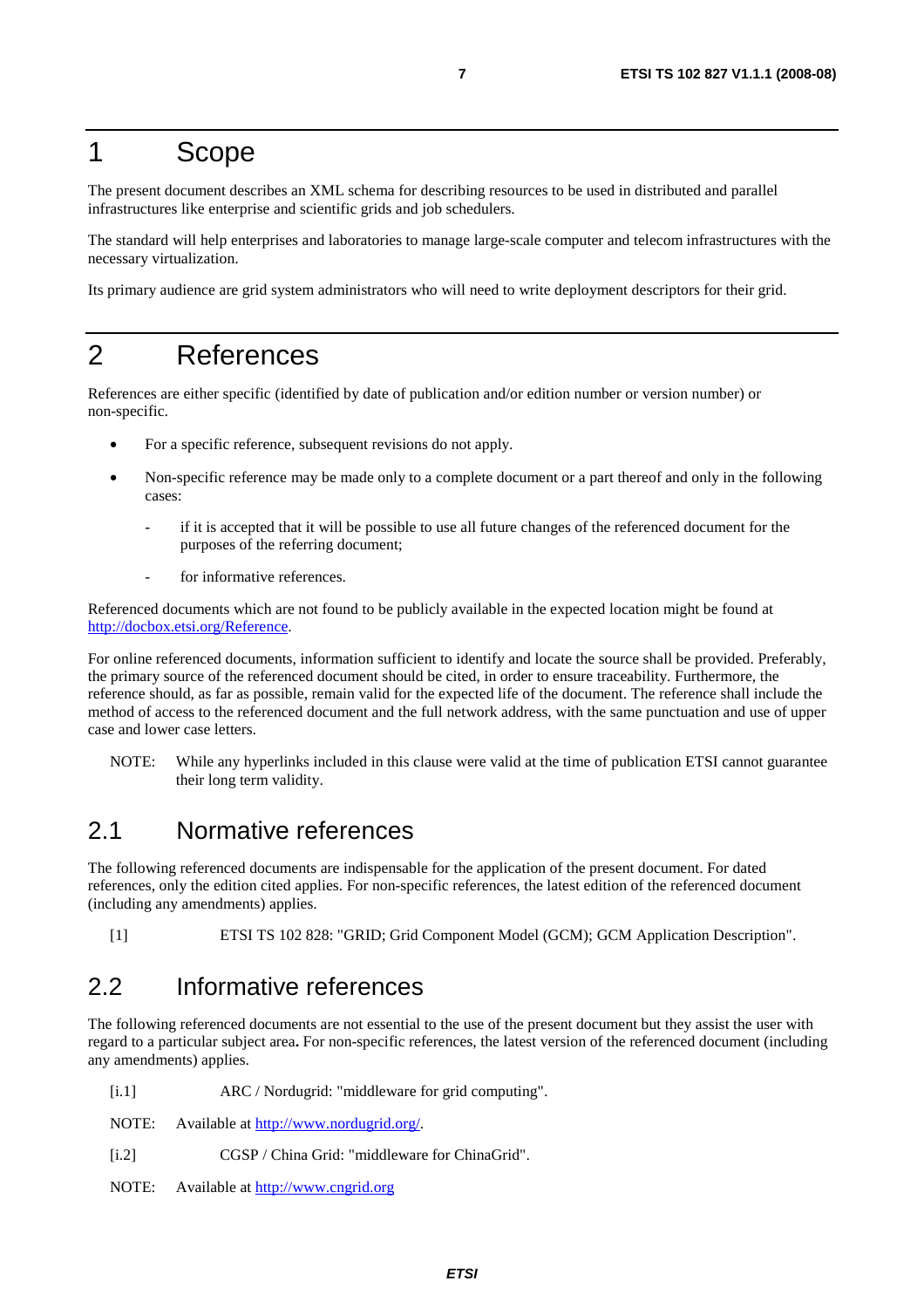- [i.3] EGEE gLite: "middle-ware for grid computing".
- NOTE: Available at<http://glite.web.cern.ch/glite/> .
- [i.4] Fura / Inner Grid: "middleware for grid computing".
- NOTE: Available at [http://fura.sourceforge.net/.](http://fura.sourceforge.net/)
- [i.5] Globus: "open source software toolkit to build Grid systems and applications".
- NOTE: Available at [http://www.globus.org/.](http://www.globus.org/)
- [i.6] GridBus: "middleware for grid computing".
- NOTE: Available at<http://www.gridbus.org/middleware/>.
- [i.7] IBM Load Leveler: "job scheduler".
- NOTE: Available at [http://www.ibm.com/systems/clusters/software/loadleveler/,](http://www.ibm.com/systems/clusters/software/loadleveler/) [http://publib.boulder.ibm.com/infocenter/clresctr/vxrx/topic/com.ibm.cluster.loadl.doc/loadl331/am2ug30](http://publib.boulder.ibm.com/infocenter/clresctr/vxrx/topic/com.ibm.cluster.loadl.doc/loadl331/am2ug30323.html) [323.html#jobkey](http://publib.boulder.ibm.com/infocenter/clresctr/vxrx/topic/com.ibm.cluster.loadl.doc/loadl331/am2ug30323.html).
- [i.8] LSF: "job scheduler".
- NOTE: Available at [http://www.platform.com/products/ LSF /](http://www.platform.com/products/%20LSF%20/).
- [i.9] OAR: "job scheduler".
- NOTE: Available at [http://oar.imag.fr/docs/manual.html.](http://oar.imag.fr/docs/manual.html)
- [i.10] PBS / Torque: "job scheduler".
- NOTE: Available at<http://www.clusterresources.com/pages/products/torque-resource-manager.php>.
- [i.11] PBS / PRUN: "run server from an old version of PBS".
- NOTE: Available at<http://www.cs.vu.nl/das/prun/prun.1.html>.
- [i.12] Sun GridEngine: "grid computing framework".
- NOTE: Available at [http://gridengine.sunsource.net/.](http://gridengine.sunsource.net/)
- [i.13] CCS: "Microsoft Compute Cluster Server".
- NOTE: Available at<http://www.microsoft.com/windowsserver2003/ccs/default.aspx>.

### 3 Definitions and abbreviations

### 3.1 Definitions

For the purposes of the present document, the following terms and definitions apply:

**bridge:** GCM Deployment concept that represents a machine through which multiple machines are accessed

NOTE: A typical example is a cluster frontend (see frontend).

**certificate:** electronic document which incorporates a digital signature to bind together a public key with an identity information such as the name of a person or an organization, their address, and so forth

**certificate authority:** entity which issues digital certificates for use by other parties

**cluster:** set of loosely-coupled machines working together so that they are seen as a single computer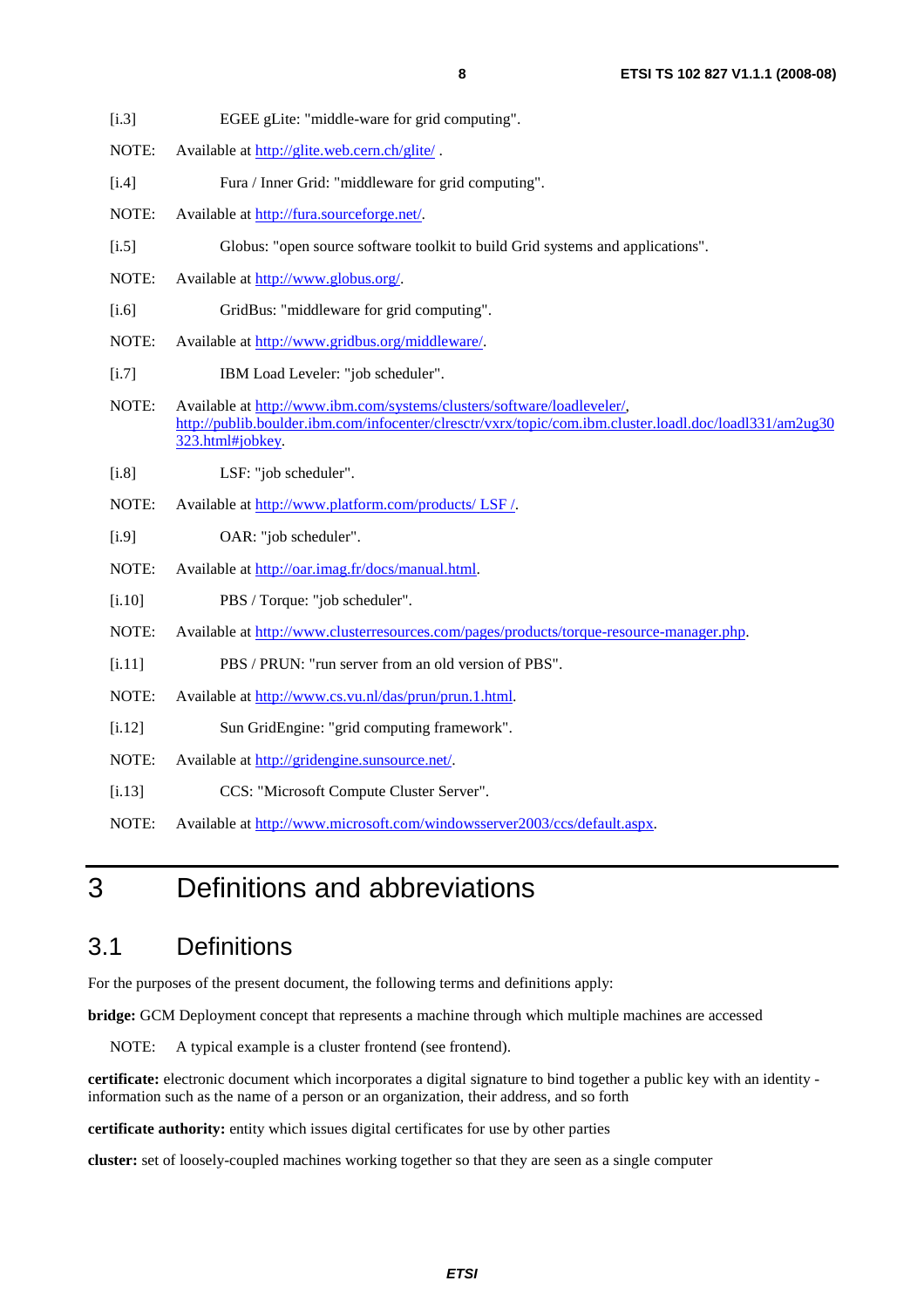**Core (CPU Core):** processing unit within a processor chip, effectively seen as a CPU from the Operating System

NOTE: For instance, a dual-core CPU will be seen as two CPUs by the OS.

**deployment descriptor:** XML file following the schema specified in the present document, which describes what grid resources are to be deployed and how

**frontend:** in a physical network, a single machine acting as a gateway for a set of machines

NOTE: This is often the case for machine clusters, where individual machines are not accessible directly.

Grid Component Model (GCM): component architecture and framework for the portability, and reusability of Grid applications, the integration with SOA infrastructures, and providing interoperability of GRID systems

**group:** GCM Deployment concept that represents a set of machines (i.e. hosts, see definition) and the grid protocol through which they can be accessed

NOTE: These machines may all be sharing the same configuration (OS type, installation path of executable etc.), but it may also only have the same grid protocol while having very different configurations. A group is generally used to represent a cluster.

**host:** GCM Deployment concept which represents a single physical machine on a network

NOTE: A GCM Deployment model can be seen as a tree, and hosts are the leaves.

**Host Capacity (HC):** number of programs or VM per Host

NOTE: An indicator of the number of programs to be executed in parallel on a host.

**infrastructure:** organized set of processing resources which form a grid

**job scheduler:** program which purpose is to manage a queue of program execution requests (jobs) in order to run them in turn, or at a specified time

**node:** GCM Deployment concept that represents a location to execute a computation

NOTE: At execution, a node is a place where a program or an activity can be executed. This can be a single physical machine (a host), or, in the case of a multi-processor / multi-core machine, a single processor or a single core within a machine.

**resource:** processing unit which is a building part of the grid

NOTE: A resource can either be a **host** (a single physical machine), a **bridge** (a frontend machine providing access to several others), or a **group** (a set of identical machines).

**Service Oriented Architecture (SOA):** computer system's architectural style for creating and using business processes, packaged as services, throughout their lifecycle

**Schema (XML Schema):** set of structure constraints for an XML document

NOTE: They provide a means for defining the structure, content and semantics of XML documents. Schemas are a W3C recommendation. See <http://www.w3.org/XML/Schema>**.** 

**Virtual Machine (VM):** software implementation of a computer that executes programs like a real machine

**VM Capacity (VMC):** number of activities or node- per VM - an indicator of the number of activities (threads) to be executed in parallel within a program

NOTE: In a standard approach, the \*Host Capacity x VM Capacity\* should be set to the number of CPU cores of the machine. However, these indicators are by no means absolute. They can be tuned to take into account the specifications of the platform (memory, network, etc.), or of the tasks to be executed in order to obtain the desired load.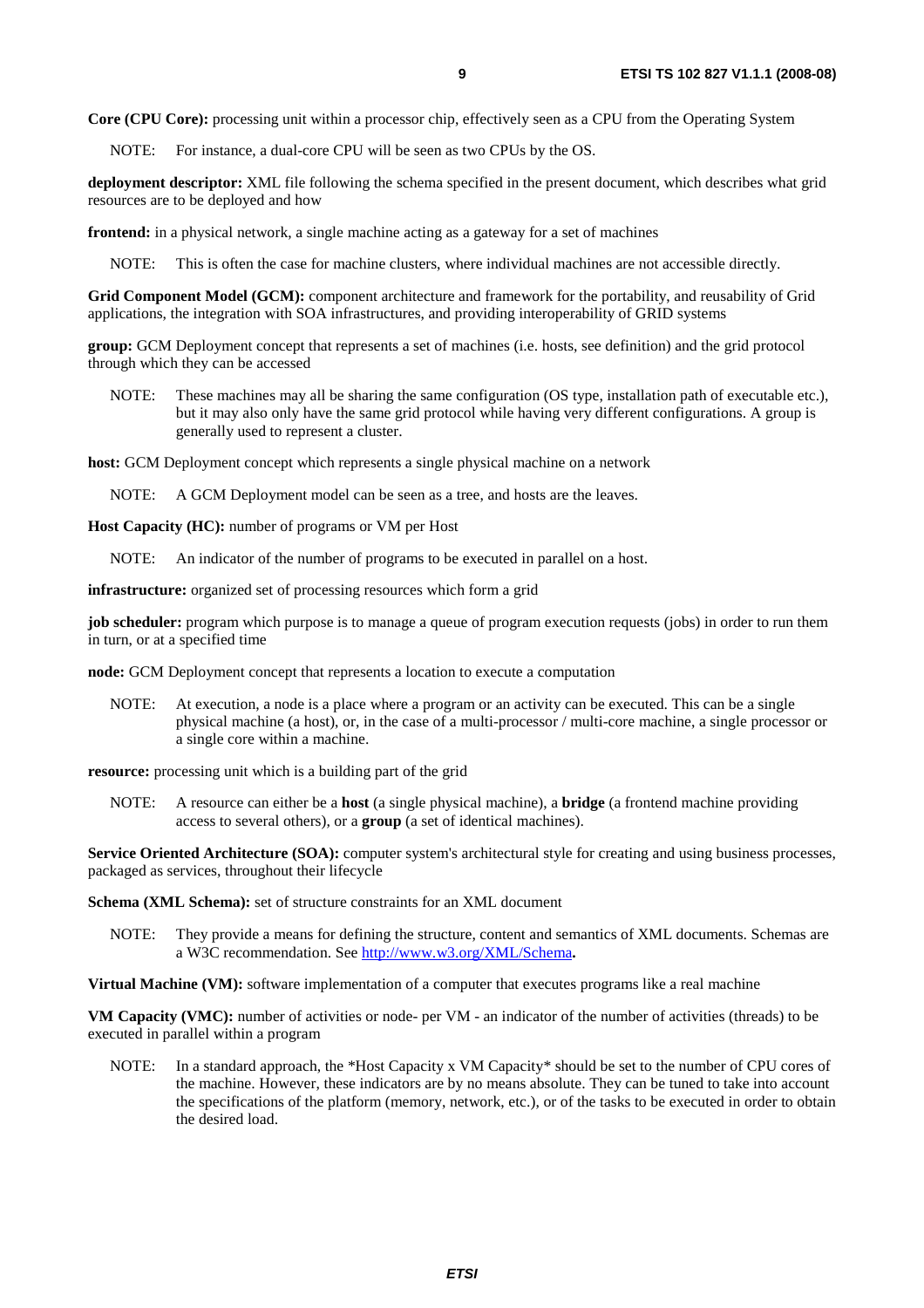**Virtual Node (VN):** set of nodes -A Virtual Node is an abstraction for deploying parallel and distributed applications. A VN, after a GCM deployment, refers to a set of Nodes, which is seen as a single entity

NOTE: Without JVMs, at execution, a VN maps to a set of Hosts, each Host containing a set of Nodes. With JVMs, at execution, a VN maps to a set of Hosts, each Host containing a set of JVMs, each JVM containing a set of Nodes.

### 3.2 Abbreviations

For the purposes of the present document, the following abbreviations apply:

| CA.        | <b>Certification Authority</b> |
|------------|--------------------------------|
| <b>CPU</b> | <b>Central Processing Unit</b> |
| <b>GCM</b> | Grid Component Model           |
| HC         | <b>Host Capacity</b>           |
| <b>JVM</b> | Java Virtual Machine           |
| OS         | <b>Operating System</b>        |
| <b>RSH</b> | Remote Shell                   |
| <b>SOA</b> | Service Oriented Architecture  |
| <b>SSH</b> | Secure Shell                   |
| <b>VM</b>  | Virtual Machine                |
| <b>VMC</b> | Virtual Machine Capacity       |
| VN         | Virtual Node                   |
| XML        | eXtensible Markup Language     |

# 4 Overall resource specification

The purpose of the following clauses is to explain the "model toolkit" that the GCM Deployment offers to describe a grid. As explained in the introduction, a grid can be almost any kind of machines networked together. We detail here how to represent any given setup through the GCM Deployment standard.

### 4.1 Principles

A deployment descriptor is written in XML. The XML document must conform to the GCM Deployment schema (specified in the present document).

A deployment descriptor is meant to be referenced by an application descriptor, which is the description of the application that will be run, and its resource requirements (GCM Application Descriptor, described in the companion document TS 102 828 [1]).

The benefit of the deployment/application split is that the infrastructure part (which is described by the present document) is reuseable for any other deployment on the same grid. It can also be used by schedulers and meta-schedulers.

A grid infrastructure is modelized through three kinds of resources: hosts (single machines), groups (a set of machines) and bridges (a single machine acting as a gateway for groups or hosts).

The model is defined in two parts:

- **1) Infrastructure:** this is a flat list of each individual element of the grid: hosts, groups and bridges listed in no particular order.
- **2) Resources:** this is a tree describing the hierarchical relationships between these infrastructure elements. These relationships are defined by:
	- a host being within which group;
	- a group being behind a bridge;
	- a host being directly available.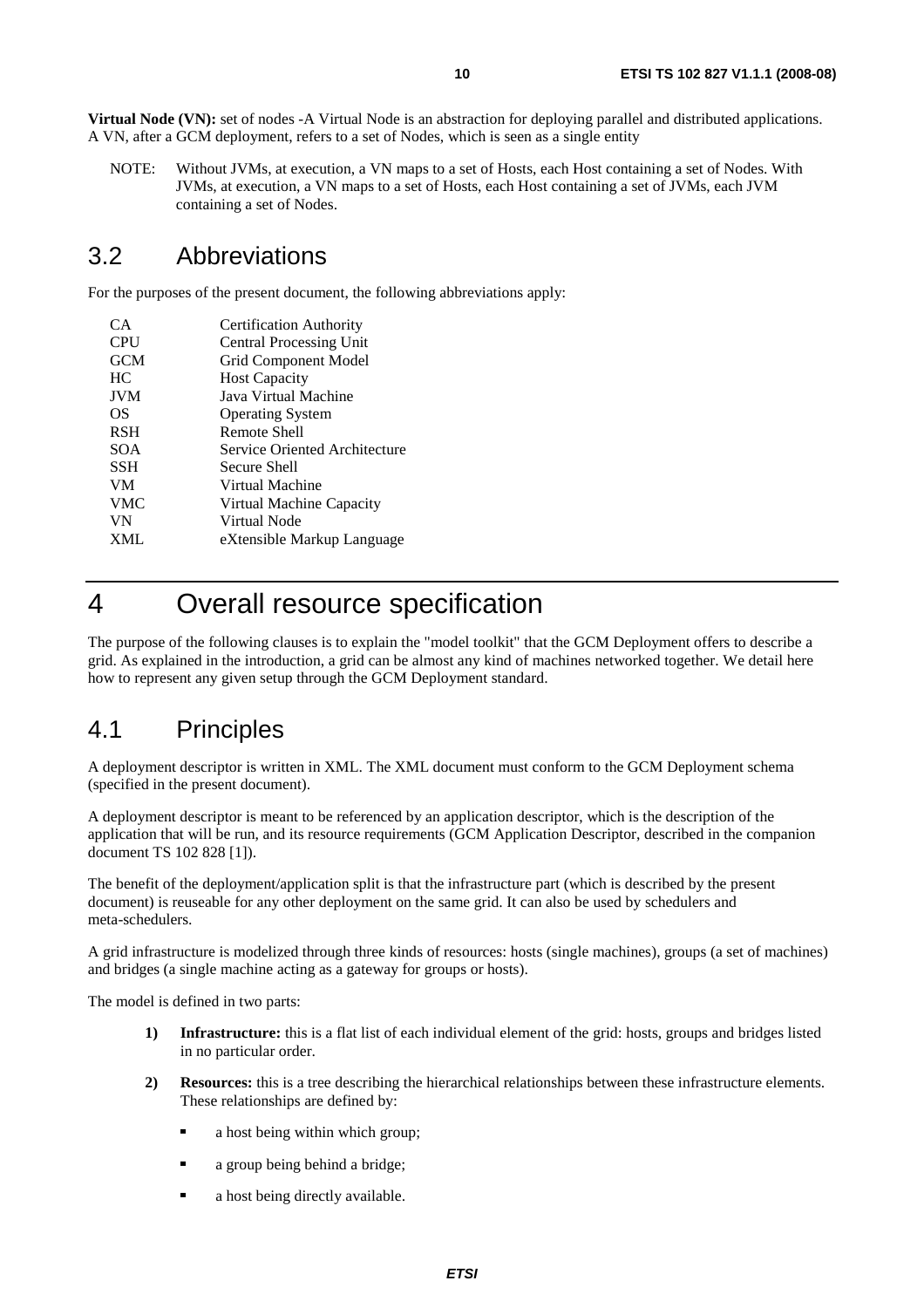Considering a very simple grid, that is two desktop PCs networked together. Such a setup would be represented as follows (configuration parameters are omitted for the sake of clarity):

```
<resources> 
    <hosts> 
                    <host refid="host1" /> 
                      <host refid="host2" /> 
          </hosts> 
    </resources> 
<infrastructure> 
       <hosts> 
                    <host id="host1" /> 
                     \text{const} id="host2" />
         \lambdahosts\lambda</infrastructure>
```
There is no hierarchical relation between the two hosts, so both resources and infrastructure parts are identical (aside of the extra configuration parameters which are omitted here).

A slightly more complex example would be a cluster of 12 mono-processor machines running LSF. The representation in GCM Deployment would be as follows:

```
<resources> 
           <group refid="LSF_GROUP"> 
               <host refid="LSF_GROUP_MEMBER" />
           </group> 
     </resources>
     <infrastructure> 
          <hosts>
               <host id="LSF_GROUP_MEMBER" />
           </hosts> 
           <groups> 
                <lsfGroup id="LSF_GROUP" > 
                     <resources processorNumber="12" /> 
                </lsfGroup> 
           </groups> 
     </infrastructure>
```
Within the <infrastructure>, the <hosts> part describes the configuration common to the machines in the group. The <groups> part describes the LSF group itself. Finally, the <resources> part describes how they fit together, in this case the host model being within the LSF group.

The following clauses give the complete reference on how a grid can be described through the GCM deployment.

### 4.2 Overall structure of a descriptor

A deployment descriptor has the following XML structure:

```
<environment> 
         <descriptorVariable …/> 
… 
</environment> 
<resources> 
         <bridge …/> 
         <group> 
             <host \ldots/>
             <host …/> 
 … 
         </group>
```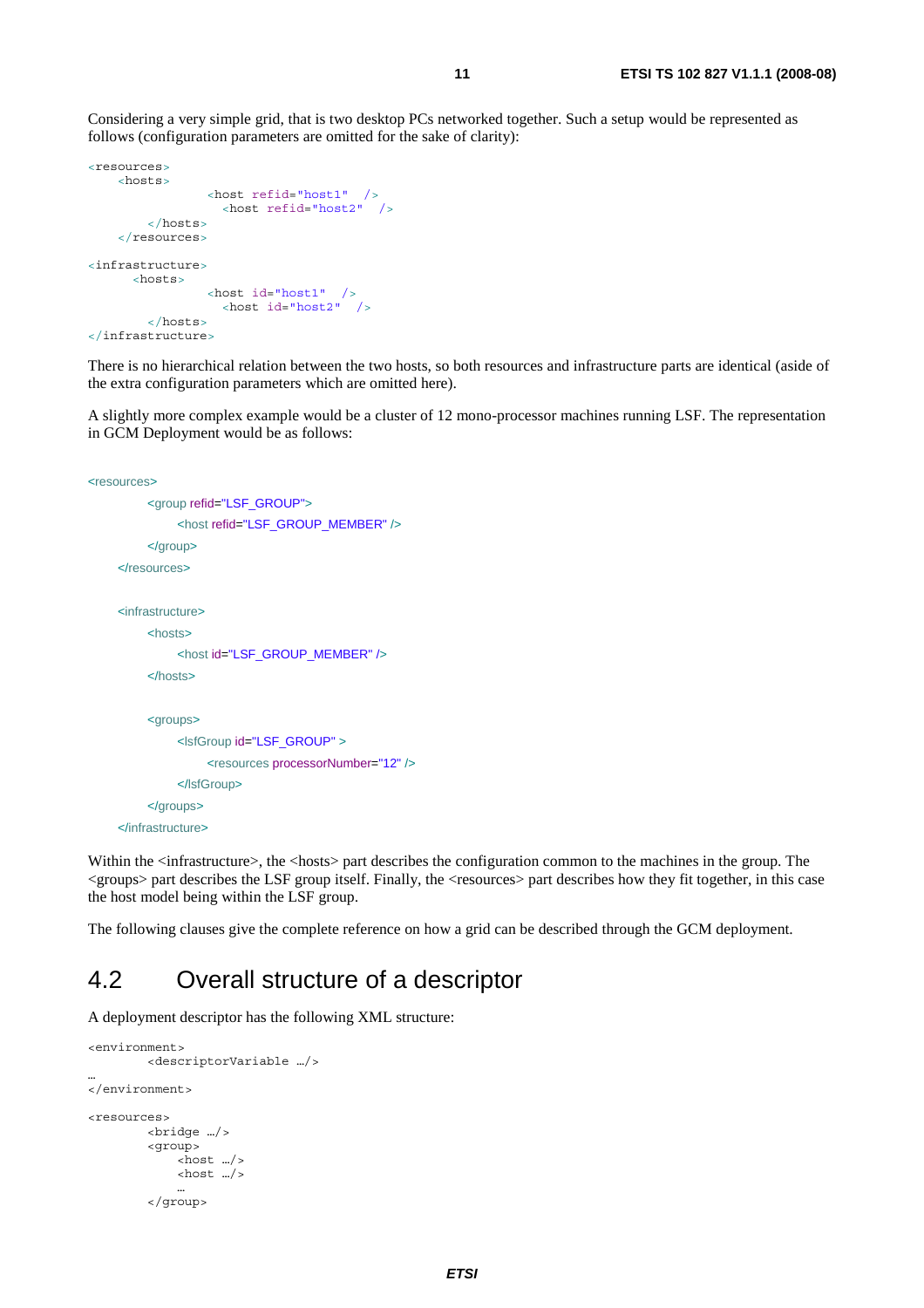```
 … 
</resources> 
<acquisition> 
          <lookup …/> 
          <p2p …/> 
 … 
</acquisition> 
<infrastructure> 
         <hosts> 
              <host…/> 
          </hosts> 
          <groups> 
             <groupType …/> 
          </group> 
          <bridges> 
             <bridgeType …/> 
          </bridges> 
 … 
</infrastructure>
```
The elements must be specified in this order. The  $\leq$ environment  $\geq$  and  $\leq$  acquisition  $\geq$  elements can be omitted, while the <resources> and <infrastructure> ones are mandatory. The next paragraphs go more in depth on the content and usage of each element.

#### 4.2.1 Environment element

To allow for a bit of flexibility, it is possible to define variables in a descriptor. The variables can be used in any XML value element. They cannot be used in an XML element name. The  $\le$ environment  $\ge$  element is where the variables are defined. It is a simple list of <descriptorVariable> elements. There is no limitation on the number of elements. The element has only two attributes, "name" and "value", each accepting string values. The element cannot have child elements.

#### EXAMPLE:

```
<environment> 
     <descriptorVariable name="usertype" value="admin" /> 
   <descriptorVariable name="username" value="jsmith" /> 
</environment>
```
This allows the following usage later on in the decriptor:

```
<sshGroup user="${username}" />
```
#### 4.2.2 Resources element

The <resource> element describes the hierarchical structure of the available grid resources. This can be seen as the topology of the grid: which hosts are part of a group, which group is behind a bridge, etc. All the grid resources which are listed in it are fully defined in the <infrastructure> element. However it does not have to hold every element listed in  $\le$ infrastructure>, it is meant to contain only the subset of resources which are actually used by the deployment. This is to give further flexibility in the descriptor, in that the infrastructure part can be kept while the resource part is changed to suit the current deployment needs. See clause 4 for some examples of the <resource> tag.

There are 3 possible elements within the <resource> element:

- $1)$  <host>
- $2)$  <group>
- 3) <br/>bridge>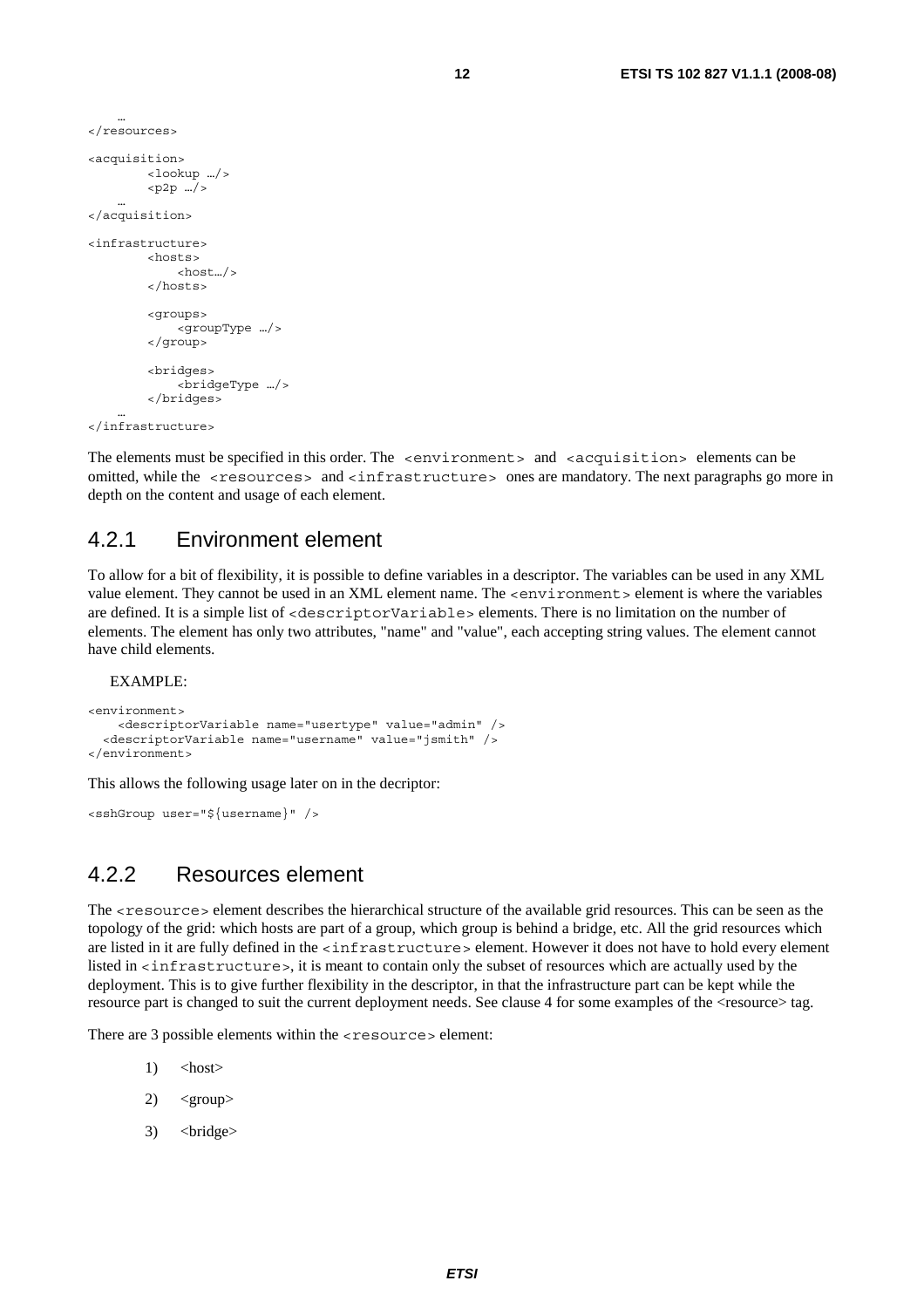These elements all take a single argument named 'refid'. The value of the argument is the id of the corresponding host/bridge/group element defined in the <infrastructure> element. The topology must be described according to the following rules:

- A host can be at the top level, or in a group element.
- A group can be at the top level, or in a bridge element.
- A bridge can only be at the top level.

For example, the following constructions are correct:

Single host:

```
<host refid="A_HOST" />
```
Group:

```
<group refid="CLUSTER"> 
     <host refid="CLUSTER_NODE" /> 
</group>
```
#### Group behind a bridge:

```
<bridge refid="CLUSTER_FRONT_END" /> 
     <group refid="CLUSTER"> 
         < host refid="CLUSTER_NODE" /> 
     </group> 
</bridge>
```
#### 4.2.3 Acquisition element and desktop grid

The <acquisition> element describes how resources which are already running can be acquired. It can be used or extended towards standards for managing resources from desktop grids. It contains a simple sequence of two types of elements: <lookup> and <p2p>, in this order. Each element can either have a single occurrence or be omitted.

The <lookup> element has the following three attributes:

- 1) type: one of "RMI", "HTTP", "IBIS";
- 2) hostlist: a HostList as defined in clause 5.1.1;
- 3) port: a positive integer.

It cannot have any child elements.

The <p2p> element has a single attribute named "nodesAsked", which holds a positive integer value, or the value 'MAX', indicating the number of requested nodes. The value 'MAX' means that the maximum number of available nodes will be allocated to the task. If more nodes are made available during the course of the task's execution, they will be added as well.

The <p2p> element can have two children. The first one is <localClient>, which defines the parameters for the local P2P client. These parameters are represented by two attributes:

- protocol (enumeration), which can be one of 'RMI', 'HTTP', or 'IBIS';
- port (positive integer), which is the client's IP port number.

The second child is <peerSet>, which is a simple sequence of <peer> elements. Each peer element is a string defining the url toward an access point to the p2p network.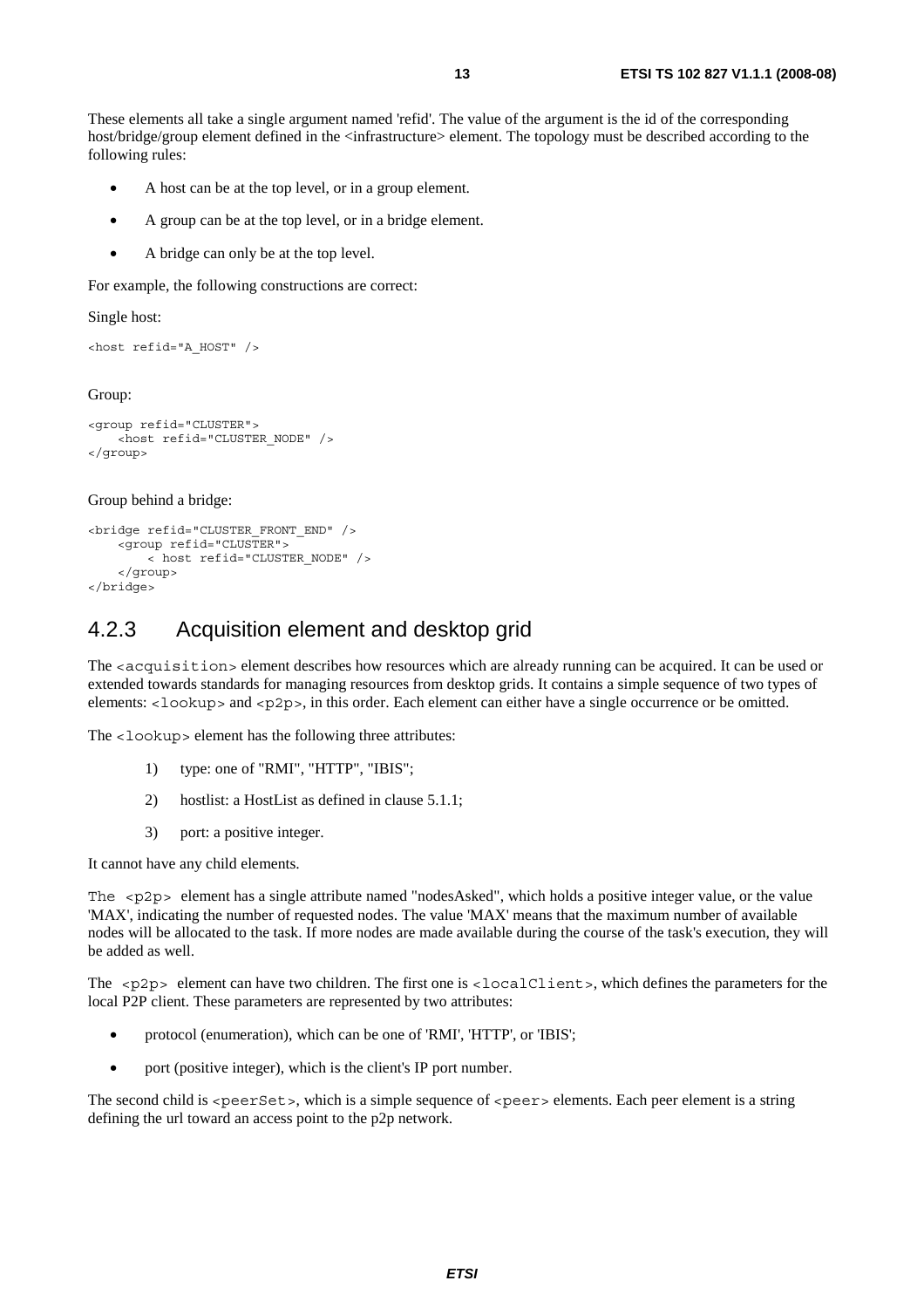Here is an example of an <acquisition> tag featuring all the tags described:

```
<acquisition>
    <lookup type="RMI" port="6666" hostList="host[0-9].grid.fr"></lookup>
    <p2p nodesAsked="50">
        <localClient protocol="RMI" port="2410" />
        CheerSet>
            <peer>rmi://schubby.inria.fr</peer>
            <peer>http://gaudi.inria.fr</peer>
        </peerSet>
    </p2p>
</acquisition>
```
#### 4.2.4 Infrastructure element

The <infrastructure> tag holds the list of grid resources on which the deployment can take place, in no particular order. Its purpose is to describe how these resources are deployed (i.e. through which protocols). It can have a single child element of each of the following types: <hosts>, <br/> <br/>didges>, <proups>. <br/><br/>shologyed and <proups> may be empty or omitted, but there should be at least one child element in <hosts>. The child elements which can be stored in these types are described in clause 5.2.

5 Infrastructure specification

#### 5.1 Common types

The following data types are used by many different elements defining the various grid and job scheduler protocols.

#### 5.1.1 Host list

The format of a host list is a whitespace-separated list of name patterns or hostnames. A name pattern describes a set of hostnames with a common root. The format is as follows:

```
<root name><interval>
```
with *root name* being an alphanumeric string (only letters and digits, no spaces or punctuation signs), and *interval* defining a set of numerical values in the form of an interval or list of values, possibly followed by an exclusion interval or list of values. The general form of an interval is:

```
[<value set>]^[<value set>]
```
or simply:

[<value set>]

if no exclusion interval is needed.

A *value set* is a coma-separated list of integers or integers pairs separated by a dash, meaning an interval of values. The values of an interval must be specified in increasing order, and the generated values will be in increasing order. Also, the first integer of an interval can have leading zeroes to indicate the number of digits (numbers will be padded with zeroes if needed).

Some examples:

- host $[0-5]$ : host $0,$  host $1 \ldots$  host $5;$
- host $[0-5]$ ^  $[i,3]$ : host $0$ , host $1$ , host $2$ , host $3$ , host $5$ ;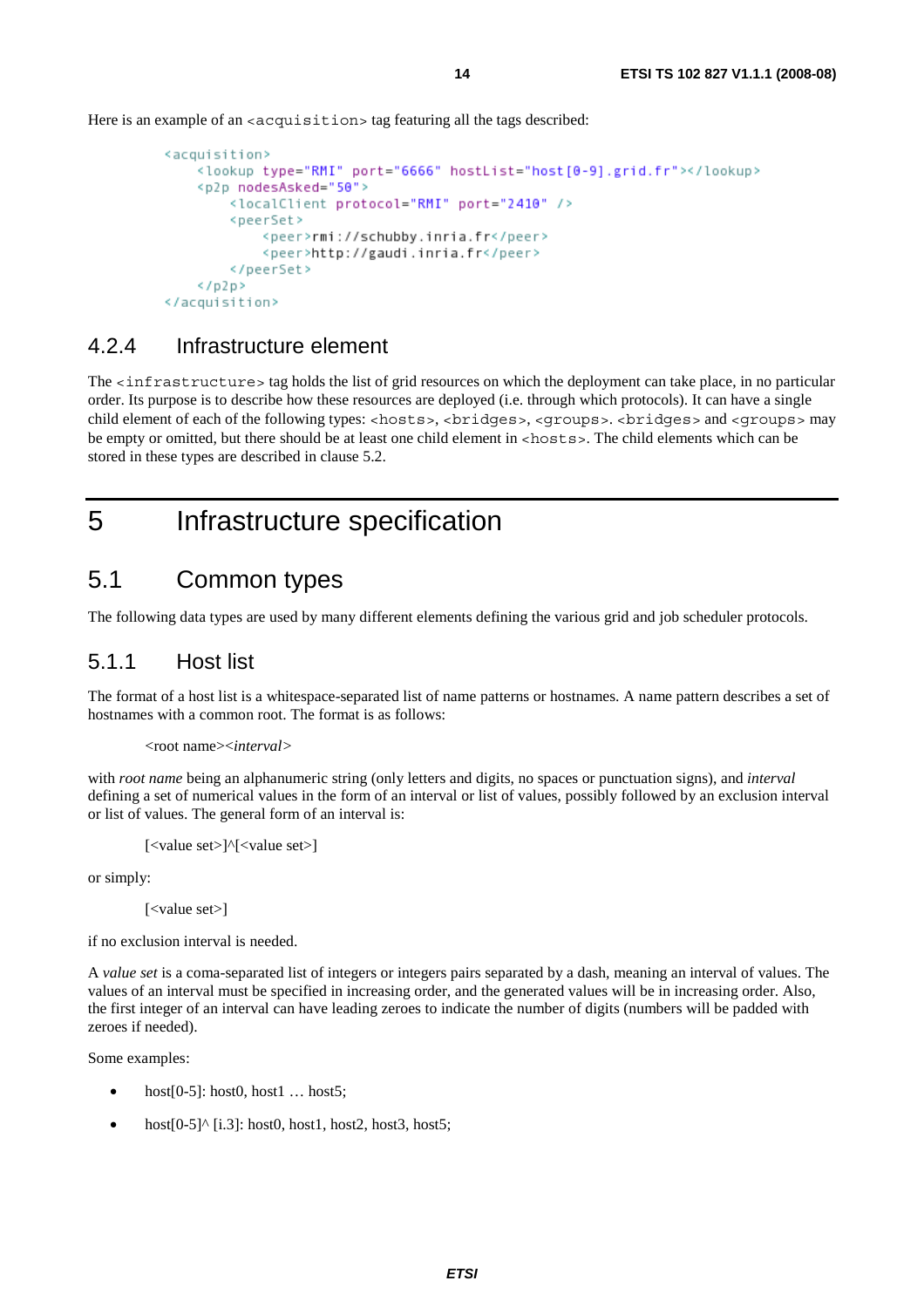- host $[0-10]$ <sup> $\wedge$ [4-6]: host0, host1, host2, host3, host7, host8, host9, host10;</sup>
- host $[00-5]$ : host $[00, \text{host01}, \text{host02}... \text{host05}$ ;
- host $[1, 004-7, 09]$ : host $1, \text{host004}, \text{host005}, \text{host006}, \text{host007}, \text{host09}.$

Here is the BNF grammar of a host list:

```
hostList ::= <host> { <host> }
host ::= <prefix><interval> | <interval><suffix> | <prefix><interval><suffix> | <hostname>
prefix ::= letter { letter | digit } 
suffix ::= letter \{ letter \}hostname  ::= letter { letter | digit }
interval ::= "["<valueset>"]" | "["<valueset>"]" "^" "["<valueset>"]"
valueset ::= integer or interval { "," integer_or_interval }integer or interval ::= integer | <interval>
interval ::= integer "-" integer
```
#### 5.1.2 ID

An ID is an string of alphanumeric characters (no spaces nor punctuation signs). Each ID must be unique in the descriptor.

#### 5.1.3 Path element and path string

A path element has two attributes: 'base' and 'relpath'. 'base' defines what the path is relative to. The following values are defined:

- **root:** the 'relpath' will be interpreted as an absolute path;
- **home:** the home directory of the user under which the job is run.

A path string is simply a text element which value represents a path in the format of the platform the path will be used on.

#### 5.1.4 Argument list

An argument list is a simple list of  $\langle \text{arg} \rangle$  elements, each holding a string value.

### 5.2 Elements of the infrastructure

This clause presents the concepts within the <infrastructure> tag, which describes the actual deployment of resources on the grid infrastructure. Deployment is the process through which a machine becomes part of the grid (this generally involves starting the appropriate program on the machine). There are three types of deployment:

- 1) Host: deployment of a single machine which is reached directly, with no intermediate.
- 2) Bridge: deployment of one or several machines through a single gateway machine (the bridge).
- 3) Group: deployment of several identically configured machines.

#### 5.2.1 Host description

The HostInfo data structure describes a single machine and the environment it provides, with the following information:

- **userName:** (string) the name of the user under which this host can be accessed;
- **homeDirectory:** (absolute path) the home directory of the user: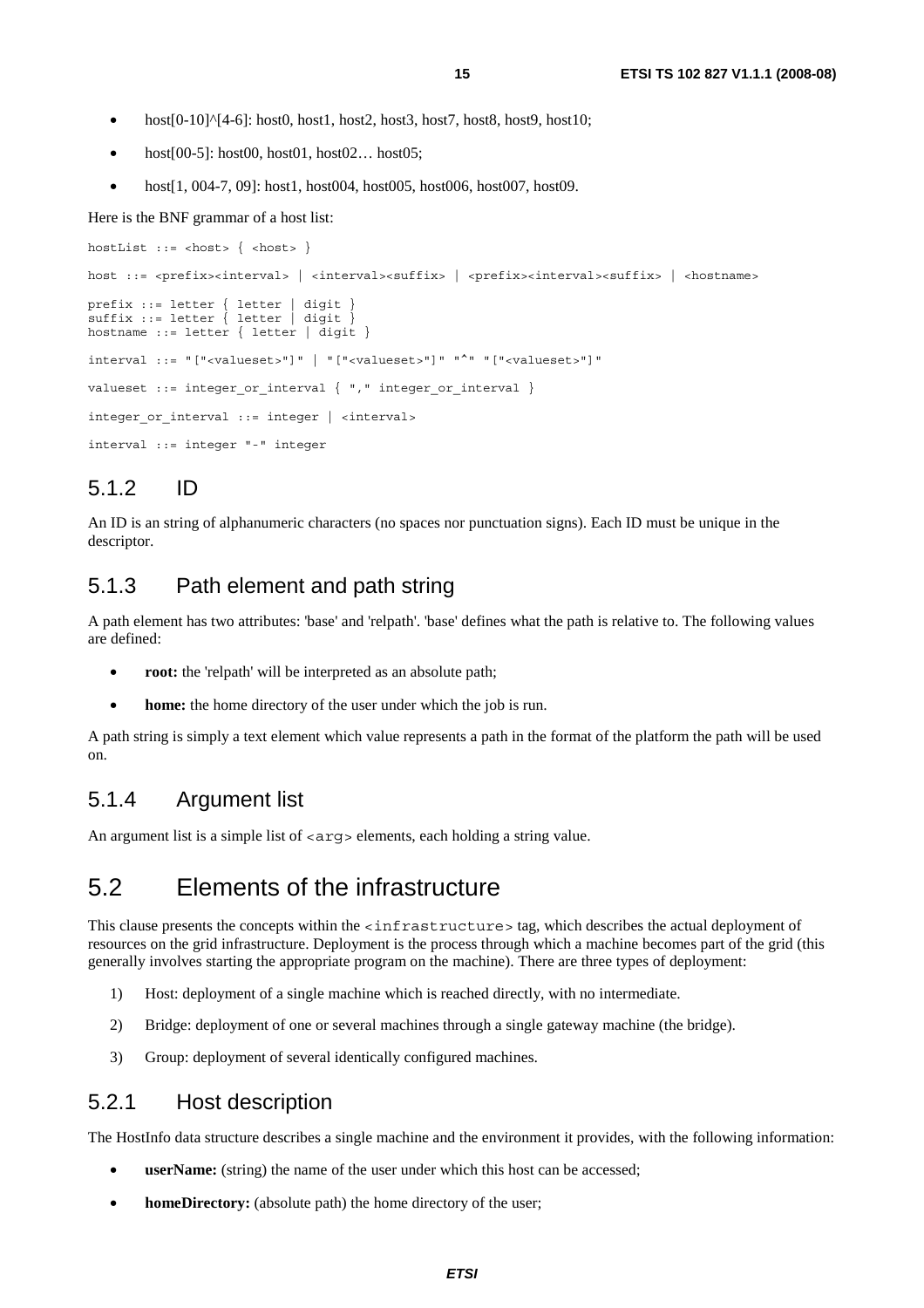- **os:** (one of "unix" or "windows") the operating system the host is running;
- **hostCapacity:** (positive integer) the number of processes (VM or other executable) that this host can handle (default value is 1);
- **vmCapacity:** (positive integer) the number of nodes a single VM on this host can handle (default value is 1);
- **id:** (ID) an ID identifying the host.

HostCapacity and vmCapacity are both optional, however one cannot be specified without the other. Either they are both specified or not at all.

The purpose of the HostInfo structure is to abstract an application from its environment, and therefore to make its adaptation to other environments easier.



**Figure 1** 

#### 5.2.2 Bridge description

A bridge is meant to represent a frontend to a computing resource. Many grid architectures have such a feature: each physical machine is not accessible directly, the user must instead go through a single machine called a front-end. In a deployment descriptor, a bridge is a gateway toward either:

- a host;
- a set of groups;
- another bridge.

A bridge is defined as a base structure meant to be derived. The base structure only defines an id (string).



**Figure 2** 

In addition, the following bridge types are defined, as they are the most widely used: rsh (6.1), ssh (6.2) and oarsh (6.3).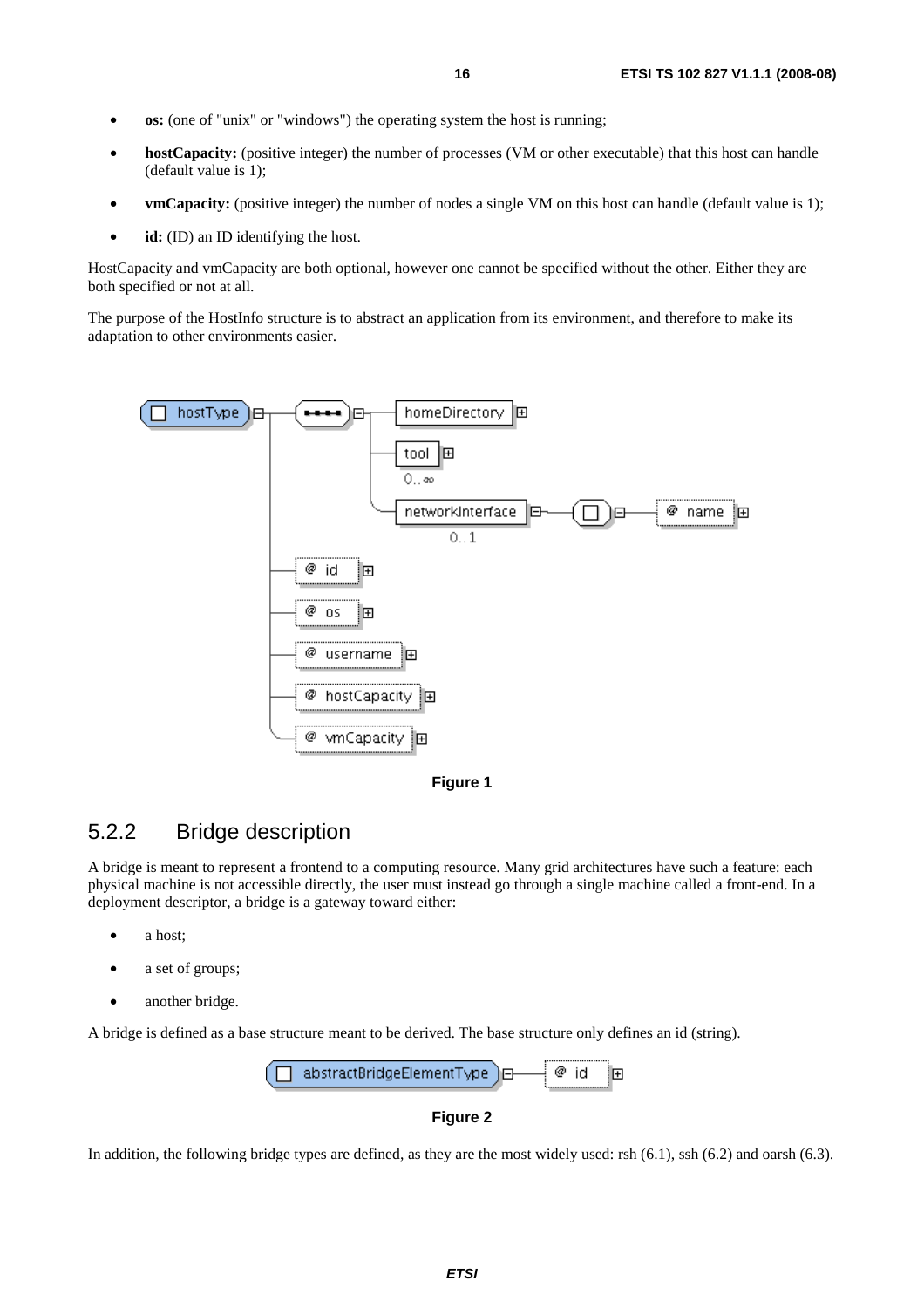#### 5.2.3 Group description

A Group is a data structure defining a set of machines with identical configuration (like a cluster). It is meant as a base structure which can be derived in an Object-Oriented manner to implement any kind of group. There currently are two kinds of groups:

- 1) "direct" groups;
- 2) job schedulers.

It is therefore possible to define a standard-compliant deployment descriptor even on a grid which has its own job scheduler.

All group protocols have the following child elements:

• **environment** (environment)**:** the environment for the command.

and the following attributes:

- **id** (ID): the id of the group this element represents:
- **commandPath** (path string)**:** path of the command which is used to submit a job to the group protocol.

| $(\hspace{0.1cm}\square\hspace{0.1cm}$ abstractTupleElementType $)$ $\boxdot$ $\text{--}$<br>environment <b>B</b> -<br>` <del>nn</del>  ⊕−<br>0.1 | variable <b>B-</b><br>  environmentVariablesType ) <mark>⊟——</mark><br>( ⊷⊷ ) <del>⊡</del> —<br>1.00 | $\mathbb{Z}$ ) by<br>$\Box$<br>∮ ® name   <del>⊡</del><br>variableType<br>$\left(\frac{1}{2}\right)$ restricts: xsd:string $\frac{1}{2}$<br>17<br>Ge value<br>$\mathbb N$ restricts: xsd:string $\mathbb H$ |
|---------------------------------------------------------------------------------------------------------------------------------------------------|------------------------------------------------------------------------------------------------------|-------------------------------------------------------------------------------------------------------------------------------------------------------------------------------------------------------------|
|                                                                                                                                                   |                                                                                                      | type: variableType from: CommonTypes.xsd                                                                                                                                                                    |
|                                                                                                                                                   | type: environmentVariablesType from: CommonTypes.xsd                                                 |                                                                                                                                                                                                             |
| @ id<br>旧<br>@ commandPath 图                                                                                                                      |                                                                                                      |                                                                                                                                                                                                             |

**Figure 3** 

Direct group protocols have a supplemental attribute:

**username** (string): the username under which the job will be run.





Scheduler groups have the following child element:

**scriptPath** (path element): the path to the job script which will be run.

and the following supplemental attribute:

• **bookedNodeAccess** ('sh', 'ssh', 'oarsh')**:** access method of the started nodes (the value must be set according to the group protocol the element describes).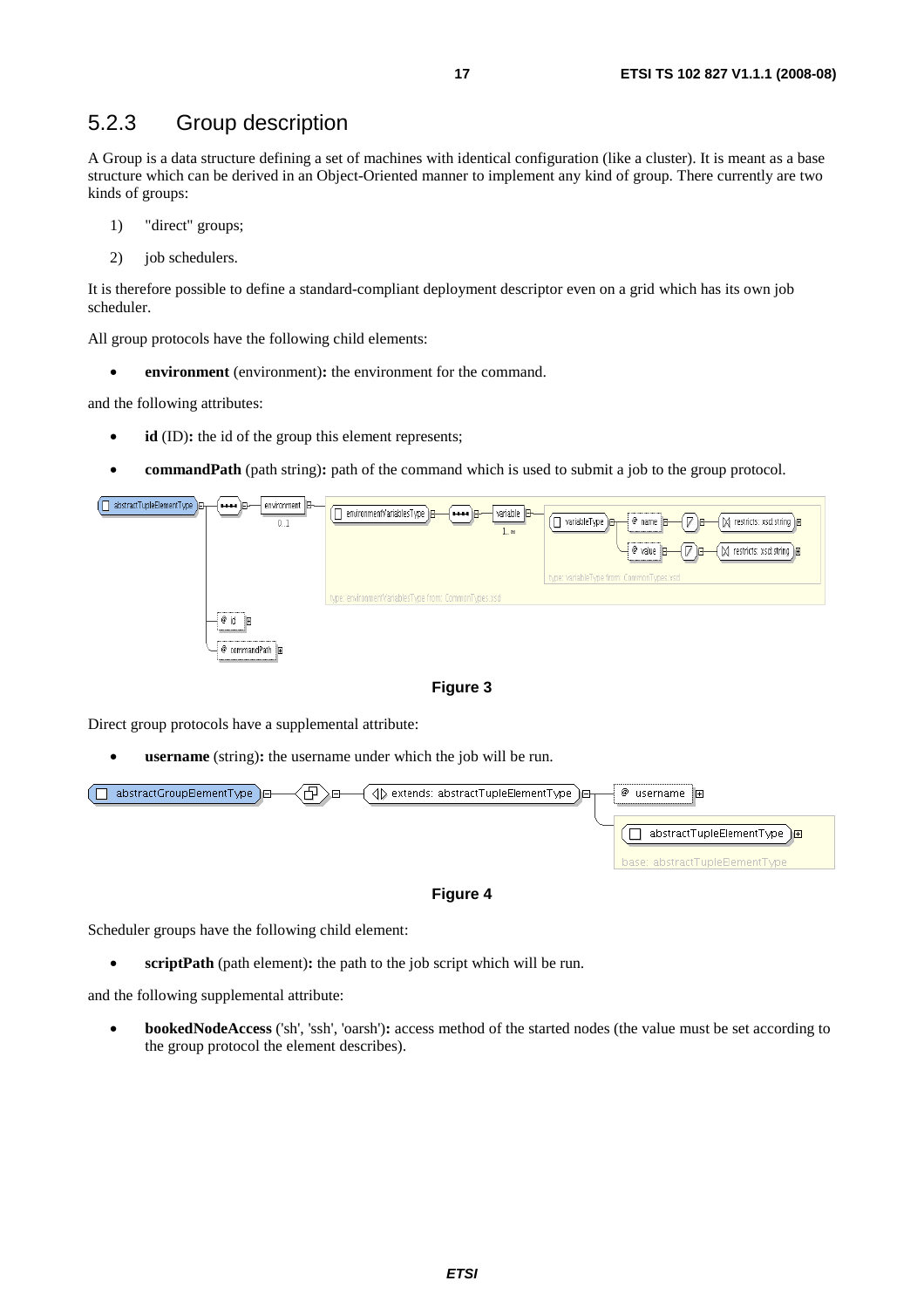



# 6 Instances of bridge protocols (one to one)

A bridge starts from one machine to go to a single other machine. It can be used to contact a resource through an SSH gateway for example.

### 6.1 rsh

An RSH bridge element can have the following attributes:

- id (string): the id of the bridge connector corresponding to this definition;
- **hostname** (string): the network hostname of the physical machine which acts as the bridge;
- **username** (string, optional)**:** the user name under which the machine can be accessed;
- **commandPath** (string, optional)**:** the path of rsh client to use.





### 6.2 ssh

An SSH bridge element can have the following child element:

• **privateKey** (path string)**:** the file of the private ssh key needed to access the bridge.

An SSH bridge element can have the following attributes:

- **id** (string)**:** the id of the bridge connector corresponding to this definition;
- **hostname** (string): the network hostname of the physical machine which acts as the bridge;
- **username** (string, optional)**:** the user name under which the machine can be accessed;
- **commandPath** (string): the path of the ssh client to use;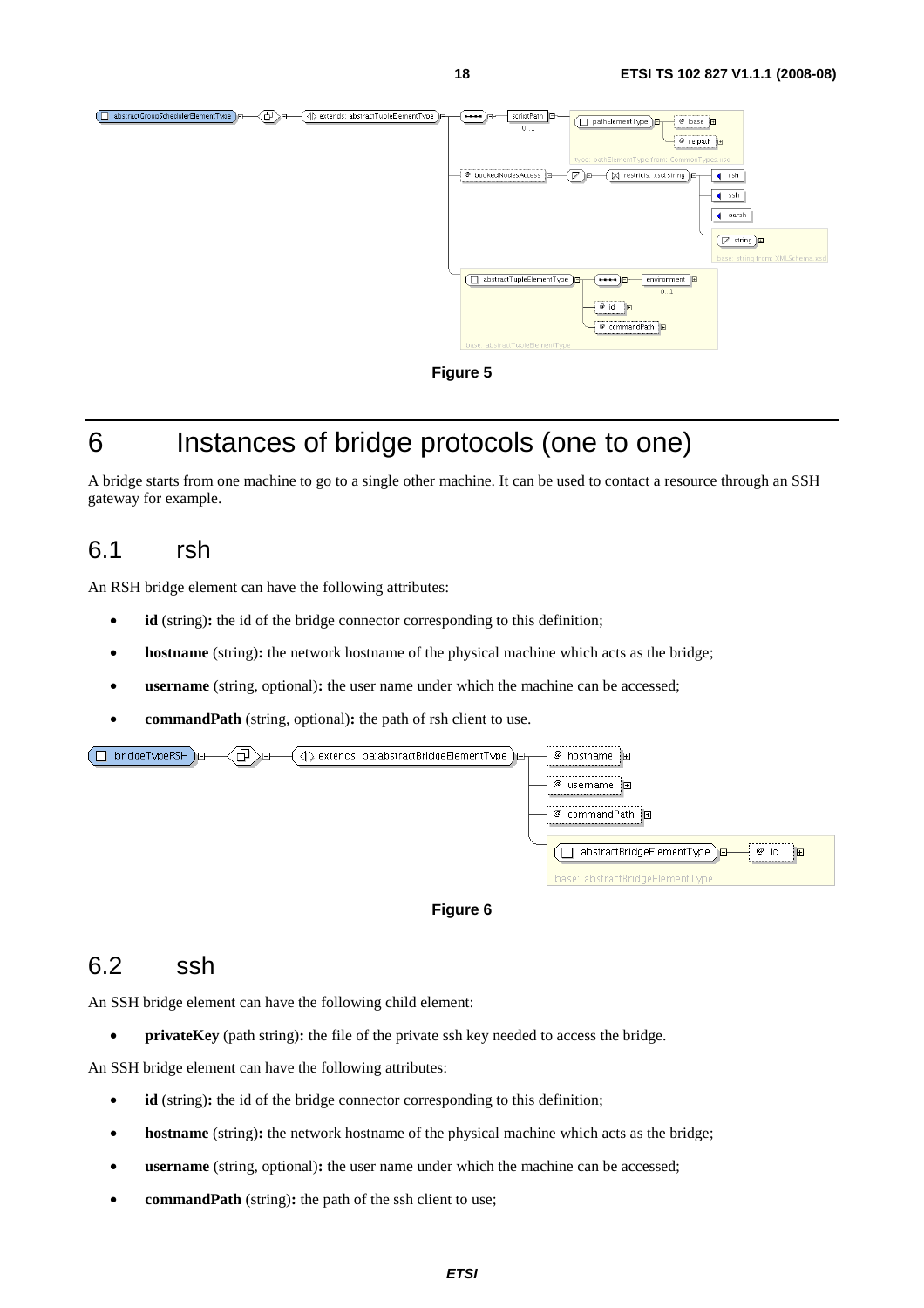• **commandOptions** (string)**:** options to pass to the ssh command.





### 6.3 oarsh

An OARSH bridge element has the same parameters as an SSH bridge element, plus a '**jobId**' (positive integer) mandatory attribute, which holds the OAR ID of the job.



#### **Figure 8**

### 6.4 gsissh

A gsissh bridge element has the same parameters as an ssh bridge element, plus two optional attributes: a '**port**' (positive integer) which holds the port used by the gsissh server and '**certificate**' that indicate the path of a valid p12 certificate delivered by a Certification Authority (CA). By default, these values follow standard Globus configuration, the port being retrieved on the \$GLOBUS\_LOCATION/etc/ssh/ssh\_config file and the certificate on \$HOME/.globus/usercred.p12.

| $\left(\fbox{D bridgeTypeGSISH}\right)$ g $\longrightarrow$ g $\rightarrow$ g-<br>$\langle \text{I} \rangle$ extends: bridgeTypeSSH $\vert \text{II} \vert$<br>@ port |
|-----------------------------------------------------------------------------------------------------------------------------------------------------------------------|
| @ certificate  田                                                                                                                                                      |
| bridgeTypeSSH B-CD B-                                                                                                                                                 |
| base: bridgeTypeSSH from: BridgeSSHSchema.xsd                                                                                                                         |
| Figure 9                                                                                                                                                              |

# 7 Instances of group protocols (One to N)

In the following clauses, elements and attribute names which are underlined mean that the item is mandatory.

### 7.1 Direct groups

The following groups are simply sets of machines with a common configuration. To make the distinction with job schedulers, they are named "direct groups", since the deployment process directly accesses the machines in the group.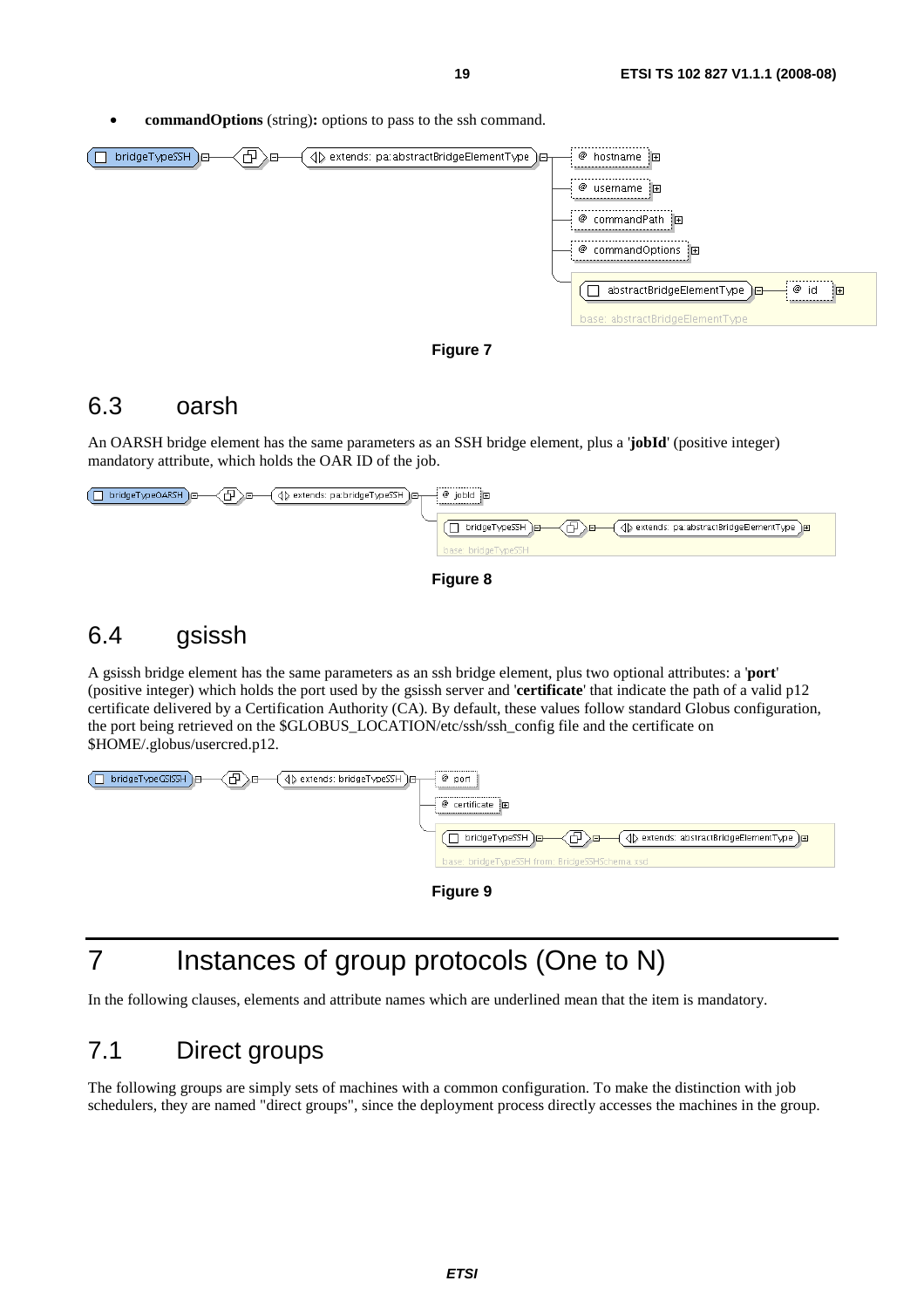#### 7.1.1 GroupSSH

The SSH Group has the following child elements:

- **hostList** (host list)**:** the list of hosts to connect to.
- **privateKey** (path string): the file of the private ssh key needed to access the host.
- **commandOptions** (string): the list of options which will be passed to the ssh command.





#### 7.1.2 GroupRSH

The rsh Group has the following child elements:

• **hostList** (host list)**:** the list of hosts to connect to.





#### 7.1.3 GroupOARSH

An oarsh group element has the same parameters as an ssh group element, plus a '**jobId**' (positive integer) mandatory attribute, which holds the OAR ID of the job.



#### **Figure 12**

The following examples are group scheduling protocols. A scheduling protocol defines a way to communicate with a grid framework to submit job requests. The groups below allow the description of a deployment through such a framework.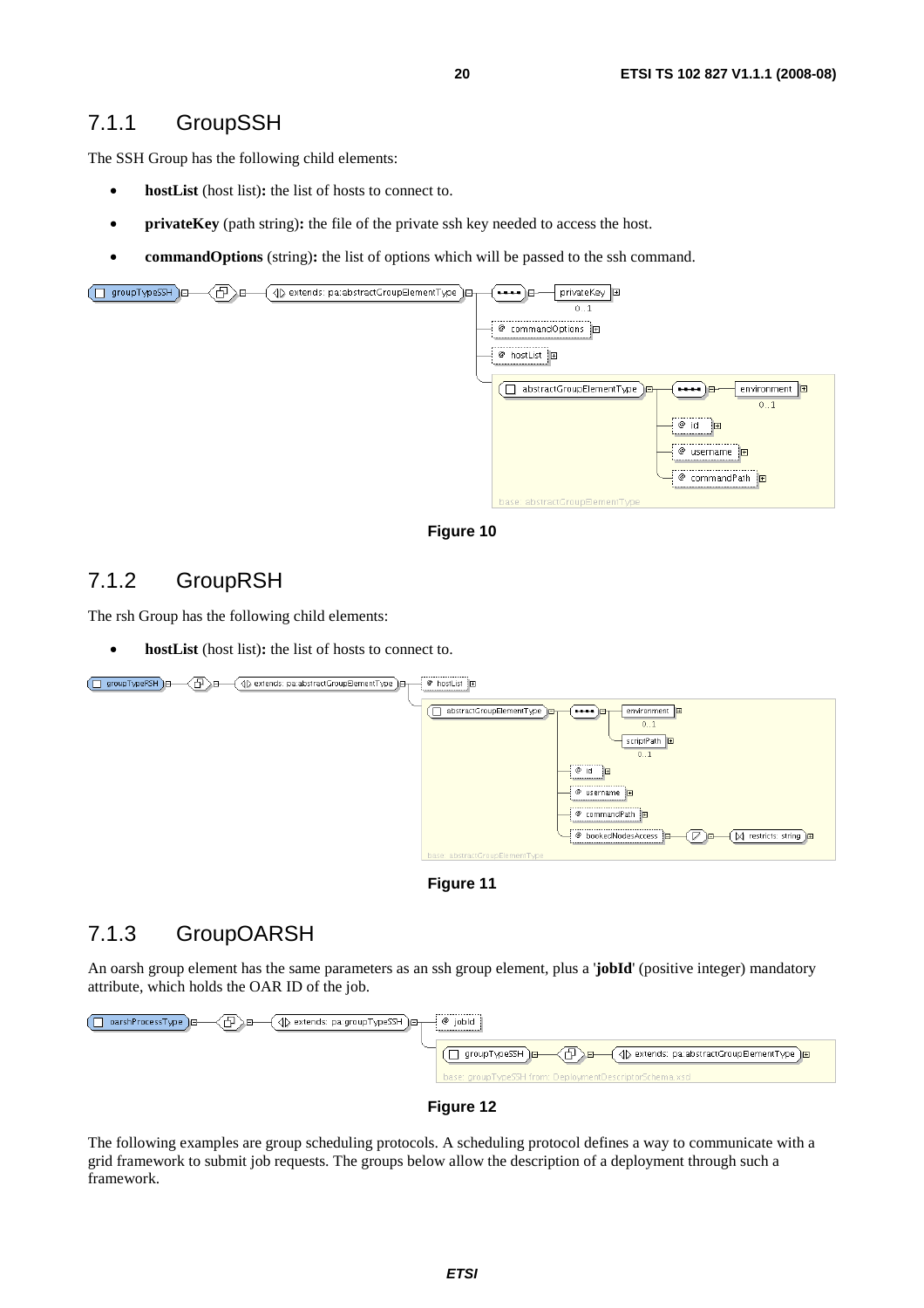#### 7.1.4 ARC (NorduGrid)

Group definition for the NorduGrid's Advanced Resource Connector [i.1].

The NorduGrid group definition has the following child elements:

- **count** (positive integer)**:** amount of sub-jobs to be submitted for parallel tasks;
- **arguments** (argument list): list of arguments passed to the job executable;
- **inputFiles** (sequence of 'ARCFileTransfer' elements)**:** list of files to be copied to the grid before the execution. This element also has a '**cache**' attribute (boolean) which specifies whether the files should be placed in the cache or not;
- **outputFiles** (sequence of 'ARCFileTransfer' elements): list of files to be retrieved by the user;
- **stdout** (path string)**:** path of the file where the standard output of the job will be stored;
- **stderr** (path string): path of the file where the standard error of the job will be stored;
- **stdin** (path string): path of the file from which the standard input of the job will be read;
- **maxTime** (time): maximum amount of time the job is allowed to run;
- **notify** (string)**:** email notification on job status change. The string is of the format accepted by the 'notify' parameter as defined in ARC's XRSL task description language.

It also has the following attribute:

• **jobName** (string)**:** the name of the job.



#### **Figure 13**

The ARCFileTransfer type is a simple list of <transfer> elements. A <transfer> element has only two attributes:

- filename (string): the local name of the file;
- **location** (string): the remote location of the file.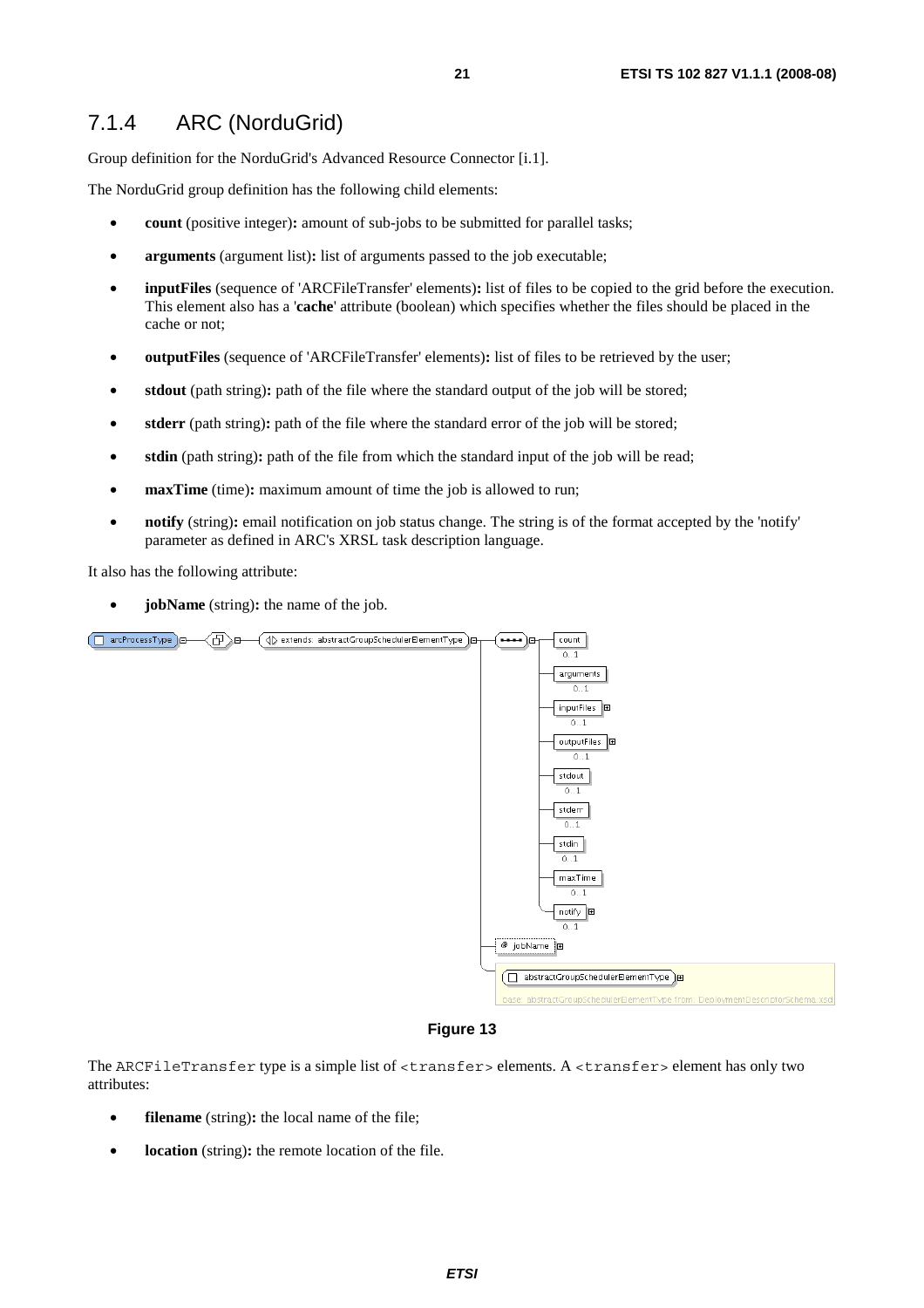### 7.1.5 CGSP China Grid

Group definition for the ChinaGrid middleware [i.2].

The CGSP group definition has the following child elements:

- **count** (positive integer)**:** number of executions of the executable;
- **directory** (path string)**:** the working directory of the job script;
- **stdout** (path string): path of the file where the standard output of the job will be stored;
- **stderr** (path string)**:** path of the file where the standard error of the job will be stored.

It also has the following attributes:

- **hostname** (string): the name of the CGSP node to which the job will be submitted;
- **queue** (string)**:** name of the queue to submit the job to.





### 7.1.6 EGEE gLITE

Group definition for the EGEE gLite grid framework [i.3].

The gLite group definition has the following child elements:

- **stdout** (path string): path of the file where the standard output of the job will be stored;
- **stderr** (path string): path of the file where the standard error of the job will be stored;
- **stdin** (path string): path of the file from which the standard input of the job will be read;
- **arguments** (argument list)**:** list of arguments passed to the job executable.

It also has the following attributes:

- **virtualOrganisation** (string, required)**:** name of the virtual organization the job submitter is working for;
- **nodes** (postive integer)**:** number of nodes requested.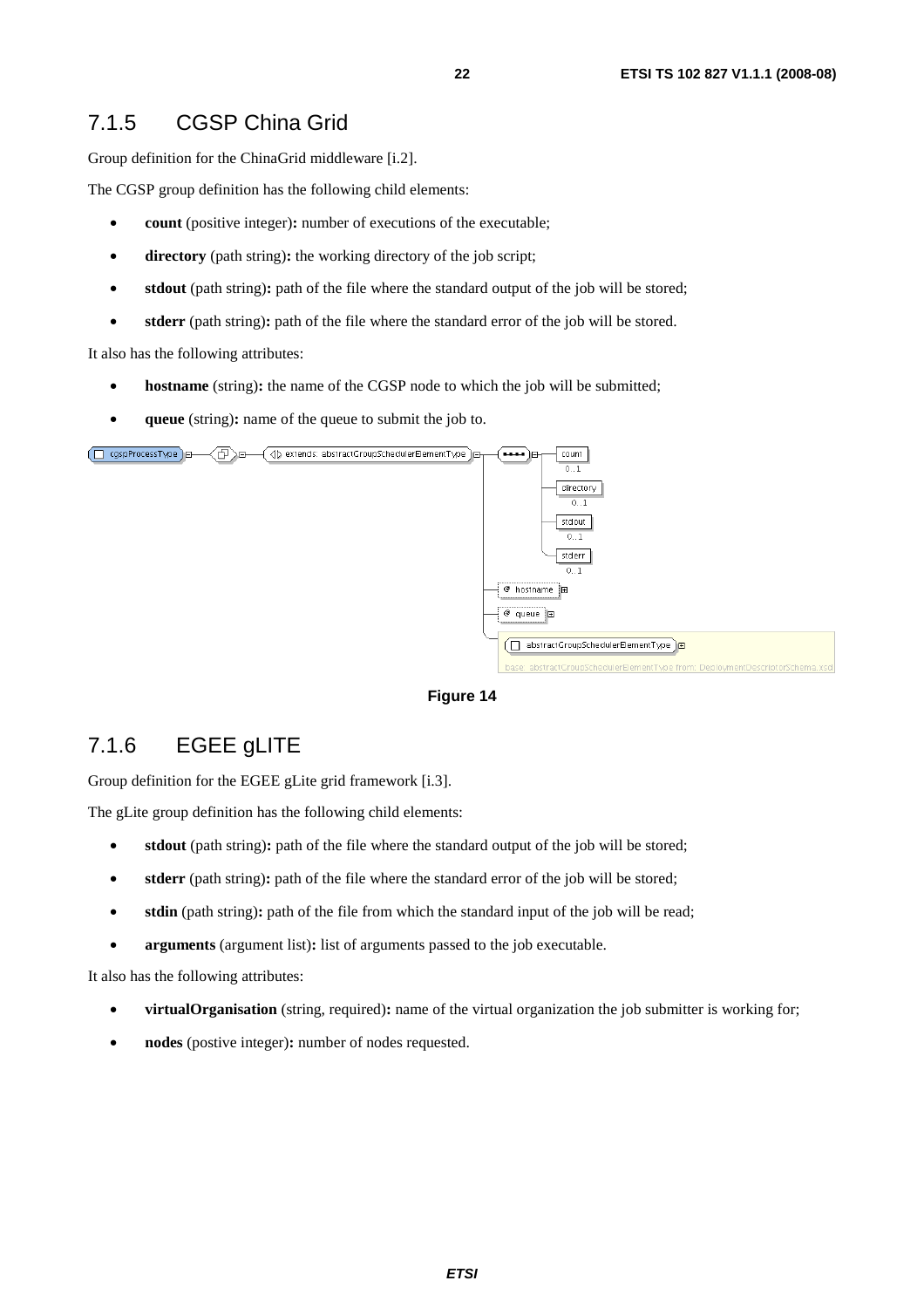

**Figure 15** 

#### 7.1.7 Fura/InnerGrid

Group definition for the Fura grid programming environment [i.4].

The Fura group definition has the following child elements:

- **description** (string)**:** a simple textual description of the job;
- **stdout** (path string): path of the file where the standard output of the job will be stored;
- **stderr** (path string)**:** path of the file where the standard error of the job will be stored;
- **stdin** (path string)**:** path of the file from which the standard input of the job will be read;
- **maxTime** (time): maximum amount of time the job is allowed to run.

It has one attribute:

**jobName** (string): the name of the job.





#### 7.1.8 GLOBUS

Group definition for the Globus toolkit [i.5].

The GLOBUS group definition has the following child elements:

- **count** (positive integer)**:** number of executions of the executable;
- **maxTime** (time): maximum amount of time the job is allowed to run;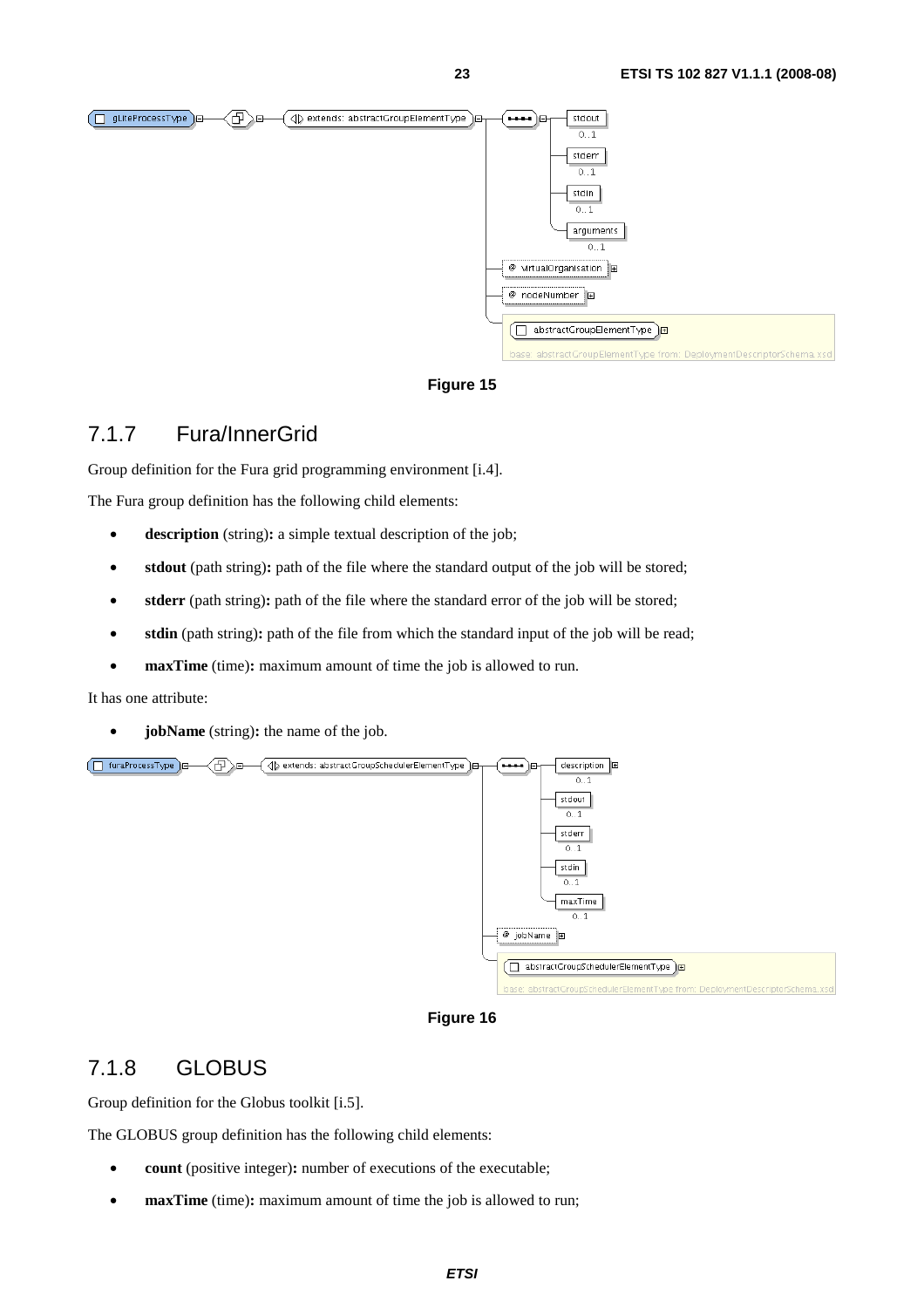- **directory** (path string)**:** the working directory of the job script;
- **stdout** (path string): path of the file where the standard output of the job will be stored;
- **stderr** (path string): path of the file where the standard error of the job will be stored;
- **stdin** (path string): path of the file where the standard error of the job will be stored.

It also has the following attributes:

- **hostname** (string): the name of the Globus host to which the job will be submitted;
- **queue** (string)**:** name of the queue.



**Figure 17** 

#### 7.1.9 GridBus

Group definition for the GridBus middleware [i.6].

The GridBus element has a single child element:

• **arguments** (argument list)**:** list of arguments passed to the job executable.





#### 7.1.10 IBM Load Leveler

Group definition for IBM's Load Leveler job scheduler [i.7].

The Load Leveler group definition has the following child elements:

- **directory** (path string)**:** the working directory of the job script;
- **stdout** (path string): path of the file where the standard output of the job will be stored;
- **stderr** (path string) path of the file where the standard error of the job will be stored;
- **resources** (string) a resource string as defined by the 'resources' parameter in the IBM Load Leveler: Using and Administering document [i.7];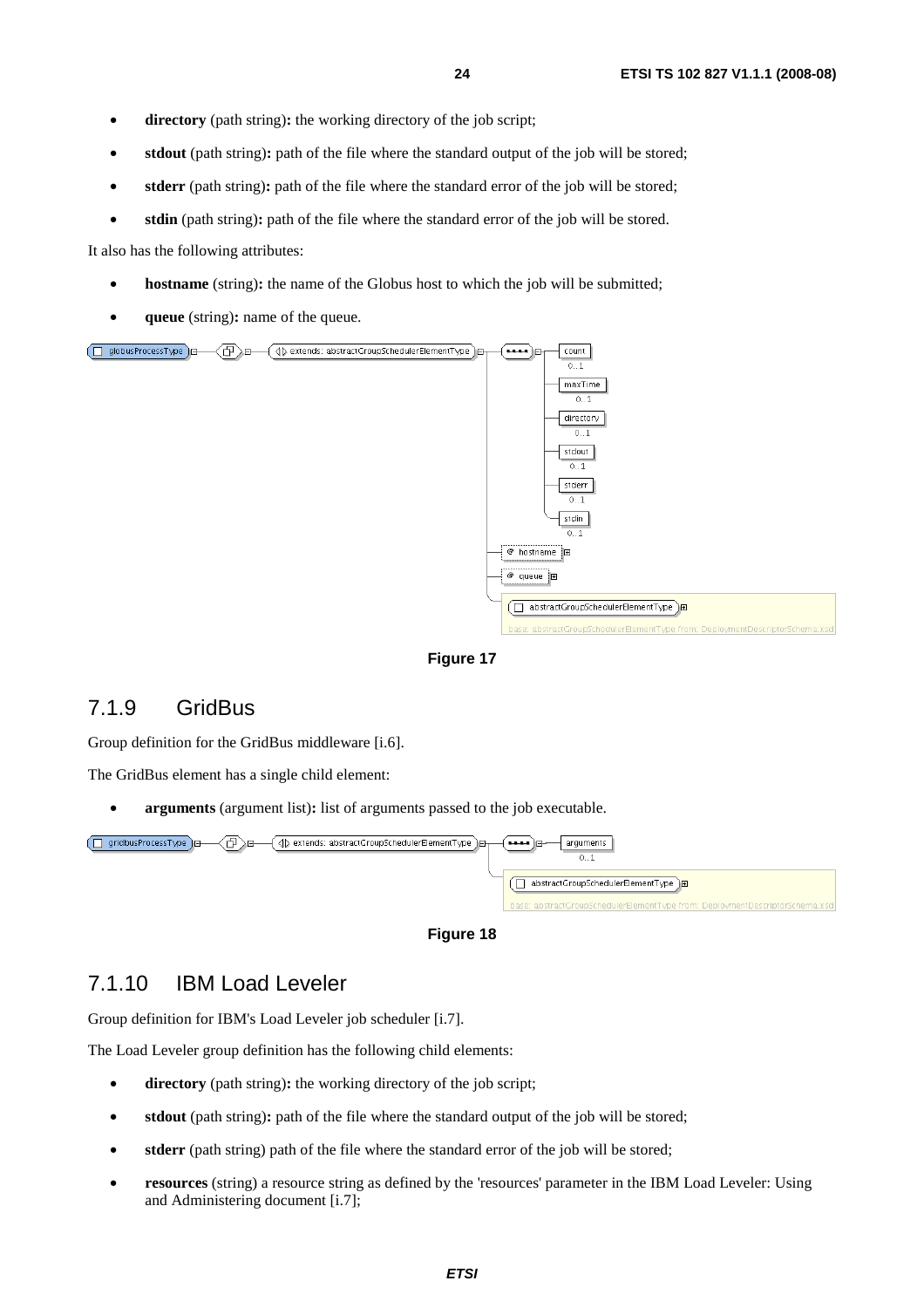- **maxTime** (time format string): the maximum amount of real time the job is allowed to run;
- **arguments** (argument list)**:** list of arguments passed to the job executable;
- **taskRepartition** (structure)**:** this element contains the following element tree:
	- modeBlock:
		- **totalTasks** (positive integer)**:** total number of tasks to run on all available nodes
		- **blocking** (positive integer)**:** base factor of which multiples will be used to determine the number of tasks to run per node.
	- modeTotalTasks:
		- **totalTasks** (positive integer)**:** total number of tasks to run on all available nodes;
		- **node** (positive integer)**:** number of nodes requested.
	- modeTasksPerNode:
		- **tasksPerNode** (positive integer)**:** number of tasks to run on a single node;
		- **node** (positive integer)**:** number of nodes requested.
	- modeGeometry:
		- **taskGeometry** (string)**:** group tasks so they will run together on the same node (see IBM Load Leveler: Using and Administering document [i.7]).

It also has the following attribute:

**jobName** (string): the name of the job.



**Figure 19** 

#### 7.1.11 LSF

Group definition for the LSF scheduler [i.8].

The LSF group definition has the following child elements:

- **resource** (string)**:** this element has the following attributes:
	- **processorNumber** (positive integer)**:** number of processors requested;
	- walltime (time): maximum time allowed for the job.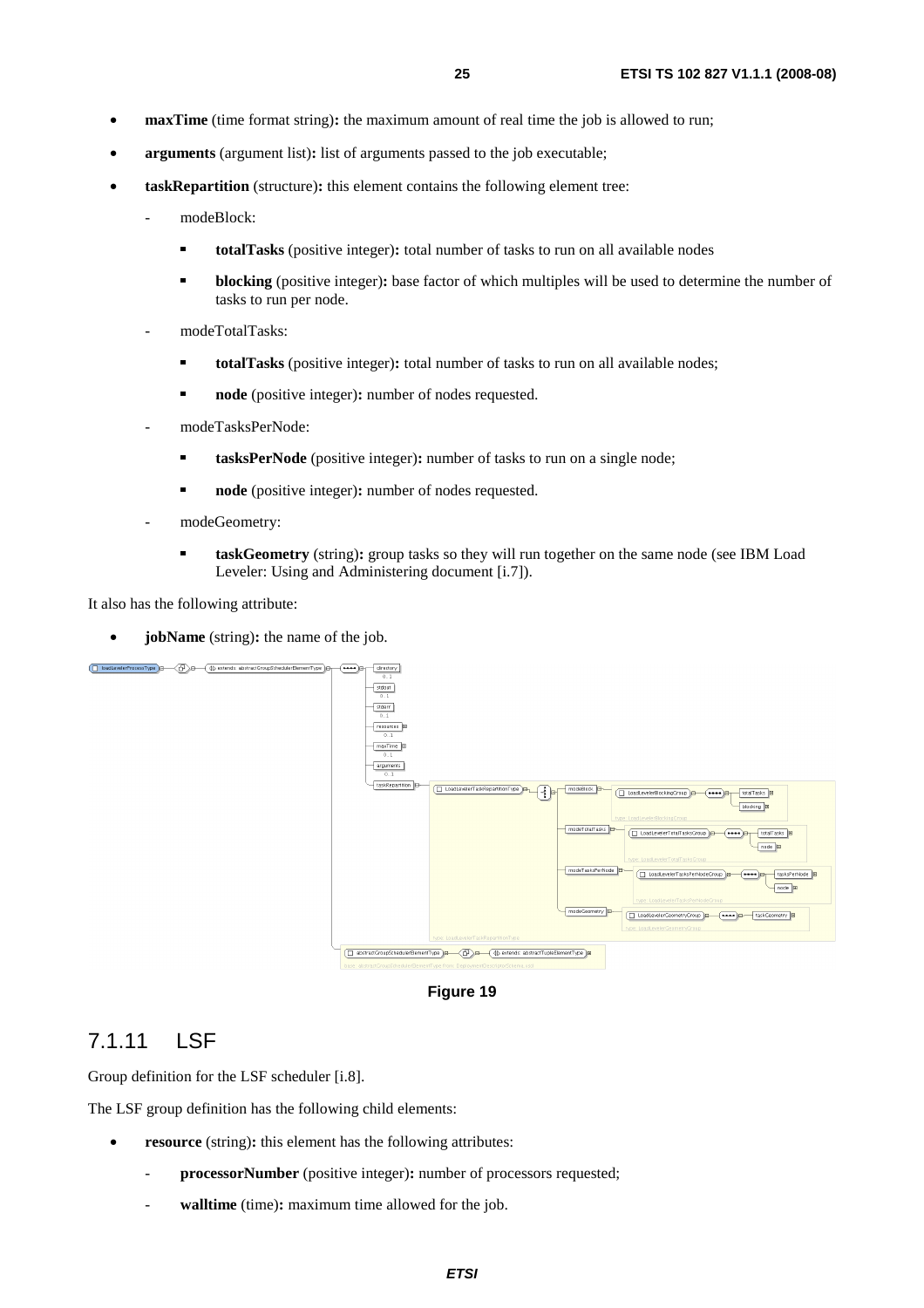- 
- **processorsNumber** (positive integer): minimum number of processors requested to run the job;
- **resourceRequirement** (string)**:** a resource requirement string as defined by the lsf documentation ('lsfintro' manpage).

It also has the following attributes:

- **interactive** (boolean): whether the job is interactive or not;
- **jobName** (string)**:** name of the job;
- **queue** (string)**:** name of the queue the job will be submitted in.



**Figure 20** 

#### 7.1.12 Microsoft CCS

Group Definition for Microsoft's Compute Cluster Server [i.13].

The CCS group definition has the following child elements:

- **resources:** the resources that will be allowed to the job. This element can have two children:
	- **cpus** (positive integer)**:** the number of CPUs allocated for the job;
	- runtime (time): the maximum runtime allowed for the job.
- **stdout** (path string): path of the file where the standard output of the job will be stored;
- **stderr** (path string)**:** path of the file where the standard error of the job will be stored.

| (□ ccsProcessType) a | ⊲∢⊕<br>√ extends: abstractGroupSchedulerElementType ) = | i <del>ve ve</del> littir | resources □                                                         | $\langle \Phi \rangle$ a-<br>$(\Box$ ccsResourcesType $) \Box$<br>type: ccsResourcesType | $(N$ restricts: xs:anyType $E$ | ,,,,,,,,,,,,,,,,,,<br>$\phi$ cpus<br><br>i @ runtime<br>$(\Box$ anyType $)\boxplus$<br>base: anyType from: XMLSchema.xsd |
|----------------------|---------------------------------------------------------|---------------------------|---------------------------------------------------------------------|------------------------------------------------------------------------------------------|--------------------------------|--------------------------------------------------------------------------------------------------------------------------|
|                      |                                                         | Ο                         | stdout<br>0.1<br>stderr<br>0.1<br>abstractGroupSchedulerElementType | base: abstractGroupSchedulerElementType from: DeploymentDescriptorSchema.xsd             |                                |                                                                                                                          |

**Figure 21** 

#### 7.1.13 OAR

Group definition for the OAR job scheduler [i.9].

The OAR group definition has the following child elements:

• **resource** (string)**:** this element has the following attributes: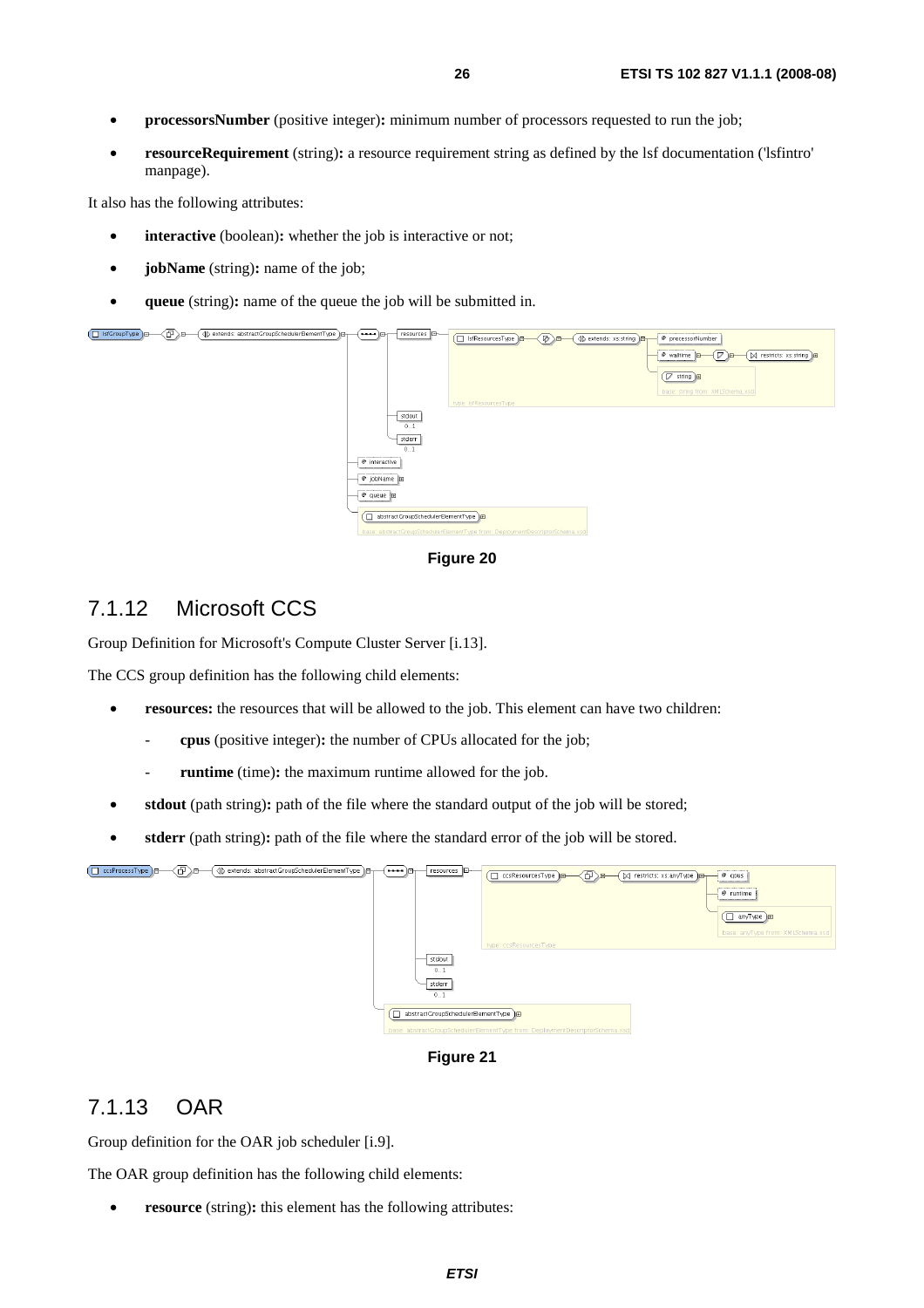- nodes (positive integer): number of nodes requested;
- **cpu** (positive integer)**:** number of CPUs requested;
- core (positive integer): number of cores requested;
- wall time): maximum time allowed for the job.

It also can have a string content which is passed verbatim to the '-resource' option of the *oarsub* command.

NOTE: The *oarsub* command is a command of the OAR grid framework. It is defined in [i.9].

- **directory** (path string)**:** the working directory of the job script;
- **stdout** (path string): path of the file where the standard output of the job will be stored;
- **stderr** (path string): path of the file where the standard error of the job will be stored.

It has the following attributes:

- interactive (boolean): start an interactive job. If true, open a login shell on the first node instead of running a script (default is false);
- **queue** (string): name of the queue to submit the job to;
- **type** ('deploy', 'besteffort', 'cosystem', 'checkpoint', 'timesharing')**:** job type the default is 'deploy'.



**Figure 22** 

#### 7.1.14 PBS / Torque

Group definition for the Torque job scheduler [i.10].

The PBS/Torque group definition has the following child elements:

- **resource** (string)**:** this element has the following attributes:
	- nodes (positive integer): number of nodes requested;
	- **ppn** (positive integer)**:** number of CPUs requested;
	- wall time): maximum time allowed for the job.
- **nodes** (positive integer)**:** number of nodes requested;
- **processorsPerNode** (positive integer)**:** number of processors per node requested;
- **mailWhen** (combination of Abort, Begin, End separated by '|'): when to send an email (Abort: if the job is aborted, Begin: when the job is started, End: when the job terminates);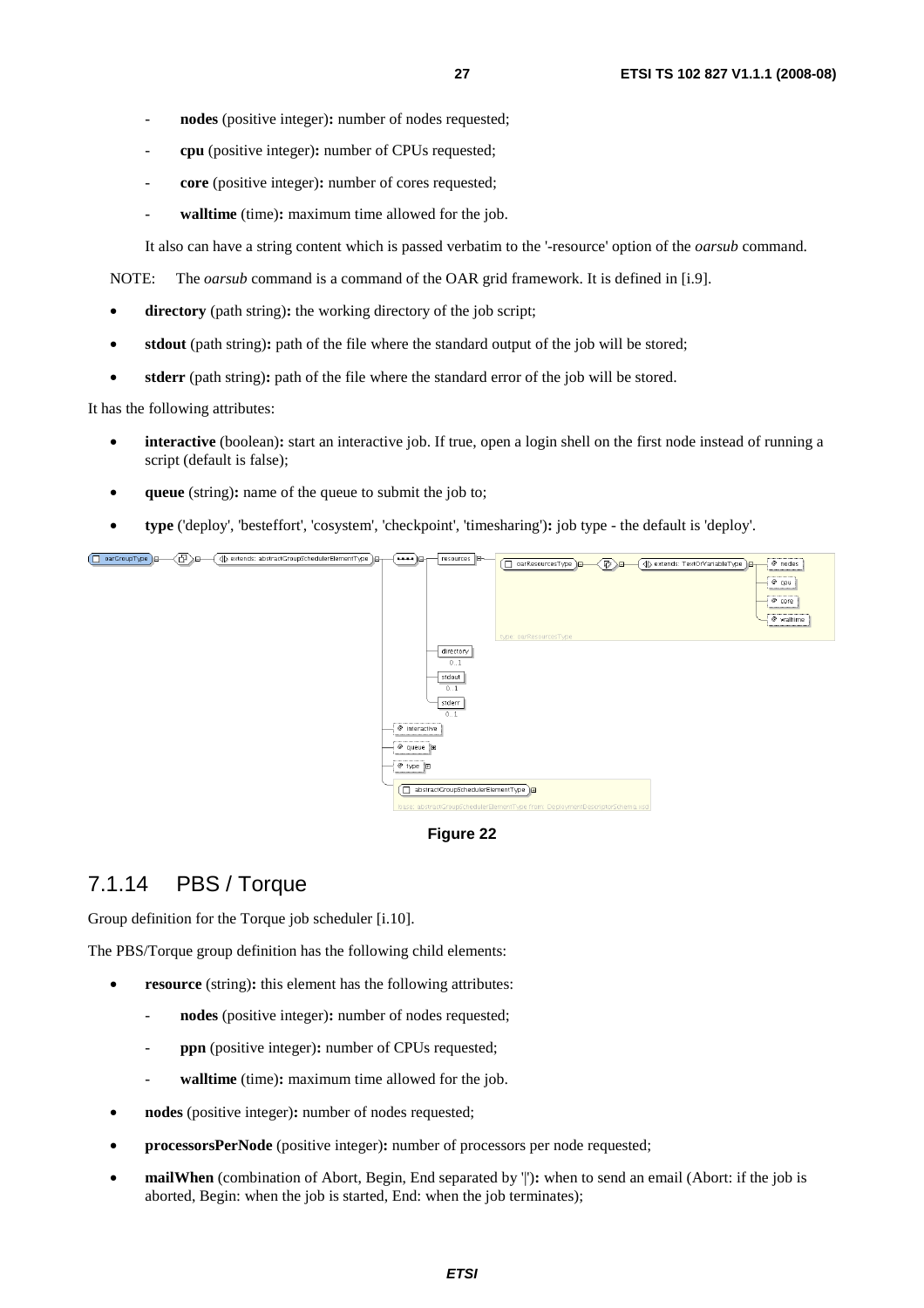- **mailTo** (comma-separated list of email addresses): where the job status emails should be sent;
- **joinOutput** (boolean): if true, join the output of stderr to stdout;
- **stdout** (path string): path of the file where the standard output of the job will be stored;
- **stderr** (path string)**:** path of the file where the standard error of the job will be stored.

It has the following attributes:

- **queue** (string)**:** destination queue for the job. The argument can be of the following format:
	- queue: a queue on the default server;
	- @server: the default queue on the server;
	- queue@server: the queue on the given server.
- **jobName** (string 15 chars long, no whitespace, first char must be alphabetic): the name of the job;
- **interactive** (boolean)**:** whether the job is interactive or not.



**Figure 23** 

#### 7.1.15 PRUN

Group definition for the PRUN run server [i.11].

The PRUN group definition has the following child elements:

- **resource** (string)**:** this element has the following attributes:
	- nodes (positive integer): number of nodes requested;
	- **ppn** (positive integer): number of CPUs requested;
	- wall time (time): maximum time allowed for the job.
- **stdout** (path string): name of the file in which the results will be printed.

It has no attribute.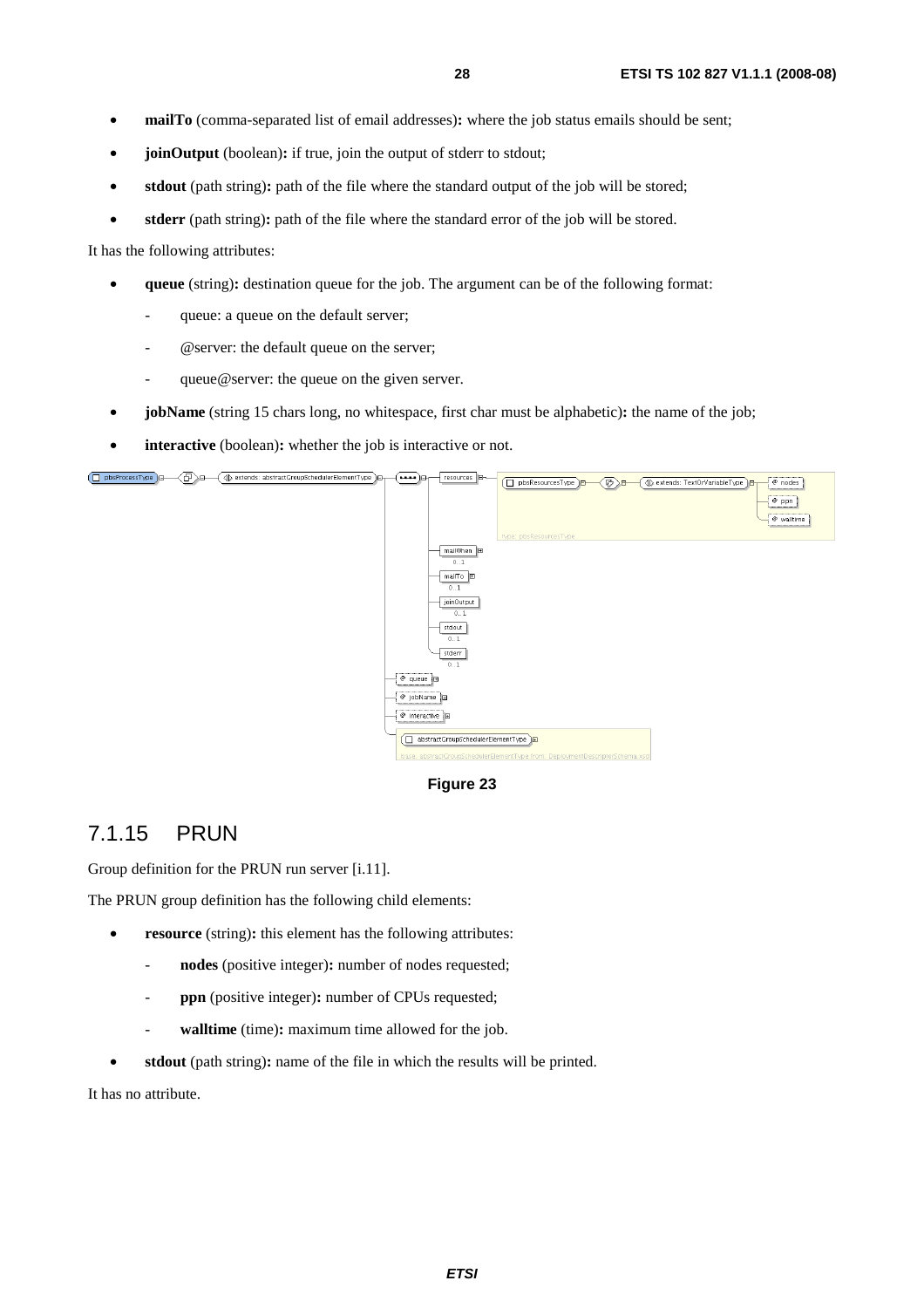

**Figure 24** 

#### 7.1.16 Sun Grid Engine

Group definition for the Grid Engine framework [i.12].

The Sun Grid Engine group definition has the following child elements:

- **resource** (string)**:** this element has the following attributes:
	- nodes (positive integer): number of nodes requested;
	- **parallelEnvironment** (string): the name of the Grid Engine parallel environment which will be instantiated;
	- wall time): maximum time allowed for the job.
- **directory** (path string)**:** the working directory of the job script;
- **stdout** (path string): path of the file where the standard output of the job will be stored;
- **stderr** (path string)**:** path of the file where the standard error of the job will be stored.

It also has the following attributes:

- **queue** (string)**:** queue name;
- **jobName** (string)**:** job name.





# 8 XML files examples (informative)

### 8.1 Bridge protocols

#### 8.1.1 rsh

<rshBridge id="brSchubby" hostname="schubby.inria.fr" username="\${USERNAME}" />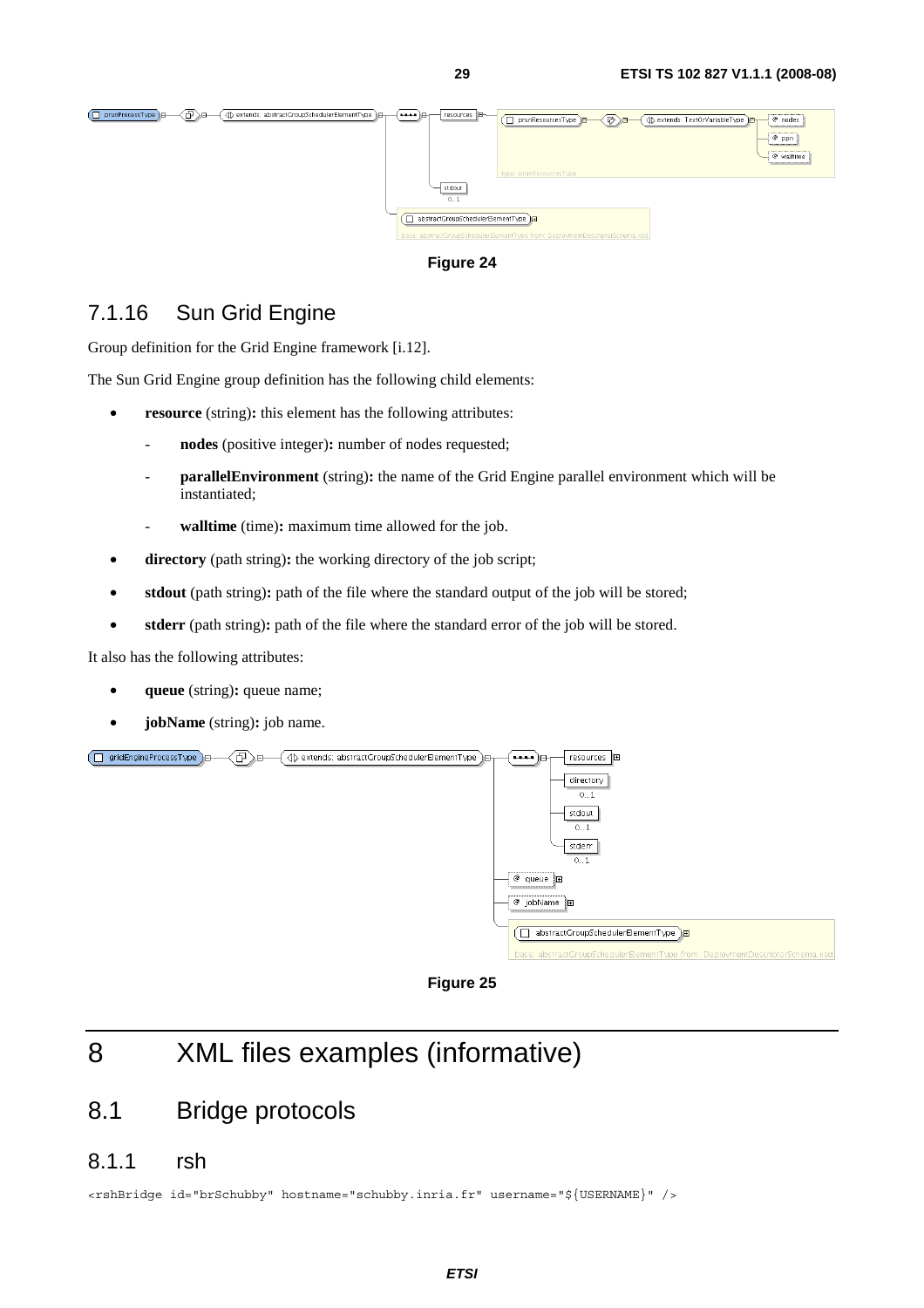#### 8.1.2 ssh

<sshBridge id="SEA" hostname="sea.inria.fr" username="\${USERNAME}" commandPath="" />

#### 8.1.3 oarsh

<oarshBridge id="oarbridge" hostname="oargrid.inria.fr" jobId="12" />

#### 8.1.4 gsissh

```
<gsisshBridge id="gsibridge" hostname="grid11.lal.in2p3.fr" 
port="2222" certificate="${HOME}/.globus/usercred.p12" />
```
#### 8.2 Group protocols

#### 8.2.1 GroupSSH

```
<sshGroup id="LAN_INRIA" hostList="node2 node4 host[10-20]" username="${USERNAME}" 
                 commandPath="/usr/local/bin/ssh"> 
                 <scriptPath base="proactive" relpath="myscript.sh" />
```
</sshGroup>

#### 8.2.2 GroupRSH

```
<rshGroup id="LAN_INRIA" hostList="node2 node4 host[10-20]" username="${USERNAME}"> 
                 <scriptPath base="proactive" relpath="myscript.sh" />
```
</rshGroup>

#### 8.2.3 GroupOARSH

```
<oarshGroup id="oarshgroup" hostList="host1 host2" jobId="42"> 
                 <scriptPath base="proactive" relpath="scripts/unix/cluster/oarStartRuntime.sh" /> 
</oarshGroup>
```
#### 8.2.4 ARC (Nordugrid)

```
<arcGroup id="arcgroup" jobName="arcjob"> 
                  <scriptPath base="root" 
relpath="/usr/local/arc/scripts/unix/cluster/startRuntime.sh" /> 
                  <stderr>trace/err.log</stderr> 
                  <maxTime>10000000</maxTime> 
</arcGroup>
```
#### 8.2.5 CGSP China Grid

```
<cgspGroup id="cgspgroup" hostname="cgsp.inria.fr"> 
                 <scriptPath base="root" relpath="./calc" /> 
                 <count>50</count> 
                 <directory>datadir/jobdata1</directory> 
                 <stdout>trace/results.log</stdout> 
                <stderr>trace/err.log</stderr>
```
</cgspGroup>

#### 8.2.6 EGEE gLite

```
<gLiteGroup id="gliteGroup" virtualOrganisation="proactive" jobType="normal" 
                 retryCount="3"> 
                  <rank>-other.GlueCEStateEstimatedResponseTime</rank> 
                 <stdout>stdout.log</stdout> 
                 <stderr>error.log</stderr> 
                  <configFile>scripts/unix/proactiveVO/proactiveVO.conf</configFile>
```
</gLiteGroup>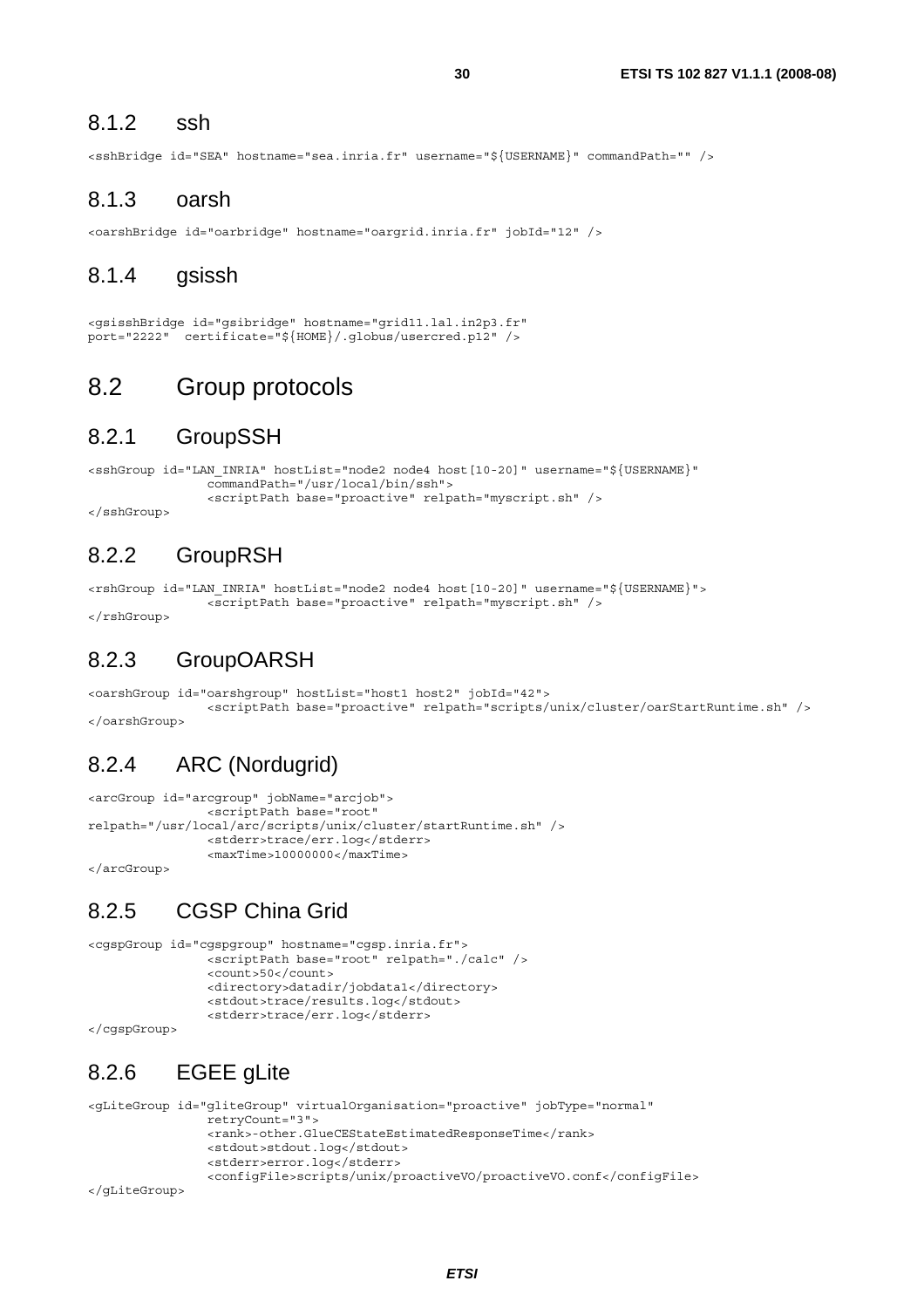#### 8.2.7 Fura/InnerGrid

```
<furaGroup id="furagroup" jobName="furajob"> 
                 <scriptPath base="root" relpath="/usr/local/fura/scripts/jobscript.sh" /> 
                 <description>Fura job descriptor sample</description> 
                <stdout>trace/results.log</stdout>
                 <stderr>trace/err.log</stderr> 
                 <maxTime>15000000</maxTime> 
</furaGroup>
```
#### 8.2.8 GLOBUS

<globusGroup hostname="globus\_frontend" id="globusgroup"> <count>8</count> <maxTime>120</maxTime> <stderr>\${GLOBUS\_USER\_HOME}/error.txt</stderr>

</globusGroup>

### 8.2.9 GridBus

```
<gridbusGroup id="gridbusgroup"> 
                  <scriptPath base="root" relpath="./calc" /> 
                  <arguments> 
                       <arg>arg1</arg> 
                       <arg>arg2</arg> 
                  </arguments> 
</gridbusGroup>
```
#### 8.2.10 IBM load leveler

```
<loadLevelerGroup id="loadlevelergroup"> 
                  <scriptPath base="root" relpath="/usr/local/loadleveler/scripts/jobscript.sh" /> 
                  <directory>datadir/jobdata1</directory> 
                  <stdout>trace/results.log</stdout> 
                  <stderr>trace/err.log</stderr> 
                  <maxTime>15000000</maxTime> 
                  <arguments> 
                      <arg>arg1</arg> 
                      <arg>25</arg> 
                      <arg>foo bar</arg> 
                  </arguments> 
                  <nbTasks>10</nbTasks> 
                  <tasksPerHost>1</tasksPerHost>
```
</loadLevelerGroup>

### 8.2.11 LSF

```
<lsfGroup id="lsfgroup"> 
                 <scriptPath base="proactive" relpath="scripts/unix/cluster/startRuntime.sh" /> 
                 <processorsNumber>2</processorsNumber> 
                 <resourceRequirement>value="span[ptile=2]"</resourceRequirement>
```
</lsfGroup>

### 8.2.12 Microsoft CCS

```
<ccsGroup id="ccs" bookedNodesAccess="rsh"> 
     <resources cpus="9" runtime="01:01:01"/> <!-runtime=days:hours:min --> 
     <stdout>\\HN\work\out</stdout> 
     <stderr>\\HN\work\err</stderr> 
</ccsGroup>
```
### 8.2.13 OAR

```
<oarGroup bookedNodesAccess="ssh" id="oargroup" interactive="true"> 
                 <scriptPath base="proactive" relpath="scripts/unix/cluster/oarStartRuntime.sh" /> 
                 <resource nodes="2" cpu="4" /> 
                 <stderr>trace/err.log</stderr> 
</oarGroup>
```
*ETSI*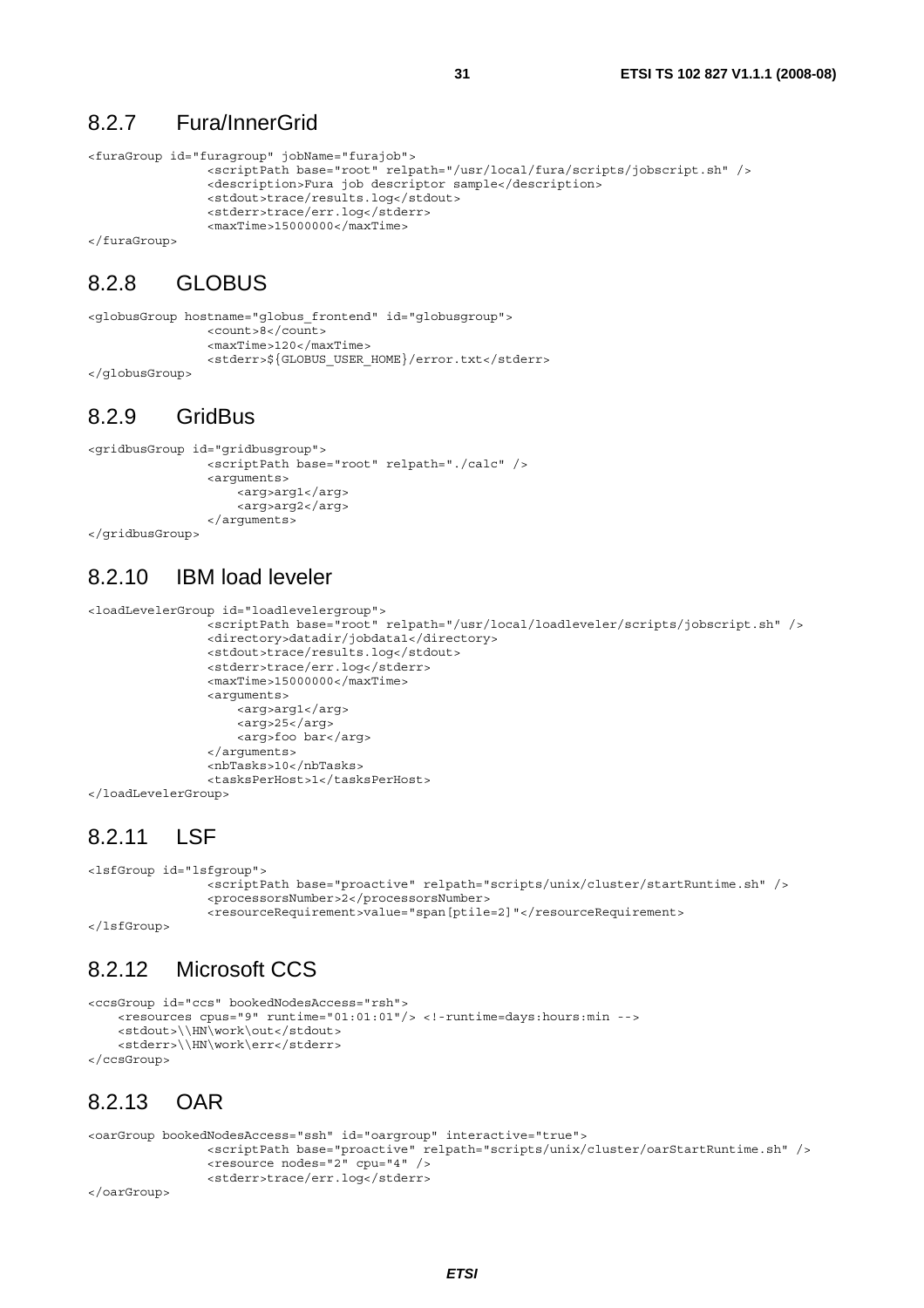#### 8.2.14 PBS / Torque

```
<pbsGroup id="pbsgroup1" queue="queue01@pbsserver" jobName="demoJob" 
                 commandPath="/usr/local/bin/pbs"> 
                  <scriptPath base="home" relpath="scripts/pbsjob.sh" /> 
                  <nodes>50</nodes> 
</pbsGroup>
```
#### 8.2.15 PRUN

```
<prunGroup id="prungroup1" queue="prunqueue"> 
 <hostList>prunhost[00-10]</hostList> 
               <processorPerNode>2</processorPerNode>
```
</prunGroup>

### 8.2.16 Sun Grid Engine

```
<gridEngineGroup id="gridEngineGroup"> 
 <scriptPath base="home" relpath="jobs/jobscript1.sh" /> 
                <hostsNumber>10</hostsNumber> 
                <wallTime>500000</wallTime> 
                <directory>"jobs/job_datas</directory> 
               <stderr>jobs/jobtrace_err.txt</stderr>
</gridEngineGroup>
```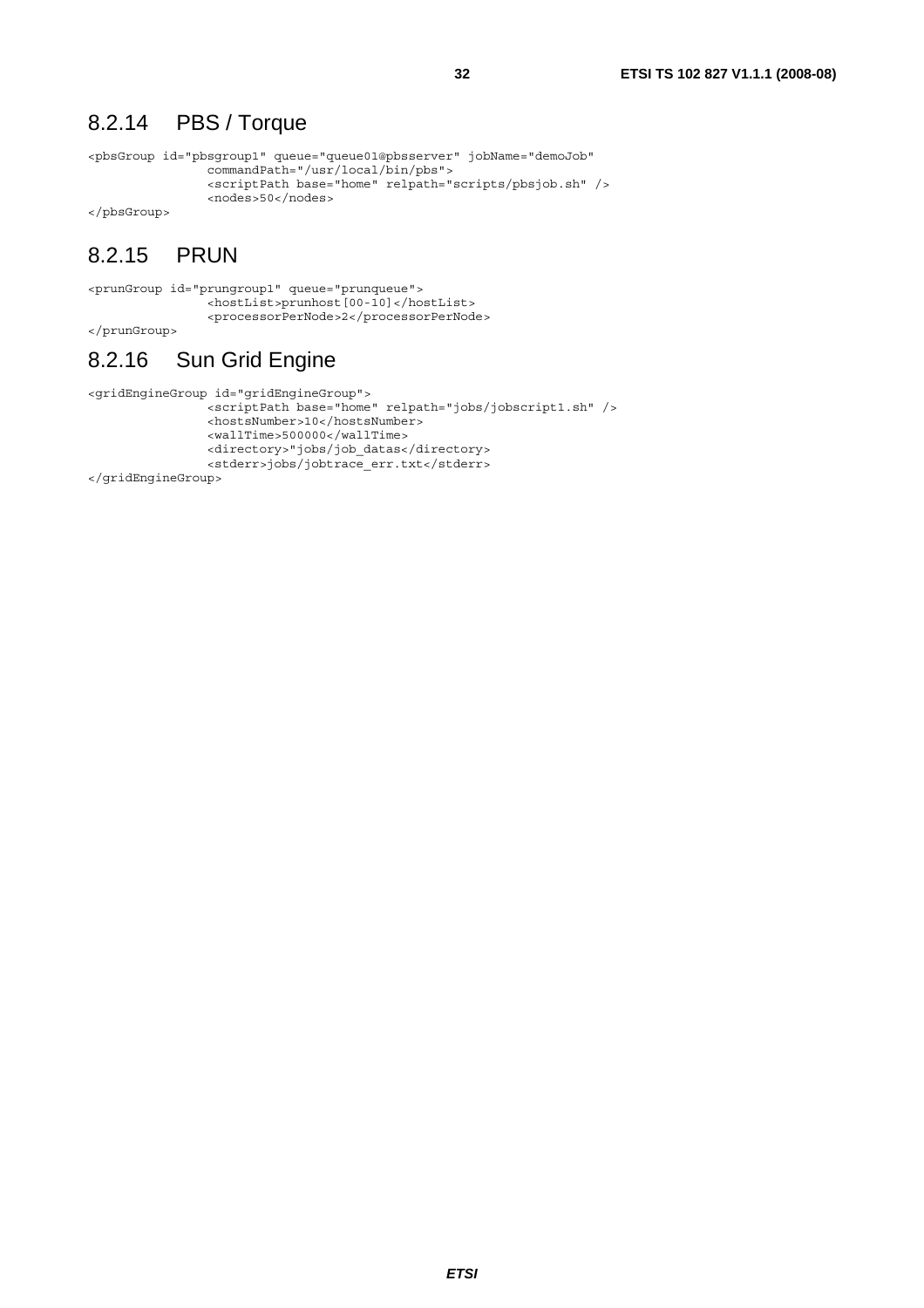Annex A (normative): XML Schema

### A.1 Common types

```
<?xml version="1.0" encoding="UTF-8"?> 
<xsd:schema xmlns:xsd="http://www.w3.org/2001/XMLSchema" elementFormDefault="qualified"> 
     <xsd:simpleType name="variableRefType"> 
         <xsd:restriction base="xsd:string"> 
             <xsd:pattern value="\$\{[A-Za-z0-9._]+\}" /> 
         </xsd:restriction> 
     </xsd:simpleType> 
     <xsd:simpleType name="TimeType"><!-hour:mn:sec│hour:mn│hour --> 
         <xsd:restriction base="xsd:string"> 
             \langle xsd:pattern value="\ddot{\alpha}(i;\ddot{d})?(:,\ddot{d})?" />
         </xsd:restriction> 
     </xsd:simpleType> 
     <!-PosintOrVariableType is defined as a xsd:union of a positive integer or a variable ref--> 
     <xsd:simpleType name="PosintOrVariableType"> 
         <xsd:union memberTypes="xsd:positiveInteger" /> 
     </xsd:simpleType> 
     <!-BooleanOrVariableType is defined as a xsd:union of a positive integer or a variable ref--> 
     <xsd:simpleType name="BooleanOrVariableType"> 
         <xsd:union memberTypes="xsd:boolean" /> 
     </xsd:simpleType> 
     <xsd:simpleType name="TimeOrVariableType"> 
         <xsd:union memberTypes="xsd:time" /> 
     </xsd:simpleType> 
     <xsd:simpleType name="TextOrVariableType"> 
         <xsd:union memberTypes="xsd:string" /> 
     </xsd:simpleType> 
     <!-ListType is defined as a xsd:union of a positive integer or a variable ref--> 
     <xsd:simpleType name="ListType"> 
         <xsd:list itemType="hostnameOrVariableType" /> 
     </xsd:simpleType> 
     <!-CloseStreamType is defined as a global xsd:element, it is the xsd:union of a CloseStream and 
a variable type.--> 
     <xsd:simpleType name="CloseStreamOrVariableType"> 
         <xsd:union memberTypes="CloseStreamType" /> 
     </xsd:simpleType> 
     <xsd:simpleType name="CloseStreamType"> 
         <xsd:restriction base="xsd:string"> 
             <xsd:enumeration value="yes" /> 
              <xsd:enumeration value="no" /> 
         </xsd:restriction> 
     </xsd:simpleType> 
     <xsd:simpleType name="pathElementBaseType"> 
         <xsd:restriction base="xsd:string"> 
             <xsd:enumeration value="proactive" /> 
             <xsd:enumeration value="home" /> 
             <xsd:enumeration value="root" /> 
         </xsd:restriction> 
     </xsd:simpleType> 
     <xsd:simpleType name="idType"> 
         <xsd:restriction base="xsd:string"> 
             <xsd:pattern value="[0-9a-zA-Z_\-]+"></xsd:pattern> 
             <xsd:whiteSpace value="collapse"></xsd:whiteSpace> 
              <xsd:minLength value="1"></xsd:minLength> 
         </xsd:restriction> 
     </xsd:simpleType> 
     <xsd:simpleType name="capacityType"> 
         <xsd:restriction base="xsd:string"> 
             <xsd:pattern value="([0-9]+)|max"></xsd:pattern> 
             <xsd:whiteSpace value="collapse"></xsd:whiteSpace> 
         </xsd:restriction> 
     </xsd:simpleType> 
     <xsd:simpleType name="pathElementGeneralType"> 
         <xsd:restriction base="xsd:string"> 
             <xsd:whiteSpace value="collapse"></xsd:whiteSpace>
```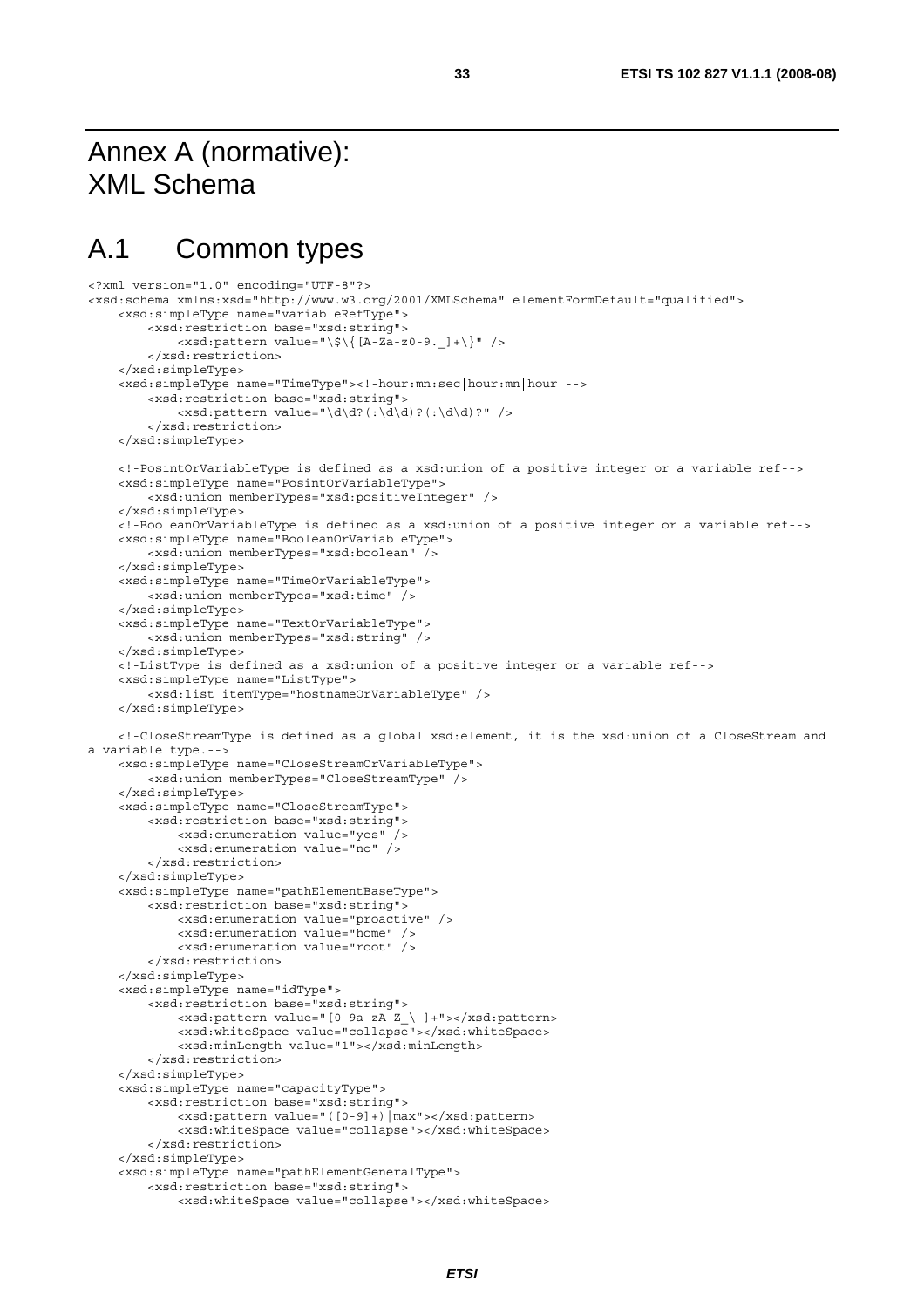```
 </xsd:restriction> 
     </xsd:simpleType> 
     <xsd:complexType name="pathElementType"> 
         <xsd:attribute name="base" type="pathElementBaseType" use="required"></xsd:attribute> 
          <xsd:attribute name="relpath" type="pathElementGeneralType" use="required"></xsd:attribute> 
     </xsd:complexType> 
     <xsd:complexType name="pathType"> 
         <xsd:sequence> 
              <xsd:element name="pathElement" type="pathElementType" maxOccurs="unbounded" 
minOccurs="1"></xsd:element> 
         </xsd:sequence> 
     </xsd:complexType> 
     <xsd:complexType name="classpathType"> 
         <xsd:complexContent> 
              <xsd:extension base="pathType"> 
                  <xsd:attribute name="type" use="required"> 
                      <xsd:simpleType> 
                           <xsd:restriction base="xsd:string"> 
                               <xsd:enumeration value="append"></xsd:enumeration> 
                               <xsd:enumeration value="overwrite"></xsd:enumeration> 
                           </xsd:restriction> 
                      </xsd:simpleType> 
                  </xsd:attribute> 
              </xsd:extension> 
         </xsd:complexContent> 
     </xsd:complexType> 
     <xsd:simpleType name="osType"> 
         <xsd:restriction base="xsd:string"> 
              <xsd:enumeration value="unix"></xsd:enumeration> 
              <xsd:enumeration value="windows"></xsd:enumeration> 
              <xsd:enumeration value="cygwin"></xsd:enumeration> 
         </xsd:restriction> 
     </xsd:simpleType> 
     <xsd:simpleType name="osOrVariableType"> 
         <xsd:union memberTypes="osType" /> 
     </xsd:simpleType> 
     <xsd:simpleType name="hostnameType"> 
         <xsd:union memberTypes="xsd:string" /> 
     </xsd:simpleType> 
     <xsd:simpleType name="hostnameOrVariableType"> 
         <xsd:union memberTypes="hostnameType" /> 
     </xsd:simpleType> 
     <xsd:simpleType name="usernameType"> 
         <xsd:restriction base="xsd:string"> 
             <xsd:pattern value="[a-z0-9]+" /> 
         </xsd:restriction> 
     </xsd:simpleType> 
     <xsd:simpleType name="usernameOrVariableType"> 
         <xsd:union memberTypes="usernameType" /> 
     </xsd:simpleType> 
     <xsd:complexType name="environmentElementType" /> 
     <xsd:complexType name="variableType"> 
         <xsd:complexContent> 
              <xsd:extension base="environmentElementType"> 
                  <xsd:attribute name="name"> 
                      <xsd:simpleType> 
                          <xsd:restriction base="xsd:string"></xsd:restriction> 
                      </xsd:simpleType> 
                 \epsilon/xsd:attribute>
                  <xsd:attribute name="value"> 
                      <xsd:simpleType> 
                          <xsd:restriction base="xsd:string"></xsd:restriction> 
                      </xsd:simpleType> 
                  </xsd:attribute> 
              </xsd:extension> 
         </xsd:complexContent> 
     </xsd:complexType> 
     <xsd:complexType name="includeFileType"> 
         <xsd:complexContent> 
              <xsd:extension base="environmentElementType"> 
                  <xsd:attribute name="location" type="xsd:string" use="required" /> 
              </xsd:extension> 
         </xsd:complexContent> 
     </xsd:complexType> 
     <xsd:element name="abstractEnvironmentElement" abstract="true"
```

```
type="environmentElementType"></xsd:element>
```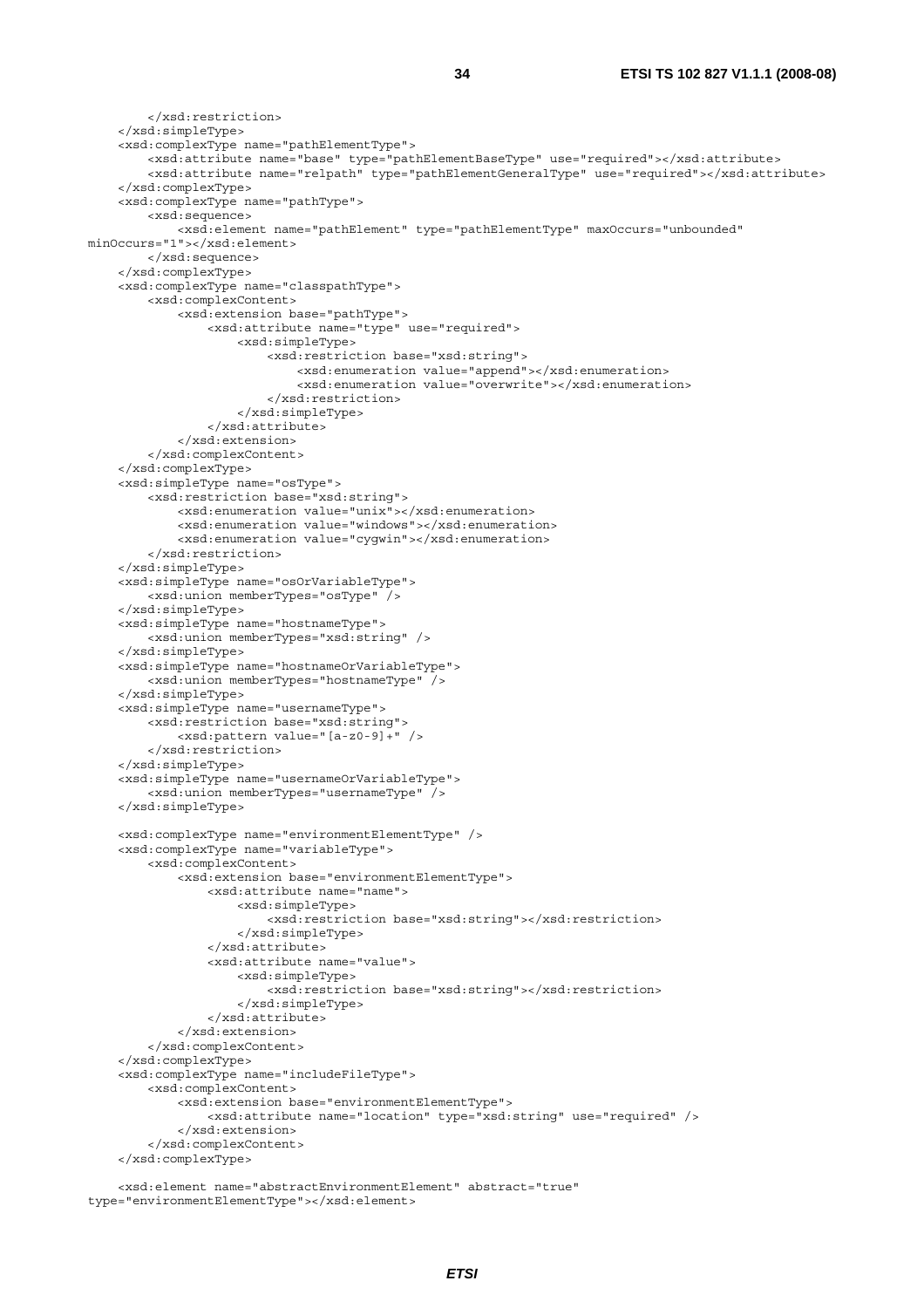```
 <xsd:element name="descriptorVariable" substitutionGroup="abstractEnvironmentElement" 
type="variableType"></xsd:element> 
     <xsd:element name="descriptorDefaultVariable" substitutionGroup="abstractEnvironmentElement" 
type="variableType"></xsd:element> 
     <xsd:element name="javaPropertyVariable" substitutionGroup="abstractEnvironmentElement" 
type="variableType"></xsd:element> 
     <xsd:element name="programVariable" substitutionGroup="abstractEnvironmentElement" 
type="variableType"></xsd:element> 
     <xsd:element name="programDefaultVariable" substitutionGroup="abstractEnvironmentElement" 
type="variableType"></xsd:element> 
     <xsd:element name="javaPropertyDescriptorDefault" substitutionGroup="abstractEnvironmentElement" 
type="variableType"></xsd:element> 
     <xsd:element name="javaPropertyProgramDefault" substitutionGroup="abstractEnvironmentElement" 
type="variableType"></xsd:element> 
    <xsd:element name="includePropertyFile" substitutionGroup="abstractEnvironmentElement" 
type="includeFileType"></xsd:element> 
     <xsd:complexType name="environmentType"> 
         <xsd:sequence> 
            <xsd:element ref="abstractEnvironmentElement" maxOccurs="unbounded" /> 
         </xsd:sequence> 
     </xsd:complexType> 
     <xsd:complexType name="environmentVariablesType"> 
         <xsd:sequence> 
             <xsd:element name="variable" type="variableType" maxOccurs="unbounded" /> 
         </xsd:sequence> 
     </xsd:complexType> 
     <xsd:complexType name="argumentListType"> 
         <xsd:sequence> 
             <xsd:element name="arg" type="xsd:string" maxOccurs="unbounded" /> 
         </xsd:sequence> 
     </xsd:complexType>
```

```
</xsd:schema>
```
### A.2 Main schema

```
<?xml version="1.0" encoding="UTF-8"?> 
<xsd:schema xmlns:xsd="http://www.w3.org/2001/XMLSchema" targetNamespace="urn:gcm:deployment:1.0" 
xmlns="urn:gcm:deployment:1.0" 
     xmlns:ns="urn:gcm:deployment:1.0" elementFormDefault="qualified"> 
     <xsd:include schemaLocation="./CommonTypes.xsd" /> 
     <xsd:complexType name="abstractTupleElementType" abstract="true"> 
         <xsd:sequence> 
             <xsd:element name="environment" type="environmentVariablesType" minOccurs="0" /> 
         </xsd:sequence> 
         <xsd:attribute name="id" type="idType" use="required" /> 
         <xsd:attribute name="commandPath" type="pathElementGeneralType" /> 
     </xsd:complexType> 
     <xsd:complexType name="abstractGroupElementType"> 
         <xsd:complexContent> 
             <xsd:extension base="abstractTupleElementType"> 
                  <xsd:attribute name="username" type="ns:usernameOrVariableType" /> 
             </xsd:extension> 
         </xsd:complexContent> 
     </xsd:complexType> 
     <xsd:complexType name="abstractGroupSchedulerElementType"> 
         <xsd:complexContent> 
             <xsd:extension base="abstractTupleElementType"> 
                  <xsd:sequence> 
                      <xsd:element name="scriptPath" type="pathElementType" minOccurs="0" /> 
                  </xsd:sequence> 
                  <xsd:attribute name="bookedNodesAccess" use="required"> 
                      <xsd:simpleType> 
                          <xsd:restriction base="xsd:string"> 
                              <xsd:enumeration value="rsh" /> 
                               <xsd:enumeration value="ssh" /> 
                              <xsd:enumeration value="oarsh" /> 
                          </xsd:restriction> 
                      </xsd:simpleType> 
                  </xsd:attribute>
```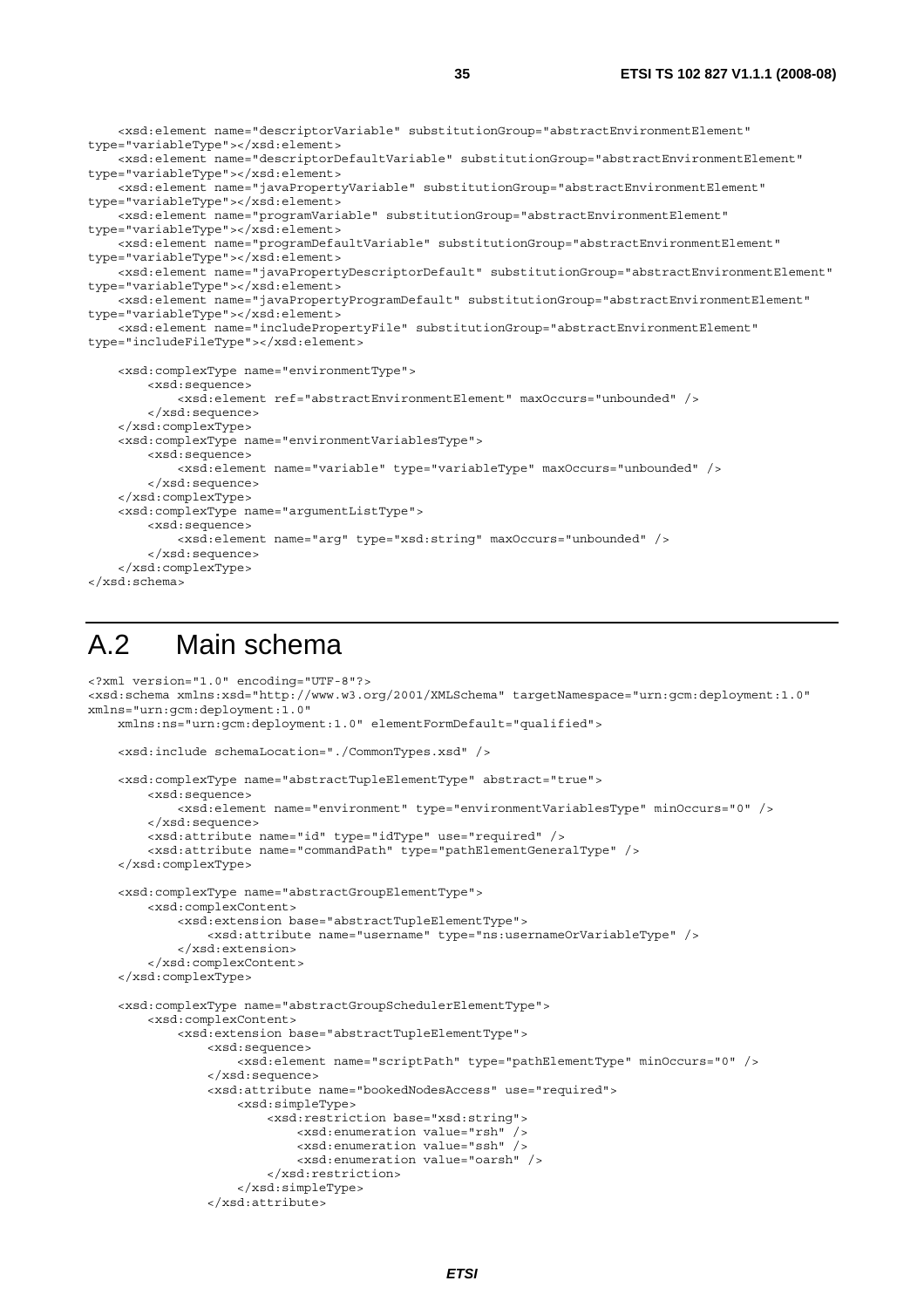```
 </xsd:extension> 
         </xsd:complexContent> 
     </xsd:complexType> 
     <xsd:element name="abstractShElement" type="abstractTupleElementType"></xsd:element> 
     <xsd:complexType name="peerSetType"> 
         <xsd:sequence> 
             <xsd:element name="peer" type="xsd:string" maxOccurs="unbounded" /> 
         </xsd:sequence> 
     </xsd:complexType> 
     <!-a 'MAX' xsd:string constant --> 
     <xsd:simpleType name="MAX"> 
         <xsd:restriction base="xsd:string"> 
             <xsd:enumeration value="MAX"></xsd:enumeration> 
         </xsd:restriction> 
     </xsd:simpleType> 
     <xsd:simpleType name="lookupProtocolType"> 
         <xsd:restriction base="xsd:string"> 
             <xsd:enumeration value="RMI"></xsd:enumeration> 
             <xsd:enumeration value="HTTP"></xsd:enumeration> 
             <xsd:enumeration value="IBIS"></xsd:enumeration> 
         </xsd:restriction> 
     </xsd:simpleType> 
     <xsd:complexType name="localClientType"> 
         <xsd:attribute name="protocol" type="lookupProtocolType"></xsd:attribute> 
         <xsd:attribute name="port" type="xsd:positiveInteger"></xsd:attribute> 
     </xsd:complexType> 
     <xsd:complexType name="p2pType"> 
         <xsd:sequence> 
             <xsd:element name="localClient" type="localClientType"/> 
              <xsd:element name="peerSet" type="peerSetType"/> 
         </xsd:sequence> 
         <xsd:attribute name="nodesAsked"> 
             <xsd:simpleType> 
                  <xsd:union memberTypes="xsd:positiveInteger MAX" /> 
             </xsd:simpleType> 
         </xsd:attribute> 
     </xsd:complexType> 
     <xsd:complexType name="lookupType"> 
 <xsd:attribute name="type" type="lookupProtocolType"></xsd:attribute> 
 <xsd:attribute name="hostList" type="xsd:string"></xsd:attribute> 
         <xsd:attribute name="port" type="xsd:positiveInteger"></xsd:attribute> 
     </xsd:complexType> 
     <xsd:complexType name="acquisitionType"> 
         <xsd:sequence> 
             <xsd:element name="lookup" type="lookupType" minOccurs="0" maxOccurs="unbounded"/> 
             <xsd:element name="p2p" type="p2pType" minOccurs="0" maxOccurs="1" /> 
         </xsd:sequence> 
     </xsd:complexType> 
     <xsd:complexType name="abstractResourceType"></xsd:complexType> 
     <xsd:complexType name="groupRefType"> 
         <xsd:complexContent> 
             <xsd:extension base="abstractResourceType"> 
                  <xsd:sequence> 
                      <xsd:element name="host" type="hostRefType"></xsd:element> 
                  </xsd:sequence> 
                  <xsd:attribute name="refid" type="idType" use="required" /> 
             </xsd:extension> 
         </xsd:complexContent> 
     </xsd:complexType> 
     <xsd:complexType name="bridgeRefType"> 
         <xsd:complexContent> 
             <xsd:extension base="abstractResourceType"> 
                  <xsd:sequence> 
                     <xsd:element name="group" type="groupRefType" minOccurs="0" 
maxOccurs="unbounded"></xsd:element>
```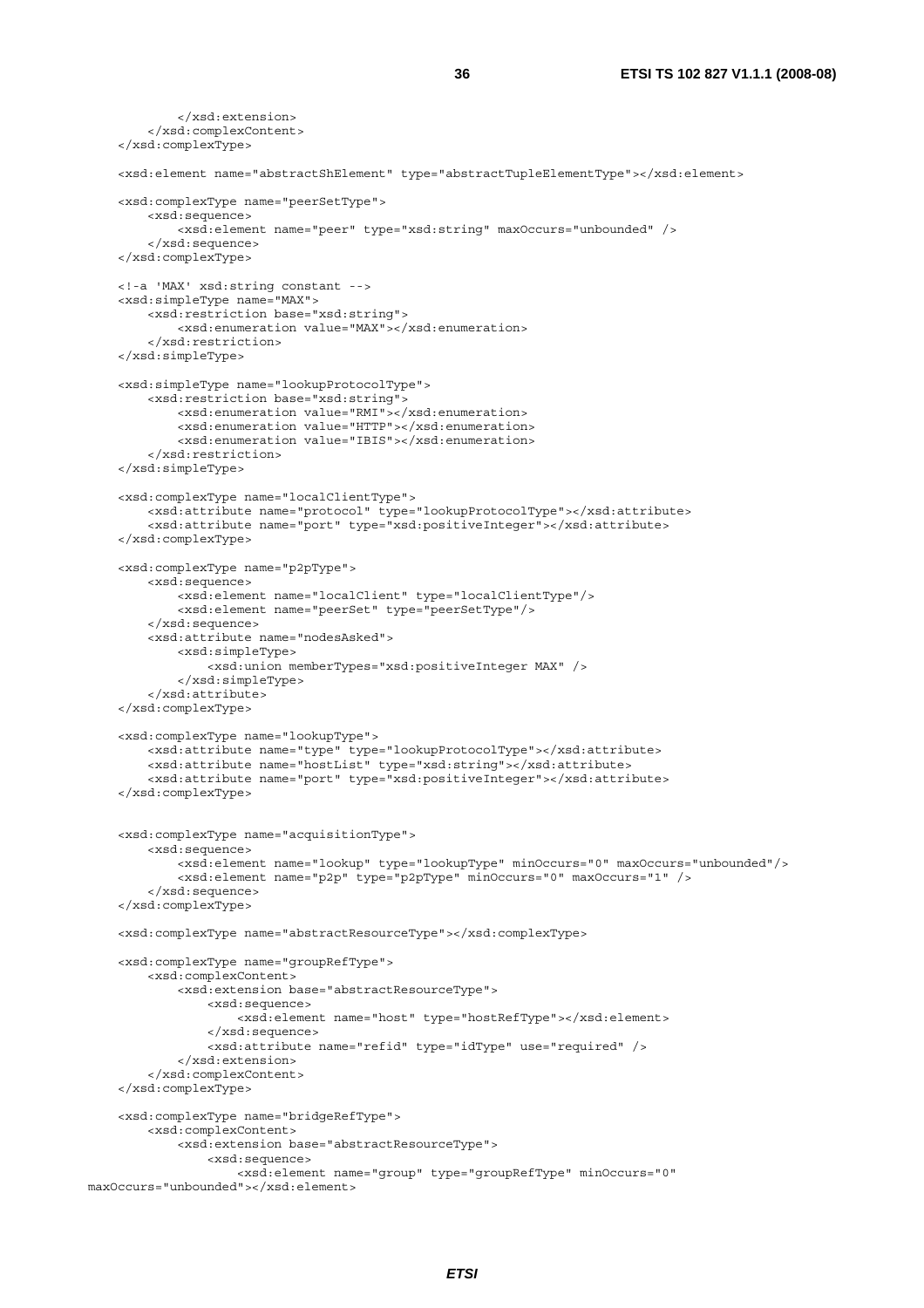```
 <xsd:element name="bridge" type="bridgeRefType" minOccurs="0" 
maxOccurs="unbounded"></xsd:element> 
                     <xsd:element name="host" type="hostRefType" minOccurs="0" maxOccurs="1" /> 
                  </xsd:sequence> 
                  <xsd:attribute name="refid" type="idType" use="required" /> 
                  <xsd:attribute name="relay" type="xsd:string"></xsd:attribute> 
             </xsd:extension> 
         </xsd:complexContent> 
     </xsd:complexType> 
     <xsd:element name="abstractResourceElement" abstract="true" 
type="abstractResourceType"></xsd:element> 
     <xsd:element name="group" substitutionGroup="abstractResourceElement" 
type="groupRefType"></xsd:element> 
     <xsd:element name="bridge" substitutionGroup="abstractResourceElement" 
type="bridgeRefType"></xsd:element> 
     <xsd:complexType name="resourceType"> 
         <xsd:sequence> 
            <xsd:element name="host" type="hostRefType" minOccurs="0" maxOccurs="1"></xsd:element>
             <xsd:element ref="abstractResourceElement" minOccurs="0" 
maxOccurs="unbounded"></xsd:element> 
         </xsd:sequence> 
     </xsd:complexType> 
     <xsd:complexType name="toolType"> 
         <xsd:attribute name="id" type="xsd:string"></xsd:attribute> 
         <xsd:attribute name="path" type="pathElementGeneralType"></xsd:attribute> 
         <xsd:attribute name="version" type="xsd:string"></xsd:attribute> 
     </xsd:complexType> 
     <xsd:complexType name="homeDirectoryType"> 
         <xsd:complexContent> 
             <xsd:restriction base="pathElementType"> 
                 <xsd:attribute name="base" type="pathElementBaseType" fixed="root" 
use="required"></xsd:attribute> 
                 <xsd:attribute name="relpath" type="pathElementGeneralType" 
use="required"></xsd:attribute> 
             </xsd:restriction> 
         </xsd:complexContent> 
     </xsd:complexType> 
     <xsd:complexType name="hostType"> 
         <xsd:sequence> 
             <xsd:element name="homeDirectory" type="homeDirectoryType"></xsd:element> 
             <xsd:element name="tool" type="toolType" minOccurs="0" 
maxOccurs="unbounded"></xsd:element> 
             <xsd:element name="networkInterface" minOccurs="0" maxOccurs="1"> 
                 <xsd:complexType> 
                     <xsd:attribute name="name" type="ns:TextOrVariableType" use="required"/> 
                  </xsd:complexType> 
             </xsd:element> 
         </xsd:sequence> 
         <xsd:attribute name="id" type="idType" use="required"></xsd:attribute> 
         <xsd:attribute name="os" type="osOrVariableType" use="required"></xsd:attribute> 
         <xsd:attribute name="username" type="TextOrVariableType"></xsd:attribute> 
 <xsd:attribute name="hostCapacity" type="PosintOrVariableType" use="optional" /> 
 <xsd:attribute name="vmCapacity" type="PosintOrVariableType" use="optional" /> 
     </xsd:complexType> 
     <xsd:complexType name="hostRefType"> 
         <xsd:attribute name="refid" type="idType" use="required" /> 
     </xsd:complexType> 
     <xsd:complexType name="abstractInfrastructureType"></xsd:complexType> 
     <xsd:complexType name="hostsType"> 
         <xsd:sequence> 
             <xsd:element name="host" type="hostType" minOccurs="1" maxOccurs="unbounded" /> 
         </xsd:sequence> 
     </xsd:complexType> 
     <xsd:complexType name="groupsType"> 
         <xsd:sequence minOccurs="1"> 
             <xsd:element ref="abstractShElement" minOccurs="1" maxOccurs="unbounded"></xsd:element> 
         </xsd:sequence>
```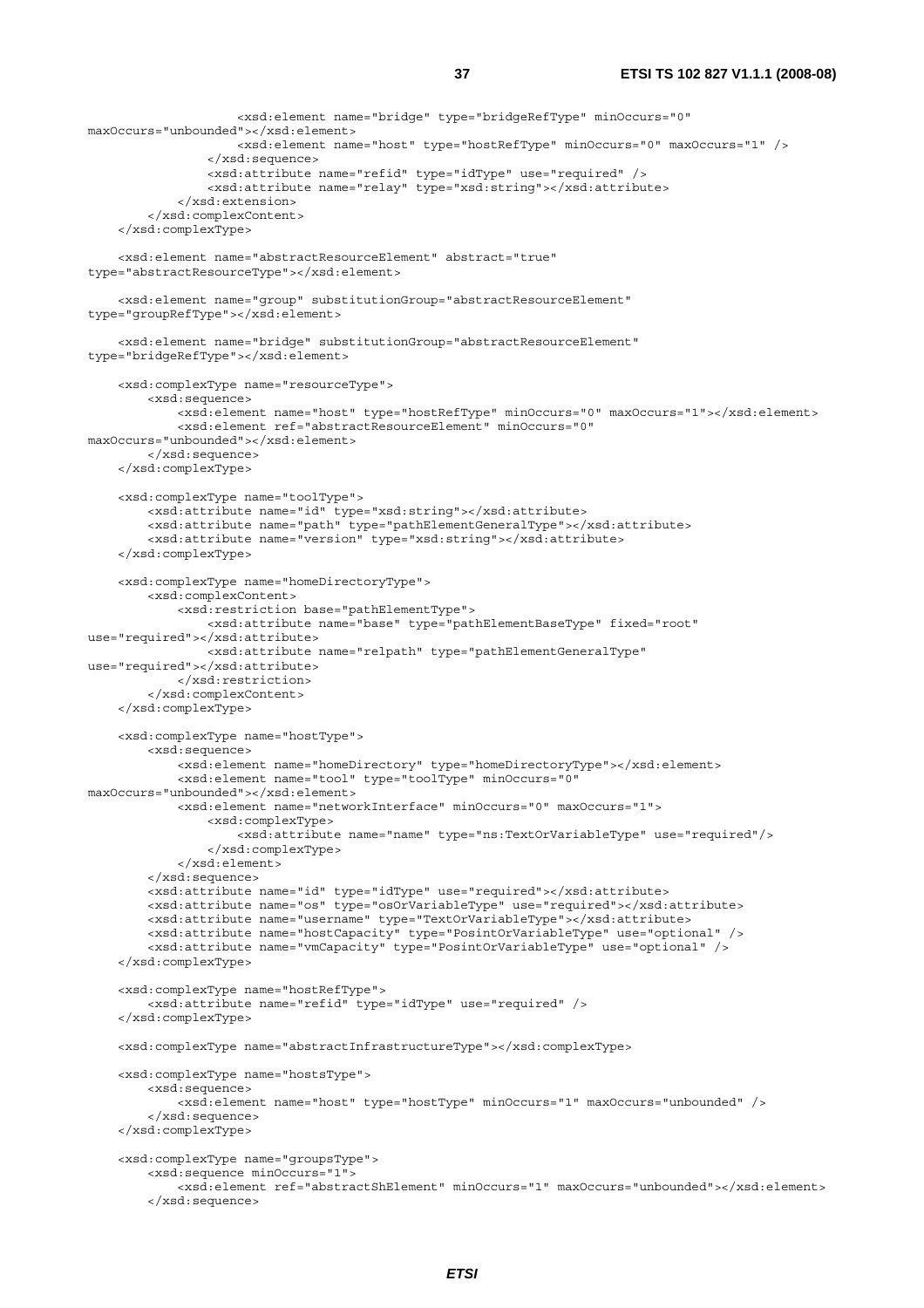```
 </xsd:complexType> 
 <xsd:complexType name="abstractBridgeElementType"> 
     <xsd:attribute name="id" type="idType" use="required" /> 
 </xsd:complexType> 
 <xsd:element name="abstractBridgeElement" type="abstractBridgeElementType"></xsd:element> 
 <xsd:complexType name="bridgesType"> 
     <xsd:sequence> 
         <xsd:element ref="abstractBridgeElement" maxOccurs="unbounded"></xsd:element> 
     </xsd:sequence> 
 </xsd:complexType> 
 <xsd:complexType name="infrastructureType"> 
     <xsd:all> 
         <xsd:element name="hosts" type="hostsType" minOccurs="0" /> 
         <xsd:element name="groups" type="groupsType" minOccurs="0" /> 
         <xsd:element name="bridges" type="bridgesType" minOccurs="0" /> 
     </xsd:all> 
 </xsd:complexType> 
 <xsd:element name="GCMDeployment"> 
     <xsd:complexType> 
         <xsd:sequence> 
             <xsd:element name="environment" type="environmentType" minOccurs="0" /> 
              <xsd:element name="resources" type="resourceType" /> 
             <xsd:element name="acquisition" type="acquisitionType" minOccurs="0" /> 
             <xsd:element name="infrastructure" type="infrastructureType" /> 
         </xsd:sequence> 
     </xsd:complexType> 
     <!-Groups refid/id key correctness --> 
    \langle!-- -->
     <xsd:key name="idKeyGroups"> 
         <xsd:selector xpath="ns:infrastructure/ns:groups/*" /> 
         <xsd:field xpath="@id" /> 
     </xsd:key> 
     <xsd:keyref name="refIdKeyGroups" refer="idKeyGroups"> 
         <xsd:selector xpath="ns:resources/ns:group"></xsd:selector> 
         <xsd:field xpath="@refid"></xsd:field> 
     </xsd:keyref> 
     <!-Bridges refid/id key correctness --> 
    \lt! -- -->
     <xsd:key name="idKeyBridges"> 
         <xsd:selector xpath="ns:infrastructure/ns:bridges/*" /> 
         <xsd:field xpath="@id" /> 
     </xsd:key> 
     <xsd:keyref name="refIdKeyBridge" refer="idKeyBridges"> 
         <xsd:selector xpath="ns:resources/ns:bridge"></xsd:selector> 
         <xsd:field xpath="@refid"></xsd:field> 
     </xsd:keyref> 
     <!-Hosts refid/id key correctness --> 
    \langle!-- -->
     <xsd:key name="idKeyHosts"> 
         <xsd:selector xpath="ns:infrastructure/ns:hosts/*" /> 
         <xsd:field xpath="@id" /> 
     </xsd:key> 
     <xsd:keyref name="refIdKeyHost" refer="idKeyHosts"> 
         <xsd:selector xpath="ns:resources/ns:host"></xsd:selector> 
         <xsd:field xpath="@refid"></xsd:field> 
     </xsd:keyref> 
     <xsd:keyref name="refIdKeyGroupHost" refer="idKeyHosts"> 
         <xsd:selector xpath="ns:resources/ns:group/ns:host"></xsd:selector> 
         <xsd:field xpath="@refid"></xsd:field> 
     </xsd:keyref> 
 </xsd:element>
```

```
</xsd:schema>
```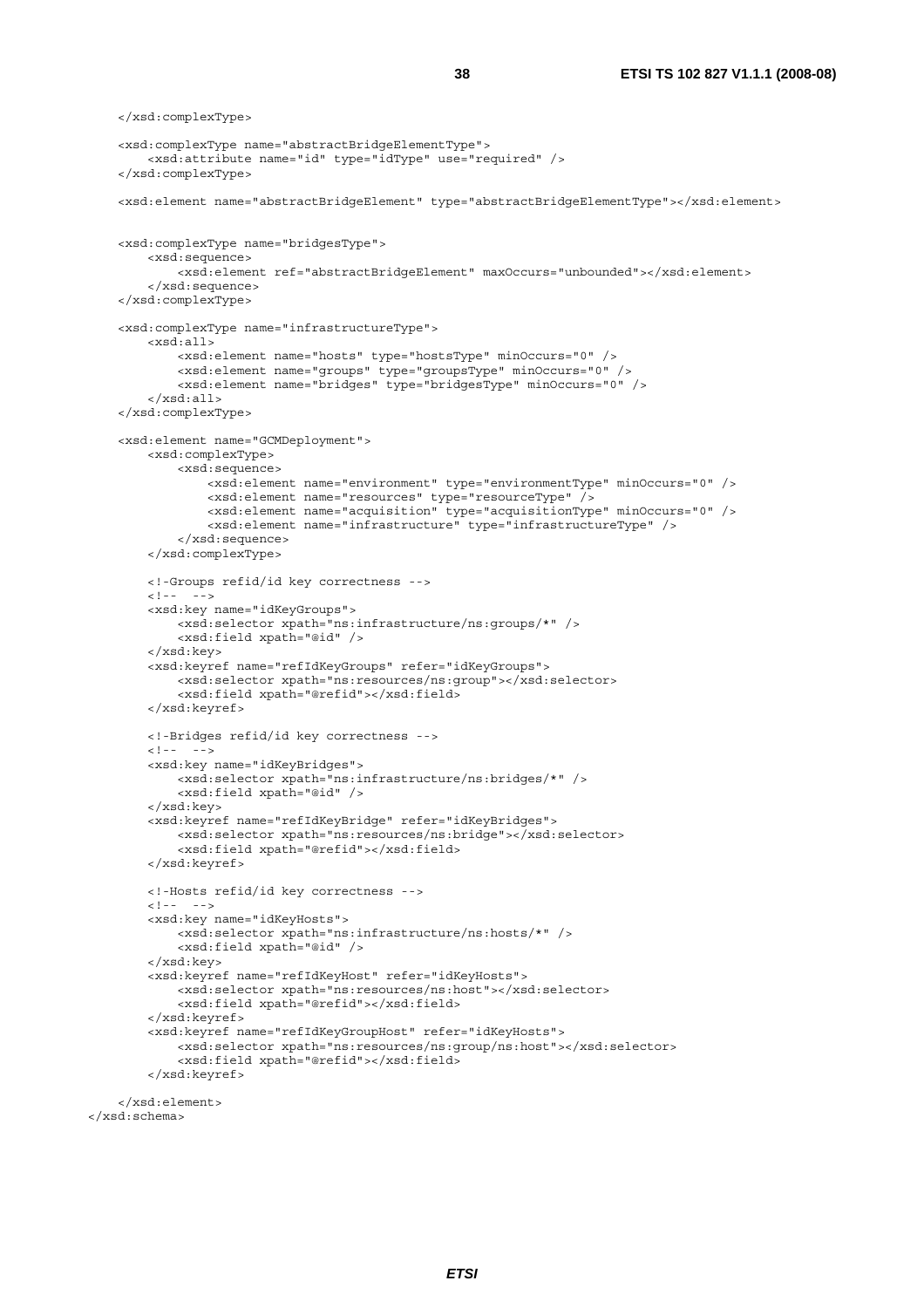# A.3 Bridges

### A.3.1 rsh

```
<?xml version="1.0" encoding="UTF-8"?> 
<xs:schema xmlns:xs="http://www.w3.org/2001/XMLSchema" 
    targetNamespace="urn:gcm:deployment:1.0" 
    xmlns="urn:gcm:deployment:1.0" 
    elementFormDefault="qualified"> 
    <xs:include schemaLocation="../../schema/DeploymentDescriptorSchema.xsd"/> 
    <xs:complexType name="bridgeTypeRSH"> 
         <xs:complexContent> 
            <xs:extension base="abstractBridgeElementType"> 
 <xs:attribute name="hostname" type="hostnameType" use="required" /> 
 <xs:attribute name="username" type="usernameType"/> 
                 <xs:attribute name="commandPath" type="xs:string"/> 
             </xs:extension> 
         </xs:complexContent> 
    </xs:complexType>
```
<xs:element name="rshBridge" type="bridgeTypeRSH" substitutionGroup="abstractBridgeElement"/>

</xs:schema>

### A.3.2 ssh

```
<?xml version="1.0" encoding="UTF-8"?> 
<xs:schema xmlns:xs="http://www.w3.org/2001/XMLSchema" 
     targetNamespace="urn:gcm:deployment:1.0" 
     xmlns="urn:gcm:deployment:1.0" 
     elementFormDefault="qualified"> 
     <xs:include schemaLocation="../../schema/DeploymentDescriptorSchema.xsd"/> 
     <xs:complexType name="bridgeTypeSSH"> 
         <xs:complexContent> 
             <xs:extension base="abstractBridgeElementType"> 
                 <xs:sequence> 
                      <xs:element name="privateKey" type="pathElementType" minOccurs="0" maxOccurs="1" 
/> 
                 </xs:sequence> 
                 <xs:attribute name="hostname" type="hostnameType" use="required" /> 
                <xs:attribute name="username" type="usernameType"/>
                 <xs:attribute name="commandPath" type="xs:string"/> 
                  <xs:attribute name="commandOptions" type="xs:string"/> 
             </xs:extension> 
         </xs:complexContent> 
     </xs:complexType>
```
 <xs:element name="sshBridge" type="bridgeTypeSSH" substitutionGroup="abstractBridgeElement"/> </xs:schema>

### A.3.3 gsissh

```
<?xml version="1.0" encoding="UTF-8"?> 
<xs:schema xmlns:xs="http://www.w3.org/2001/XMLSchema" 
    targetNamespace="urn:gcm:deployment:1.0" 
   xmlns="urn:gcm:deployment:1.0" 
  elementFormDefault="qualified">
   <xs:include schemaLocation="../../schema/DeploymentDescriptorSchema.xsd"/> 
   <xs:include schemaLocation="./BridgeGSISSHSchema.xsd" /> 
    <xs:complexType name="bridgeTypeGSISSH">
```

```
 <xs:complexContent>
```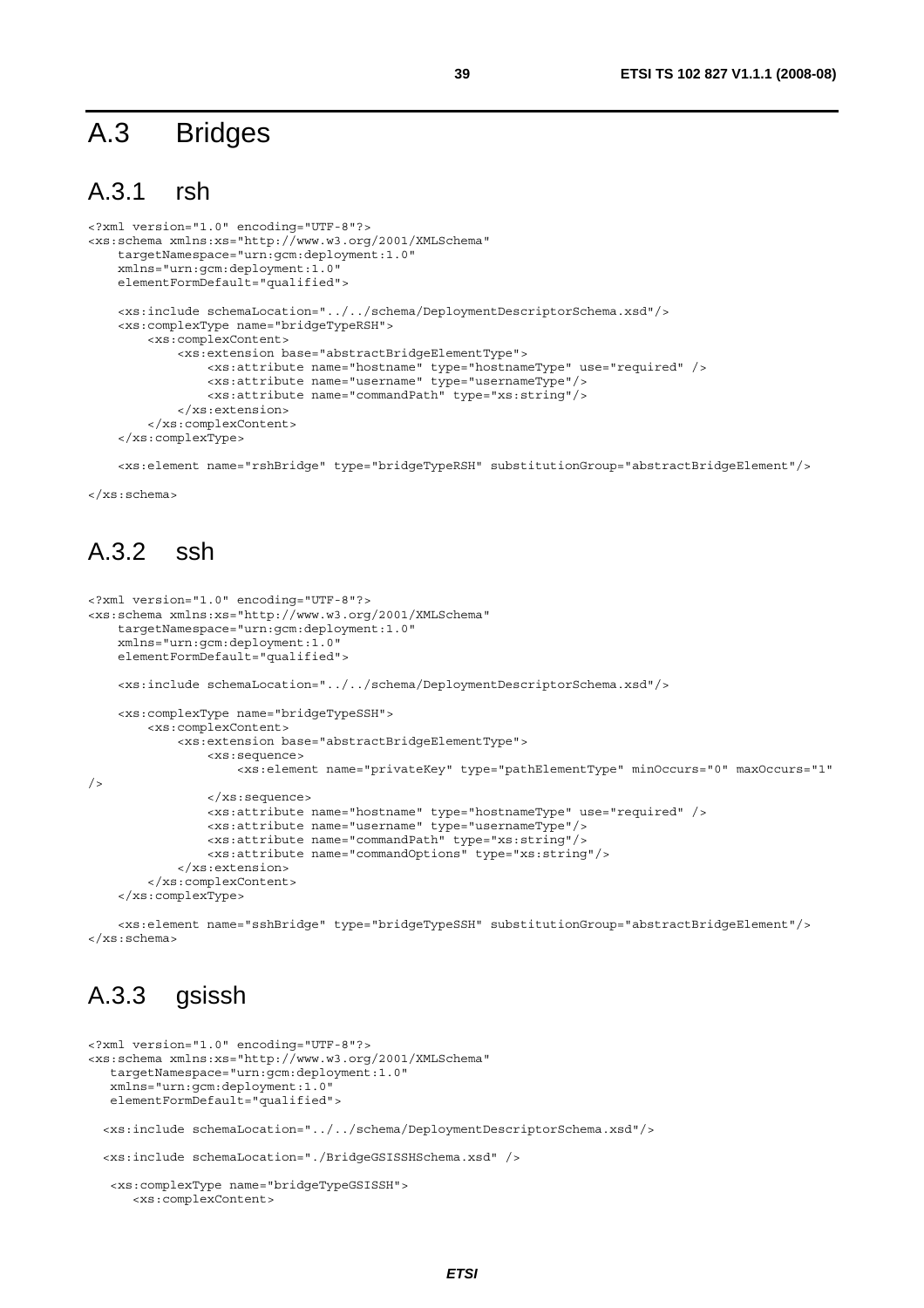```
 <xs:extension base="bridgeTypeSSH"> 
           <xs:attribute name="port" type="PosintOrVariableType" /> 
           <xs:attribute name="certificate" type="xs:string"/> 
        </xs:extension> 
   </xs:complexContent> 
 </xs:complexType>
```

```
 <xs:element name="gsisshBridge" type="bridgeTypeGSISSH" 
substitutionGroup="abstractBridgeElement"/> 
</xs:schema>
```
### A.3.4 oarsh

```
<?xml version="1.0" encoding="UTF-8"?> 
<xs:schema xmlns:xs="http://www.w3.org/2001/XMLSchema" 
     targetNamespace="urn:gcm:deployment:1.0" 
     xmlns="urn:gcm:deployment:1.0" 
     elementFormDefault="qualified"> 
     <xs:include schemaLocation="../../schema/DeploymentDescriptorSchema.xsd"/> 
     <xs:include schemaLocation="./BridgeSSHSchema.xsd" /> 
     <xs:complexType name="bridgeTypeOARSH"> 
         <xs:complexContent> 
             <xs:extension base="bridgeTypeSSH"> 
                  <xs:attribute name="jobId" type="PosintOrVariableType" use="required"/> 
             </xs:extension> 
         </xs:complexContent> 
     </xs:complexType> 
     <xs:element name="oarshBridge" type="bridgeTypeOARSH" 
substitutionGroup="abstractBridgeElement"/> 
</xs:schema>
```
# A.4 Groups

### A.4.1 GroupSSH

```
<?xml version="1.0" encoding="UTF-8"?> 
<xs:schema xmlns:xs="http://www.w3.org/2001/XMLSchema" 
     targetNamespace="urn:gcm:deployment:1.0" 
     xmlns="urn:gcm:deployment:1.0" 
     elementFormDefault="qualified"> 
     <xs:include schemaLocation="../../schema/DeploymentDescriptorSchema.xsd"/> 
     <xs:complexType name="groupTypeSSH"> 
         <xs:complexContent> 
             <xs:extension base="abstractGroupElementType"> 
                 <xs:sequence> 
                      <xs:element name="privateKey" type="pathElementType" minOccurs="0" maxOccurs="1" 
/ </xs:sequence> 
                 <xs:attribute name="commandOptions" type="xs:string"/> 
                  <xs:attribute name="hostList" type="xs:string" use="required"/> 
             </xs:extension> 
         </xs:complexContent> 
     </xs:complexType> 
     <xs:element name="sshGroup" substitutionGroup="abstractShElement" type="groupTypeSSH"/> 
</xs:schema>
```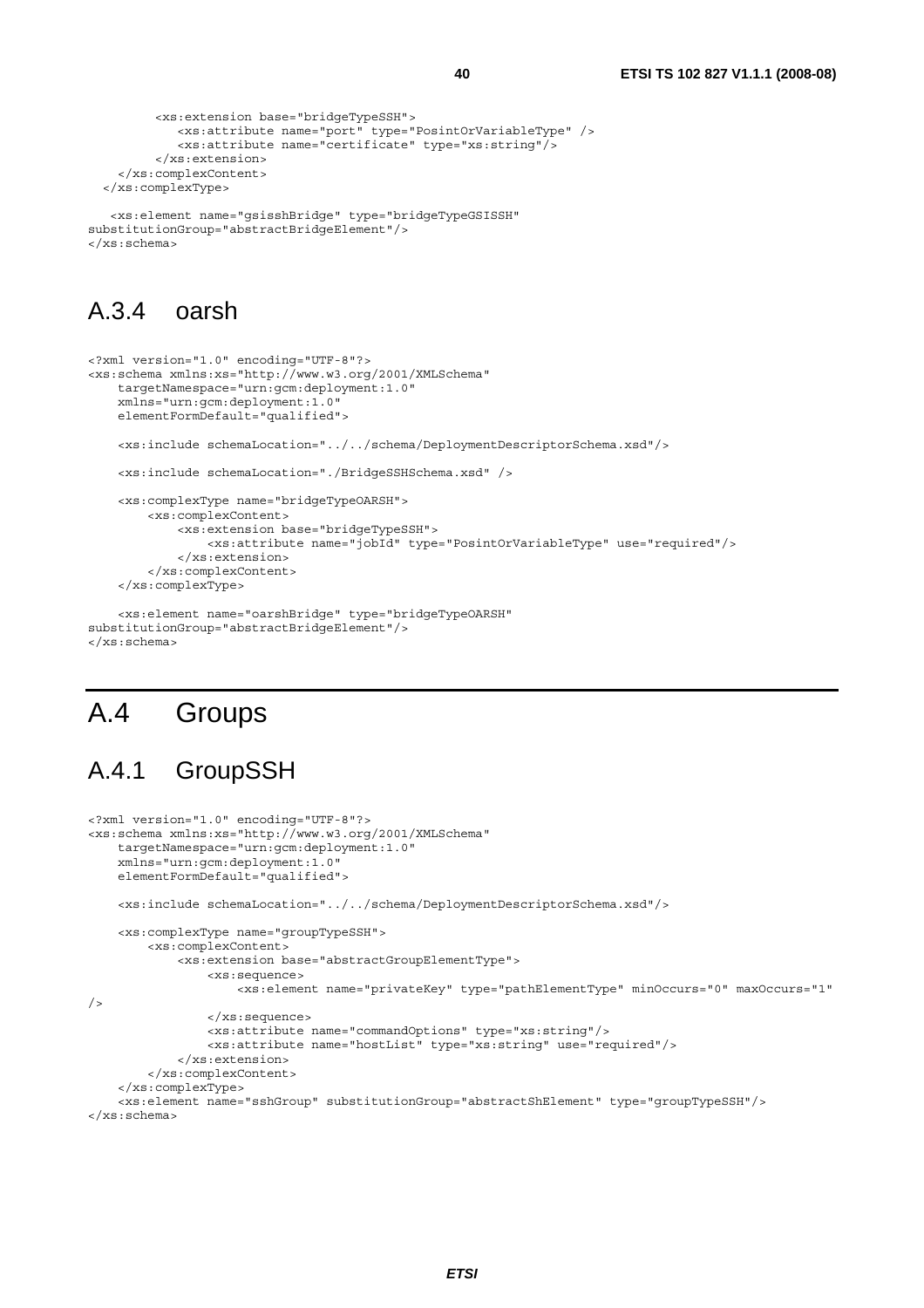### A.4.2 GroupRSH

```
<?xml version="1.0" encoding="UTF-8"?> 
<xs:schema xmlns:xs="http://www.w3.org/2001/XMLSchema" 
     targetNamespace="urn:gcm:deployment:1.0" 
     xmlns="urn:gcm:deployment:1.0" 
     elementFormDefault="qualified"> 
     <xs:include schemaLocation="../../schema/DeploymentDescriptorSchema.xsd"/> 
     <xs:complexType name="groupTypeRSH"> 
         <xs:complexContent> 
             <xs:extension base="abstractGroupElementType"> 
                 <xs:attribute name="hostList" type="xs:string" use="required" /> 
             </xs:extension> 
         </xs:complexContent> 
     </xs:complexType>
```
 <xs:element name="rshGroup" substitutionGroup="abstractShElement" type="groupTypeRSH" /> </xs:schema>

### A.4.3 GroupOARSH

```
<?xml version="1.0" encoding="UTF-8"?> 
<xs:schema xmlns:xs="http://www.w3.org/2001/XMLSchema" 
     targetNamespace="urn:gcm:deployment:1.0" 
     xmlns="urn:gcm:deployment:1.0" 
    elementFormDefault="qualified">
     <xs:include schemaLocation="../../schema/DeploymentDescriptorSchema.xsd"/> 
     <xs:include schemaLocation="./GroupSSHSchema.xsd" /> 
     <xs:complexType name="oarshGroupType"> 
         <xs:complexContent> 
             <xs:extension base="groupTypeSSH"> 
                 <xs:attribute name="jobId" type="PosintOrVariableType" /> 
             </xs:extension> 
         </xs:complexContent> 
     </xs:complexType>
```
 <xs:element name="oarshGroup" type="oarshGroupType" substitutionGroup="abstractShElement"/> </xs:schema>

### A.4.4 ARC (NorduGrid)

```
<?xml version="1.0" encoding="UTF-8"?> 
<xs:schema xmlns:xs="http://www.w3.org/2001/XMLSchema" 
     targetNamespace="urn:gcm:deployment:1.0" 
     xmlns="urn:gcm:deployment:1.0" 
     elementFormDefault="qualified"> 
     <xs:include schemaLocation="../../schema/DeploymentDescriptorSchema.xsd"/> 
     <xs:complexType name="arcProcessType"> 
         <xs:complexContent> 
             <xs:extension base="abstractGroupSchedulerElementType"> 
                  <xs:sequence> 
                      <xs:element name="count" type="PosintOrVariableType" 
                          minOccurs="0" /> 
                      <xs:element name="arguments" type="argumentListType" 
                          minOccurs="0" /> 
                      <xs:element name="inputFiles" 
                         type="arcFileTransferType" minOccurs="0" /> 
                      <xs:element name="outputFiles" 
                          type="arcFileTransferType" minOccurs="0" /> 
                      <xs:element name="stdout" 
                          type="pathElementGeneralType" minOccurs="0" /> 
                      <xs:element name="stderr" 
                          type="pathElementGeneralType" minOccurs="0" /> 
                      <xs:element name="stdin"
```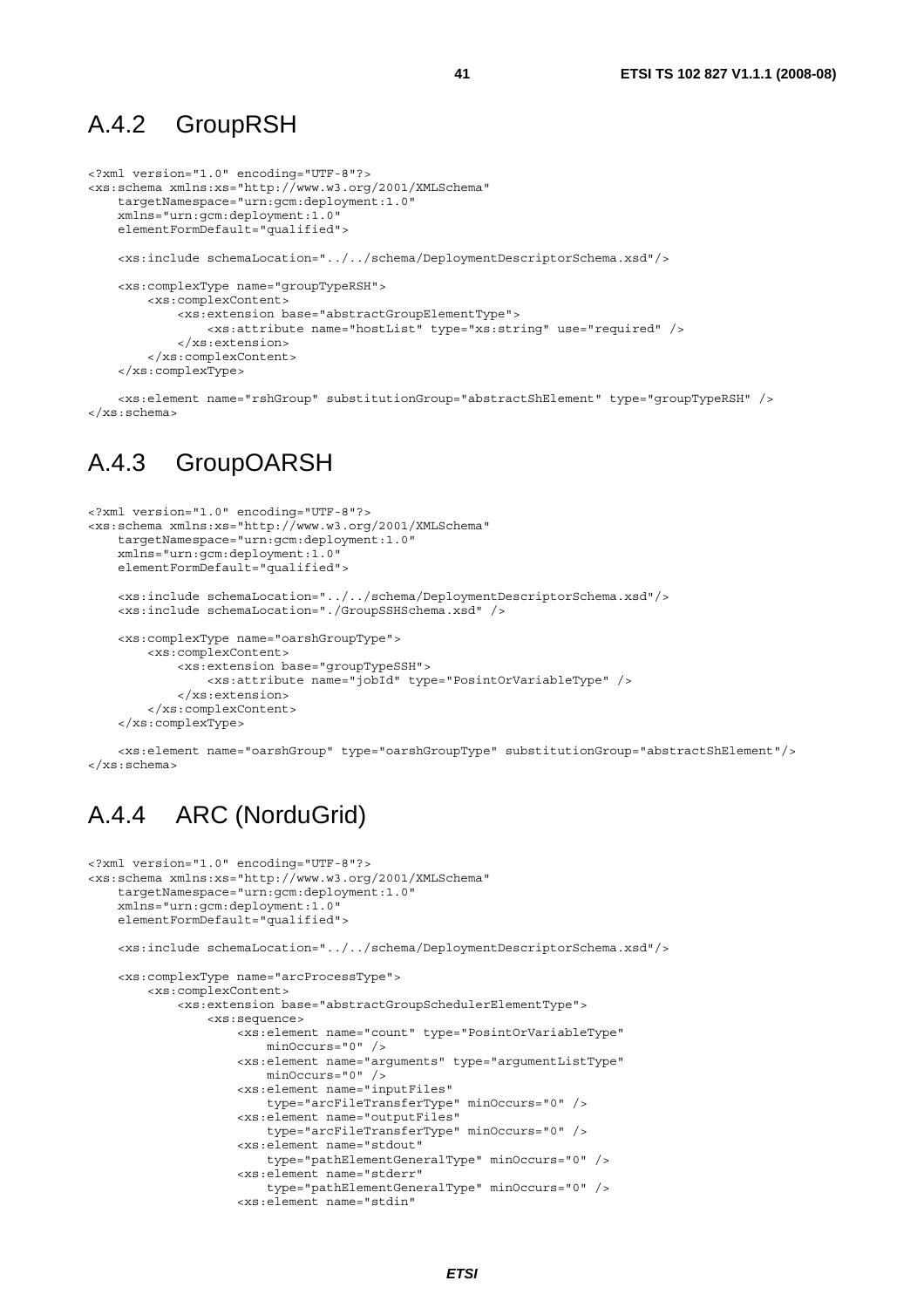```
 type="pathElementGeneralType" minOccurs="0" /> 
                  <xs:element name="maxTime" 
                      type="PosintOrVariableType" minOccurs="0" /> 
                  <xs:element name="notify" type="xs:string" minOccurs="0" /> 
              </xs:sequence> 
              <xs:attribute name="jobName" type="xs:string" /> 
         </xs:extension> 
     </xs:complexContent> 
 </xs:complexType> 
 <xs:complexType name="arcFileTransferType"> 
     <xs:sequence> 
         <xs:element name="transfer"> 
              <xs:complexType> 
                  <xs:attribute name="filename" type="xs:string" /> 
                  <xs:attribute name="location" type="xs:string" /> 
              </xs:complexType> 
         </xs:element> 
     </xs:sequence> 
 </xs:complexType> 
 <xs:element name="arcGroup" type="arcProcessType" 
     substitutionGroup="abstractShElement"> 
 </xs:element>
```
</xs:schema>

### A.4.5 CGSP China Grid

```
<?xml version="1.0" encoding="UTF-8"?> 
<xs:schema xmlns:xs="http://www.w3.org/2001/XMLSchema" 
     targetNamespace="urn:gcm:deployment:1.0" 
     xmlns="urn:gcm:deployment:1.0" 
     elementFormDefault="qualified"> 
     <xs:include schemaLocation="../../schema/DeploymentDescriptorSchema.xsd"/> 
     <xs:complexType name="cgspProcessType"> 
         <xs:complexContent> 
             <xs:extension base="abstractGroupSchedulerElementType"> 
                 <xs:sequence> 
                      <xs:element name="count" type="PosintOrVariableType" minOccurs="0" /> 
                      <xs:element name="directory" type="pathElementGeneralType" minOccurs="0" /> 
                      <xs:element name="stdout" type="pathElementGeneralType" minOccurs="0" /> 
                      <xs:element name="stderr" type="pathElementGeneralType" minOccurs="0" /> 
                 </xs:sequence> 
                 <xs:attribute name="hostname" type="xs:string" /> 
                 <xs:attribute name="queue" type="xs:string" /> 
             </xs:extension> 
         </xs:complexContent> 
     </xs:complexType>
```
<xs:element name="cgspGroup" type="cgspProcessType" substitutionGroup="abstractShElement"/>

</xs:schema>

### A.4.6 EGEE gLite

```
<?xml version="1.0" encoding="UTF-8"?> 
<xs:schema xmlns:xs="http://www.w3.org/2001/XMLSchema" 
    targetNamespace="urn:gcm:deployment:1.0" 
     xmlns="urn:gcm:deployment:1.0" 
     elementFormDefault="qualified"> 
     <xs:include schemaLocation="../../schema/DeploymentDescriptorSchema.xsd"/> 
     <xs:complexType name="gLiteProcessType"> 
         <xs:complexContent> 
             <xs:extension base="abstractGroupElementType"> 
                 <xs:sequence> 
                     <xs:element name="inputData" type="gLiteInputDataType" minOccurs="0" />
```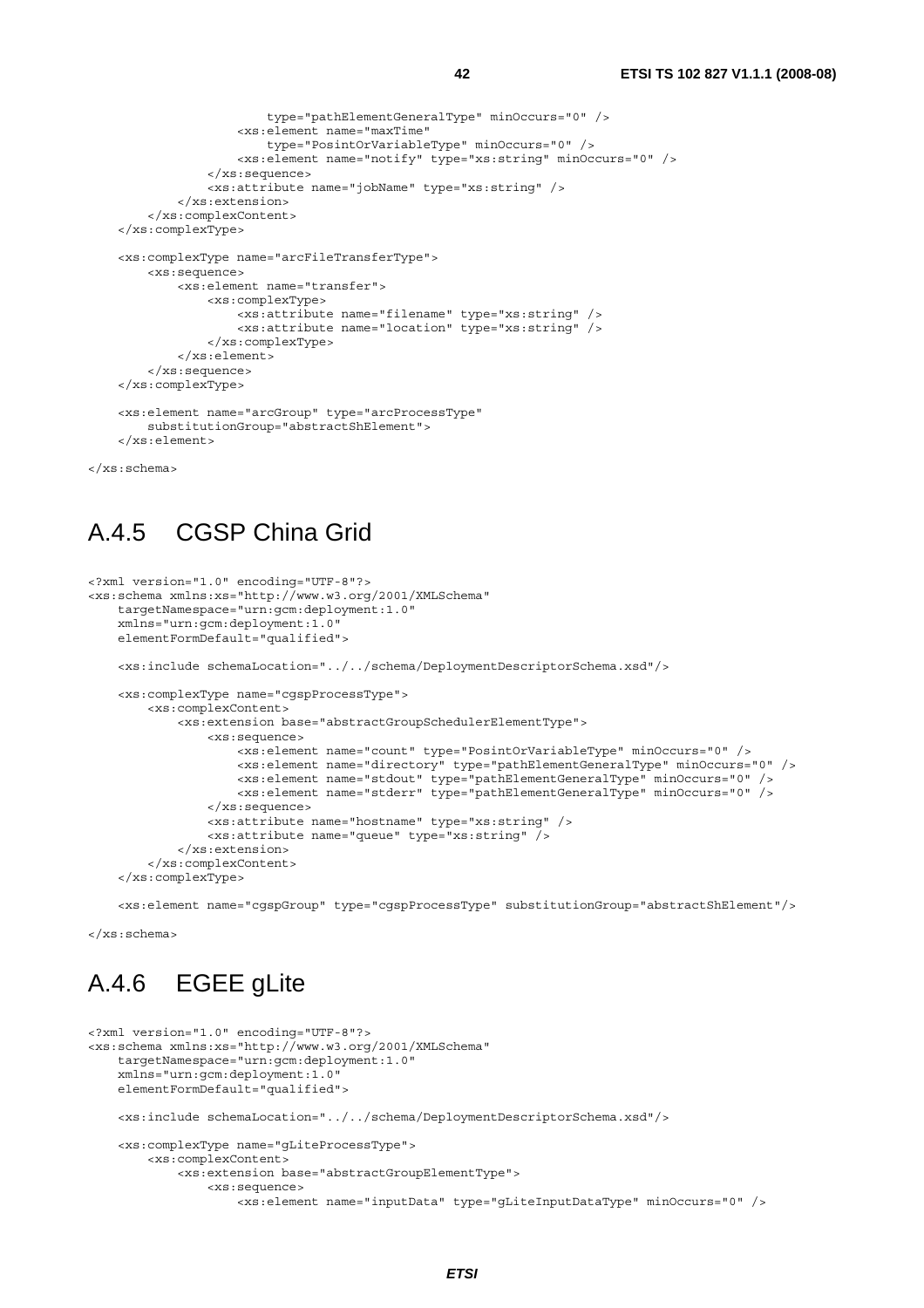```
 <xs:element name="rank" type="gLiteRankType" /> 
 <xs:element name="stdout" type="pathElementGeneralType" minOccurs="0" /> 
 <xs:element name="stderr" type="pathElementGeneralType" minOccurs="0" /> 
                     <xs:element name="stdin" type="pathElementGeneralType" minOccurs="0" /> 
                     <xs:element name="configFile" type="pathElementGeneralType" minOccurs="0" /> 
                     <xs:element name="arguments" type="argumentListType" minOccurs="0" /> 
                 </xs:sequence> 
                 <xs:attribute name="hostname" type="xs:string" /> 
                 <xs:attribute name="virtualOrganisation" type="xs:string" use="required" /> 
                 <xs:attribute name="Type" type="xs:string" default="job" /> 
                 <xs:attribute name="executable" type="xs:string" default="/bin/sh" /> 
                 <xs:attribute name="jobType" type="xs:string" default="normal" /> 
                 <xs:attribute name="nodeNumber" type="xs:string" /> 
             </xs:extension> 
        </xs:complexContent> 
    </xs:complexType> 
    <!-gLiteRankType--> 
    <xs:complexType name="gLiteRankType"> 
        <xs:simpleContent> 
            <xs:extension base="TextOrVariableType"> 
                 <xs:attribute name="fuzzyrank" type="BooleanOrVariableType" default="false" /> 
            </xs:extension> 
        </xs:simpleContent> 
    </xs:complexType> 
    <!-gLiteInputDataType--> 
    <xs:complexType name="gLiteInputDataType"> 
         <xs:attribute name="dataAccessProtocol" type="xs:string" /> 
        <xs:attribute name="storageIndex" type="xs:string" /> 
        <xs:attribute name="dataCatalog" type="xs:string" /> 
    </xs:complexType> 
    <!-end of gLiteProcessType -->
```
<xs:element name="gLiteGroup" type="gLiteProcessType" substitutionGroup="abstractShElement"/>

</xs:schema>

### A.4.7 Fura / InnerGrid

```
<?xml version="1.0" encoding="UTF-8"?> 
<xs:schema xmlns:xs="http://www.w3.org/2001/XMLSchema" 
    targetNamespace="urn:gcm:deployment:1.0" 
    xmlns="urn:gcm:deployment:1.0" 
    elementFormDefault="qualified"> 
    <xs:include schemaLocation="../../schema/DeploymentDescriptorSchema.xsd"/> 
    <xs:complexType name="furaProcessType"> 
         <xs:complexContent> 
             <xs:extension base="abstractGroupSchedulerElementType"> 
                 <xs:sequence> 
                     <xs:element name="description" type="xs:string" minOccurs="0" /> 
 <xs:element name="stdout" type="pathElementGeneralType" minOccurs="0" /> 
 <xs:element name="stderr" type="pathElementGeneralType" minOccurs="0" /> 
                     <xs:element name="stdin" type="pathElementGeneralType" minOccurs="0" /> 
                     <xs:element name="maxTime" type="PosintOrVariableType" minOccurs="0" /> 
                \epsilon/xs\cdotsequence>
                 <xs:attribute name="jobName" type="xs:string" /> 
             </xs:extension> 
         </xs:complexContent> 
    </xs:complexType>
```
<xs:element name="furaGroup" type="furaProcessType" substitutionGroup="abstractShElement"/>

</xs:schema>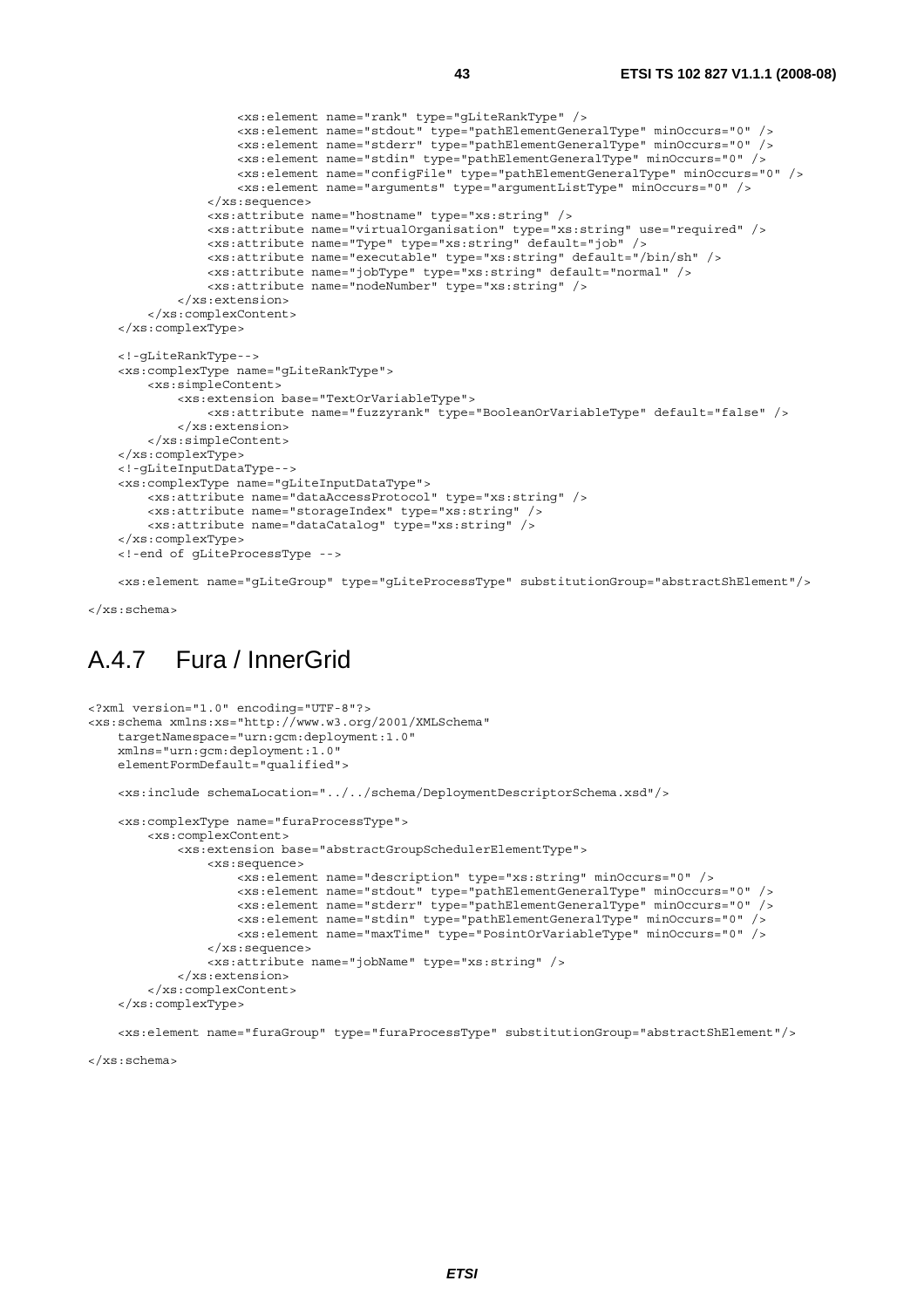### A.4.8 GLOBUS

```
<?xml version="1.0" encoding="UTF-8"?> 
<xs:schema xmlns:xs="http://www.w3.org/2001/XMLSchema" 
     targetNamespace="urn:gcm:deployment:1.0" 
     xmlns="urn:gcm:deployment:1.0" 
     elementFormDefault="qualified"> 
     <xs:include schemaLocation="../../schema/DeploymentDescriptorSchema.xsd"/> 
     <xs:complexType name="globusProcessType"> 
         <xs:complexContent> 
             <xs:extension base="abstractGroupSchedulerElementType"> 
                 <xs:sequence> 
                     <xs:element name="count" type="PosintOrVariableType" minOccurs="0" /> 
                      <xs:element name="maxTime" type="PosintOrVariableType" minOccurs="0" /> 
                     <xs:element name="directory" type="pathElementGeneralType" minOccurs="0" /> 
                     <xs:element name="stdout" type="pathElementGeneralType" minOccurs="0" /> 
                      <xs:element name="stderr" type="pathElementGeneralType" minOccurs="0" /> 
                      <xs:element name="stdin" type="pathElementGeneralType" minOccurs="0" /> 
                 </xs:sequence> 
                 <xs:attribute name="hostname" type="xs:string" use="required" /> 
                 <xs:attribute name="queue" type="xs:string" use="optional" /> 
             </xs:extension> 
         </xs:complexContent> 
     </xs:complexType> 
     <xs:element name="globusGroup" type="globusProcessType" substitutionGroup="abstractShElement"/> 
z/xe:echema
```
### A.4.9 GridBus

```
<?xml version="1.0" encoding="UTF-8"?> 
<xs:schema xmlns:xs="http://www.w3.org/2001/XMLSchema" 
     targetNamespace="urn:gcm:deployment:1.0" 
     xmlns="urn:gcm:deployment:1.0" 
     elementFormDefault="qualified"> 
     <xs:include schemaLocation="../../schema/DeploymentDescriptorSchema.xsd"/> 
     <xs:complexType name="gridbusProcessType"> 
         <xs:complexContent> 
             <xs:extension base="abstractGroupSchedulerElementType"> 
                  <xs:sequence> 
                     <xs:element name="arguments" type="argumentListType" minOccurs="0" /> 
                  </xs:sequence> 
             </xs:extension> 
         </xs:complexContent> 
     </xs:complexType>
```
 <xs:element name="gridbusGroup" type="gridbusProcessType" substitutionGroup="abstractShElement"/>

</xs:schema>

### A.4.10 IBM load leveler

```
<?xml version="1.0" encoding="UTF-8"?> 
<xs:schema xmlns:xs="http://www.w3.org/2001/XMLSchema" 
     targetNamespace="urn:gcm:deployment:1.0" 
     xmlns="urn:gcm:deployment:1.0" 
     elementFormDefault="qualified"> 
     <xs:include schemaLocation="../../schema/DeploymentDescriptorSchema.xsd"/> 
     <xs:complexType name="loadLevelerProcessType"> 
         <xs:complexContent> 
             <xs:extension base="abstractGroupSchedulerElementType"> 
                 <xs:sequence>
```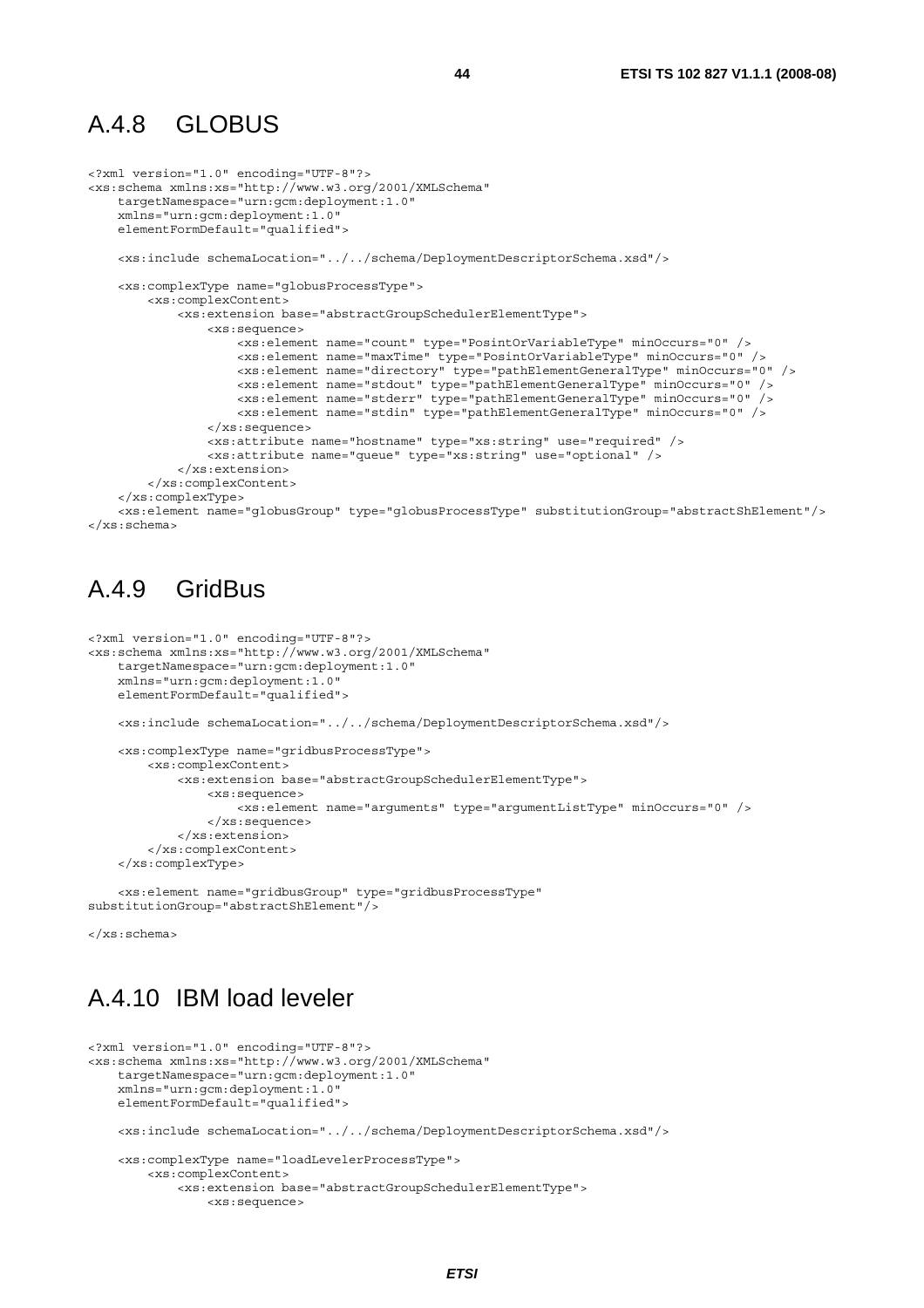```
 <xs:element name="directory" type="pathElementGeneralType" minOccurs="0" /> 
 <xs:element name="stdout" type="pathElementGeneralType" minOccurs="0" /> 
 <xs:element name="stderr" type="pathElementGeneralType" minOccurs="0" /> 
                     <xs:element name="resources" type="xs:string" minOccurs="0" /> 
                     <xs:element name="maxTime" type="xs:string" minOccurs="0" /> 
                     <xs:element name="arguments" type="argumentListType" minOccurs="0" /> 
                     <xs:element name="taskRepartition" type="LoadLevelerTaskRepartitionType" 
minOccurs="1" /> 
                 </xs:sequence> 
             </xs:extension> 
         </xs:complexContent> 
     </xs:complexType> 
     <xs:complexType name="LoadLevelerTaskRepartitionType"> 
             <xs:choice> 
                 <xs:element name="modeBlock" type="LoadLevelerBlockingGroup" /> 
                 <xs:element name="modeTotalTasks" type="LoadLevelerTotalTasksGroup" /> 
                 <xs:element name="modeTasksPerNode" type="LoadLevelerTasksPerNodeGroup" /> 
                 <xs:element name="modeGeometry" type="LoadLevelerGeometryGroup" /> 
             </xs:choice> 
     </xs:complexType> 
     <xs:complexType name="LoadLevelerBlockingGroup"> 
       <xs:sequence> 
             <xs:element name="totalTasks" type="xs:nonNegativeInteger" /> 
             <xs:element name="blocking" type="xs:nonNegativeInteger" /> 
       </xs:sequence> 
     </xs:complexType> 
     <xs:complexType name="LoadLevelerTotalTasksGroup"> 
       <xs:sequence> 
             <xs:element name="totalTasks" type="xs:nonNegativeInteger" /> 
             <xs:element name="node" type="xs:nonNegativeInteger" /> 
       </xs:sequence> 
     </xs:complexType> 
     <xs:complexType name="LoadLevelerTasksPerNodeGroup"> 
       <xs:sequence> 
             <xs:element name="tasksPerNode" type="xs:nonNegativeInteger" /> 
             <xs:element name="node" type="xs:nonNegativeInteger" /> 
       </xs:sequence> 
     </xs:complexType> 
    <xs:complexType name="LoadLevelerGeometryGroup"> 
       <xs:sequence> 
             <xs:element name="taskGeometry" type="xs:string" /> 
       </xs:sequence> 
     </xs:complexType> 
     <xs:element name="loadLevelerGroup" type="loadLevelerProcessType" 
substitutionGroup="abstractShElement" /> 
</xs:schema> 
A.4.11 LSF 
<?xml version="1.0" encoding="UTF-8"?> 
<xs:schema 
     xmlns:xs="http://www.w3.org/2001/XMLSchema" 
     targetNamespace="urn:gcm:deployment:1.0" 
     xmlns="urn:gcm:deployment:1.0" 
    elementFormDefault="qualified">
     <xs:include schemaLocation="../../schema/DeploymentDescriptorSchema.xsd" /> 
     <xs:complexType name="lsfGroupType"> 
         <xs:complexContent> 
             <xs:extension base="abstractGroupSchedulerElementType"> 
                 <xs:sequence> 
                     <xs:element name="resources" type="lsfResourcesType" minOccurs="1" /> 
                     <xs:element name="stdout" type="pathElementGeneralType" minOccurs="0" /> 
                      <xs:element name="stderr" type="pathElementGeneralType" minOccurs="0" /> 
                 </xs:sequence> 
                 <xs:attribute name="interactive" type="BooleanOrVariableType" use="optional" /> 
                 <xs:attribute name="jobName" type="xs:string" use="optional" />
```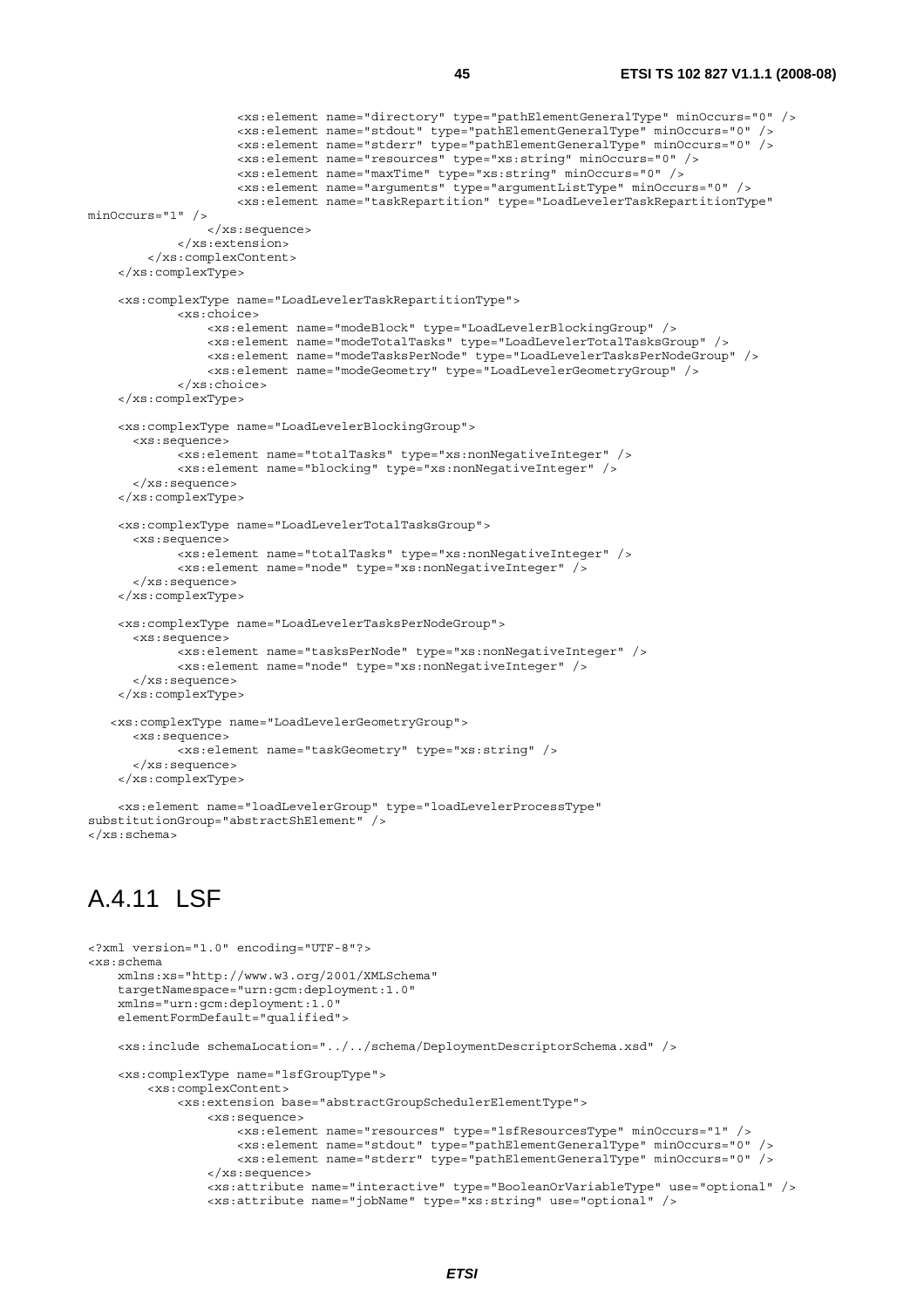```
 <xs:attribute name="queue" type="xs:string" use="optional" /> 
         </xs:extension> 
     </xs:complexContent> 
 </xs:complexType> 
 <xs:element name="lsfGroup" substitutionGroup="abstractShElement" type="lsfGroupType" /> 
 <xs:complexType name="lsfResourcesType"> 
     <xs:simpleContent> 
         <xs:extension base="xs:string"> 
              <xs:attribute name="processorNumber" type="PosintOrVariableType" use="optional"/> 
              <xs:attribute name="walltime" use="optional"> 
                  <xs:simpleType> 
                      <xs:restriction base="xs:string"> 
                          \langle x \rangles:pattern value="\d\d(:\d\d)?" />
                      </xs:restriction> 
                  </xs:simpleType> 
              </xs:attribute> 
         </xs:extension> 
     </xs:simpleContent> 
 </xs:complexType>
```
</xs:schema>

### A.4.12 Microsoft CCS

```
<?xml version="1.0" encoding="UTF-8"?> 
<xs:schema xmlns:xs="http://www.w3.org/2001/XMLSchema" 
     targetNamespace="urn:gcm:deployment:1.0" 
     xmlns="urn:gcm:deployment:1.0" 
     elementFormDefault="qualified"> 
     <xs:include schemaLocation="../../schema/DeploymentDescriptorSchema.xsd"/> 
     <xs:complexType name="ccsProcessType"> 
         <xs:complexContent> 
             <xs:extension base="abstractGroupSchedulerElementType"> 
                 <xs:sequence> 
                      <xs:element name="resources" type="ccsResourcesType" minOccurs="1" /> 
                      <xs:element name="stdout" type="pathElementGeneralType" minOccurs="0" /> 
                      <xs:element name="stderr" type="pathElementGeneralType" minOccurs="0" /> 
                 </xs:sequence> 
             </xs:extension> 
         </xs:complexContent> 
     </xs:complexType> 
     <xs:element name="ccsGroup" type="ccsProcessType" substitutionGroup="abstractShElement" /> 
     <xs:complexType name="ccsResourcesType"> 
         <xs:complexContent> 
             <xs:restriction base="xs:anyType"> 
                 <xs:attribute name="cpus" type="PosintOrVariableType"/> 
                 <xs:attribute name="runtime" type="TimeType" use="optional"/> 
             </xs:restriction> 
         </xs:complexContent> 
     </xs:complexType>
```

```
</xs:schema>
```
### A.4.13 OAR

```
<?xml version="1.0" encoding="UTF-8"?> 
<xs:schema xmlns:xs="http://www.w3.org/2001/XMLSchema" 
     targetNamespace="urn:gcm:deployment:1.0" 
     xmlns="urn:gcm:deployment:1.0" 
    elementFormDefault="qualified">
```
<xs:include schemaLocation="../../schema/DeploymentDescriptorSchema.xsd"/>

```
 <xs:complexType name="oarGroupType"> 
     <xs:complexContent> 
         <xs:extension base="abstractGroupSchedulerElementType">
```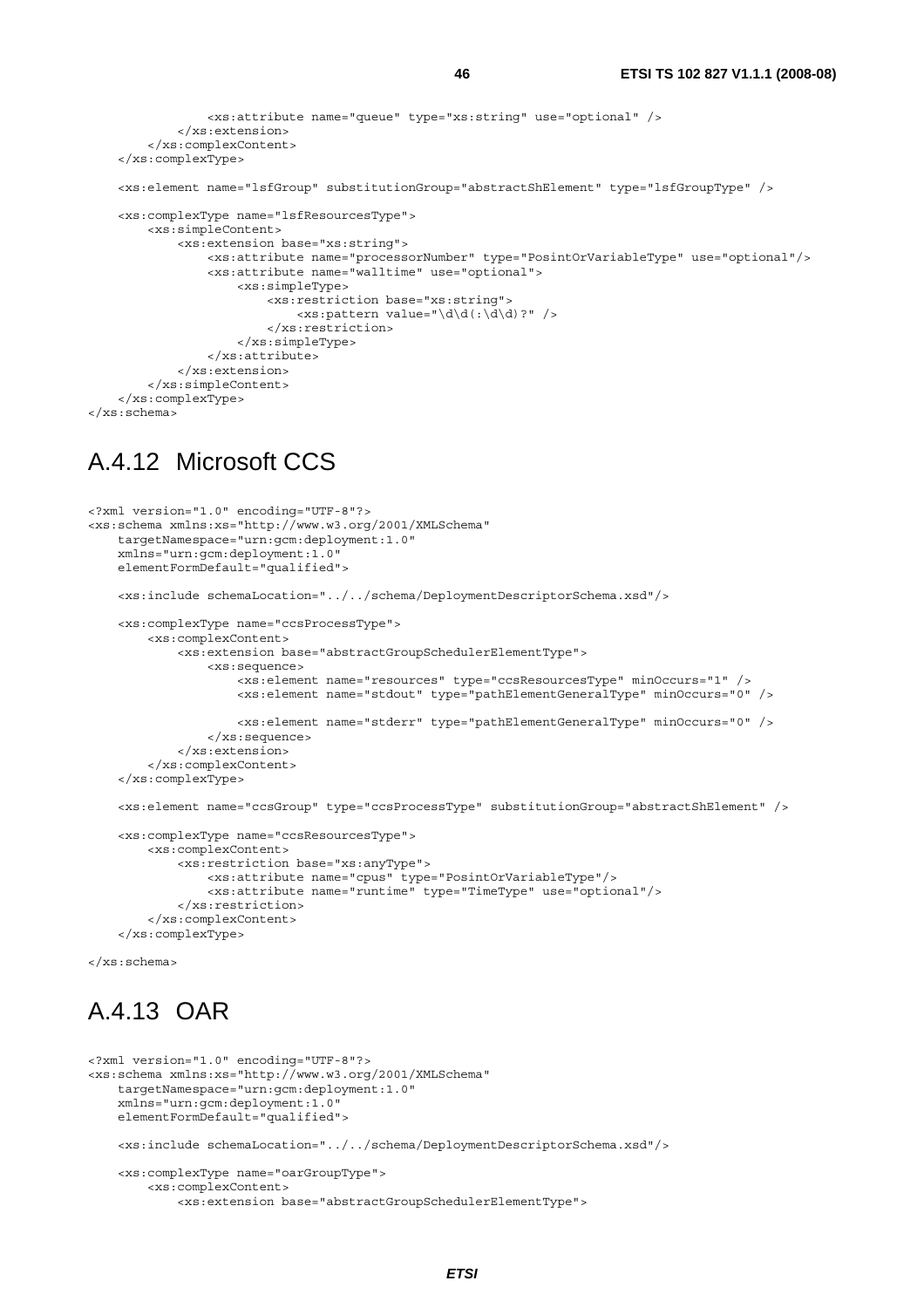```
 <xs:sequence> 
                  <xs:element name="resources" type="oarResourcesType" minOccurs="1" /> 
                  <xs:element name="directory" type="pathElementGeneralType" minOccurs="0" /> 
                  <xs:element name="stdout" type="pathElementGeneralType" minOccurs="0" /> 
                  <xs:element name="stderr" type="pathElementGeneralType" minOccurs="0" /> 
              </xs:sequence> 
              <xs:attribute name="interactive" type="BooleanOrVariableType" use="optional" /> 
              <xs:attribute name="queue" type="xs:string" use="optional" /> 
              <xs:attribute name="type" use="optional"> 
                  <xs:simpleType> 
                      <xs:restriction base="xs:string"> 
                           <xs:enumeration value="deploy" /> 
                           <xs:enumeration value="besteffort" /> 
                           <xs:enumeration value="cosystem" /> 
                           <xs:enumeration value="checkpoint" /> 
                           <xs:enumeration value="timesharing" /> 
                      </xs:restriction> 
                  </xs:simpleType> 
              </xs:attribute> 
         </xs:extension> 
     </xs:complexContent> 
 </xs:complexType> 
 <xs:complexType name="oarResourcesType"> 
     <xs:simpleContent> 
         <xs:extension base="TextOrVariableType"> 
              <xs:attribute name="nodes" type="PosintOrVariableType" use="optional"/> 
              <xs:attribute name="cpu" type="PosintOrVariableType" use="optional"/> 
                                             --<br>type="PosintOrVariableType" use="optional"/><br>type="TimeType" use="optional"/>
             \langle x \rangle -xs:attribute name="walltime" type="TimeType"
         </xs:extension> 
     </xs:simpleContent> 
 </xs:complexType>
```
 <xs:element name="oarGroup" type="oarGroupType" substitutionGroup="abstractShElement" /> </xs:schema>

### A.4.14 PBS / Torque

```
<?xml version="1.0" encoding="UTF-8"?> 
<xs:schema xmlns:xs="http://www.w3.org/2001/XMLSchema" 
     targetNamespace="urn:gcm:deployment:1.0" 
     xmlns="urn:gcm:deployment:1.0" 
     elementFormDefault="qualified"> 
     <xs:include schemaLocation="../../schema/DeploymentDescriptorSchema.xsd"/> 
     <!-PBSProcess--> 
     <xs:complexType name="pbsProcessType"> 
         <xs:complexContent> 
             <xs:extension base="abstractGroupSchedulerElementType"> 
                 <xs:sequence> 
                     <xs:element name="resources" type="pbsResourcesType" minOccurs="1" /> 
                     <xs:element name="mailWhen" type="xs:string" minOccurs="0" /> 
                     <xs:element name="mailTo" type="xs:string" minOccurs="0" /> 
                     <xs:element name="joinOutput" type="BooleanOrVariableType" minOccurs="0" /> 
                     <xs:element name="stdout" type="pathElementGeneralType" minOccurs="0" /> 
                     <xs:element name="stderr" type="pathElementGeneralType" minOccurs="0" /> 
                 </xs:sequence> 
 <xs:attribute name="queue" type="xs:string" use="optional" /> 
 <xs:attribute name="jobName" type="xs:string" use="optional" /> 
                 <xs:attribute name="interactive" type="xs:boolean" use="optional" /> 
             </xs:extension> 
         </xs:complexContent> 
     </xs:complexType> 
     <xs:element name="pbsGroup" type="pbsProcessType" substitutionGroup="abstractShElement" /> 
     <xs:complexType name="pbsResourcesType"> 
         <xs:simpleContent> 
             <xs:extension base="TextOrVariableType"> 
                 <xs:attribute name="nodes" type="PosintOrVariableType" use="optional"/> 
                 <xs:attribute name="ppn" type="PosintOrVariableType" use="optional"/> 
                 <xs:attribute name="walltime" type="TimeType" use="optional"/>
```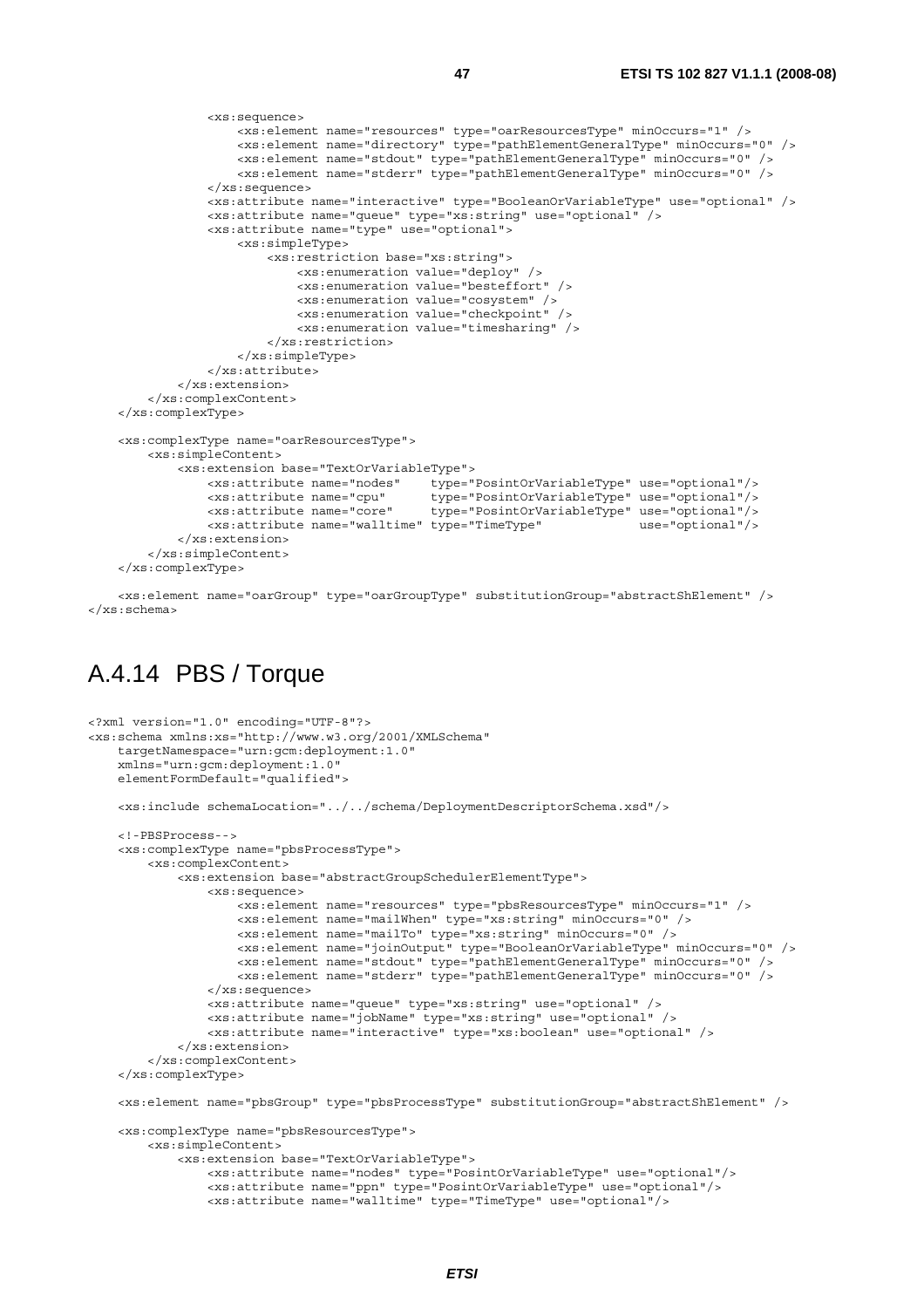</xs:extension> </xs:simpleContent> </xs:complexType> </xs:schema>

## A.4.15 PRUN

```
<?xml version="1.0" encoding="UTF-8"?> 
<xs:schema xmlns:xs="http://www.w3.org/2001/XMLSchema" 
     targetNamespace="urn:gcm:deployment:1.0" 
     xmlns="urn:gcm:deployment:1.0" 
     elementFormDefault="qualified"> 
     <xs:include schemaLocation="../../schema/DeploymentDescriptorSchema.xsd"/> 
     <xs:complexType name="prunProcessType"> 
         <xs:complexContent> 
             <xs:extension base="abstractGroupSchedulerElementType"> 
                 <xs:sequence> 
                      <xs:element name="resources" type="prunResourcesType" minOccurs="1" /> 
                      <xs:element name="stdout" type="pathElementGeneralType" minOccurs="0" /> 
                 </xs:sequence> 
             </xs:extension> 
         </xs:complexContent> 
     </xs:complexType> 
     <xs:element name="prunGroup" type="prunProcessType" substitutionGroup="abstractShElement" /> 
         <xs:complexType name="prunResourcesType"> 
         <xs:simpleContent> 
             <xs:extension base="TextOrVariableType"> 
                 <xs:attribute name="nodes" type="PosintOrVariableType" use="optional"/> 
                 <xs:attribute name="ppn" type="PosintOrVariableType" use="optional"/> 
                 <xs:attribute name="walltime" type="TimeType" use="optional"/> 
             </xs:extension> 
         </xs:simpleContent> 
     </xs:complexType>
```
</xs:schema>

### A.4.16 Sun Grid Engine

```
<?xml version="1.0" encoding="UTF-8"?> 
<xs:schema xmlns:xs="http://www.w3.org/2001/XMLSchema" 
     targetNamespace="urn:gcm:deployment:1.0" 
     xmlns="urn:gcm:deployment:1.0" 
     elementFormDefault="qualified"> 
     <xs:include schemaLocation="../../schema/DeploymentDescriptorSchema.xsd"/> 
     <!-gridEngine process --> 
     <xs:complexType name="gridEngineProcessType"> 
        x \cdot \text{complement} <xs:extension base="abstractGroupSchedulerElementType"> 
                 <xs:sequence> 
                     <xs:element name="resources" type="gridEngineResourcesType" minOccurs="1"/> 
                      <xs:element name="directory" type="pathElementGeneralType" minOccurs="0" /> 
                      <xs:element name="stdout" type="pathElementGeneralType" minOccurs="0" /> 
                      <xs:element name="stderr" type="pathElementGeneralType" minOccurs="0" /> 
                 </xs:sequence> 
                 <xs:attribute name="queue" type="xs:string" use="optional" /> 
                 <xs:attribute name="jobName" type="xs:string" use="optional" /> 
             </xs:extension> 
         </xs:complexContent> 
     </xs:complexType> 
     <xs:element name="gridEngineGroup" type="gridEngineProcessType"
```

```
substitutionGroup="abstractShElement"/>
```

```
 <xs:complexType name="gridEngineResourcesType"> 
     <xs:simpleContent>
```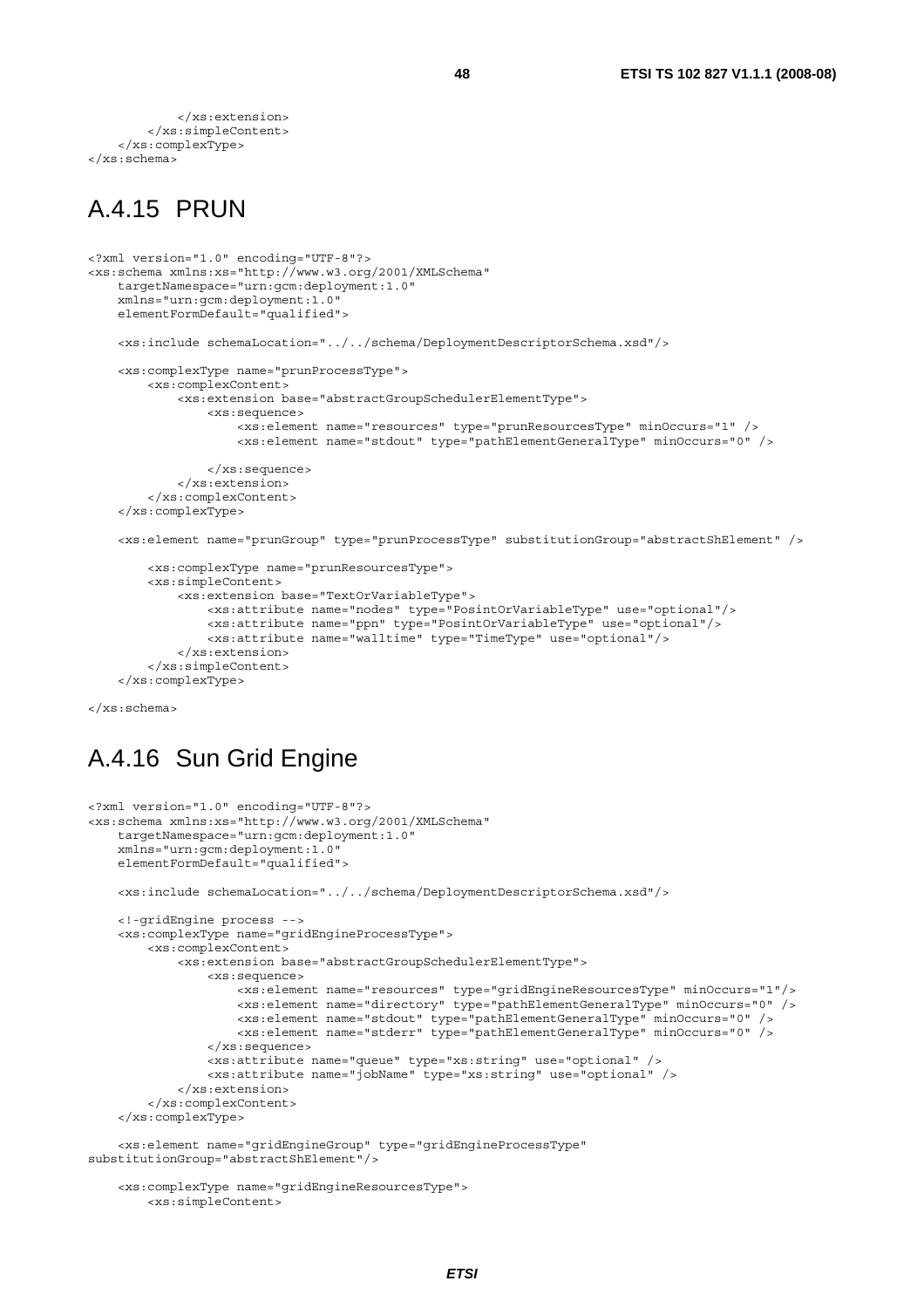```
 <xs:extension base="TextOrVariableType"> 
 <xs:attribute name="nodes" type="PosintOrVariableType" use="optional"/> 
 <xs:attribute name="parallelEnvironment" tySpe="TextOrVariableType" use="optional"/> 
 <xs:attribute name="walltime" type="TimeType" use="optional"/> 
           </xs:extension> 
       </xs:simpleContent> 
    </xs:complexType>
```
</xs:schema>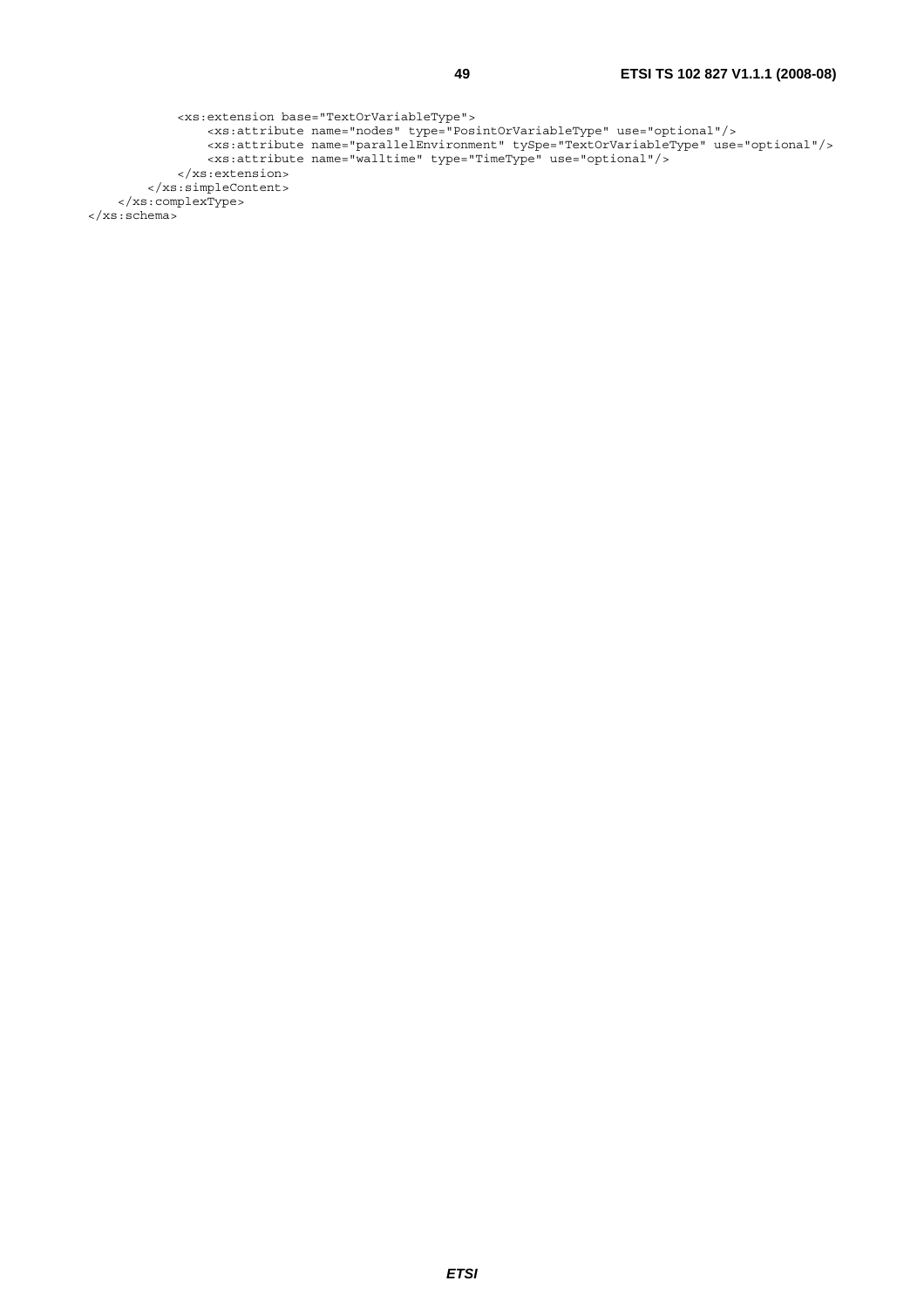### Annex B (informative): Examples of deployment descriptor

### B.1 Example 1

```
<?xml version="1.0" encoding="UTF-8"?> 
<GCMDeployment 
    xmlns="urn:gcm:deployment:1.0" 
    xmlns:xsi="http://www.w3.org/2001/XMLSchema-instance" 
    xsi:schemaLocation="urn:gcm:deployment:1.0 
http://proactive.inria.fr/schemas/gcm/1.0/ExtensionSchemas.xsd "> 
     <environment> 
         <javaPropertyVariable name="user.home"/> 
     </environment> 
     <resources> 
         <group refid="gINRIA"> 
             <host refid="hSchubby" /> 
         </group> 
    </resources>
     <infrastructure> 
         <hosts> 
             <host id="hSchubby" os="unix" hostCapacity="1" vmCapacity="1"> 
                 <homeDirectory base="root" relpath="${user.home}" /> 
             </host> 
         </hosts> 
         <groups> 
             <sshGroup id="gINRIA" hostList="schubby cheypa duff" username="cmathieu" /> 
             <rshGroup id="grINRIA" hostList="schubby cheypa duff" username="cmathieu" /> 
         </groups> 
     </infrastructure>
```
</GCMDeployment>

# B.2 Example 2

```
<?xml version="1.0" encoding="UTF-8"?> 
<GCMDeployment 
    xmlns="urn:gcm:deployment:1.0" 
    xmlns:xsi="http://www.w3.org/2001/XMLSchema-instance" 
    xsi:schemaLocation="urn:gcm:deployment:1.0 
http://proactive.inria.fr/schemas/gcm/1.0/ExtensionSchemas.xsd"> 
     <environment> 
         <descriptorVariable name="USERNAME" value="jsmith" /> 
     </environment> 
     <resources> 
         <bridge refid="GATEWAY" /> 
         <group refid="COMPANY_LAN"> 
             <host refid="BIG_HOST" /> 
         </group> 
     </resources> 
     <infrastructure> 
         <hosts> 
             <host id="BIG_HOST" os="unix" hostCapacity="4" 
                  vmCapacity="2"> 
                  <homeDirectory base="root" 
                      relpath="/user/${USERNAME}/home" /> 
                  <tool id="java" path="/usr/java/j2sdk/bin/java" /> 
                  <tool id="proactive" 
                     path="$HOME/myApps/ProActive 3.2.1" />
```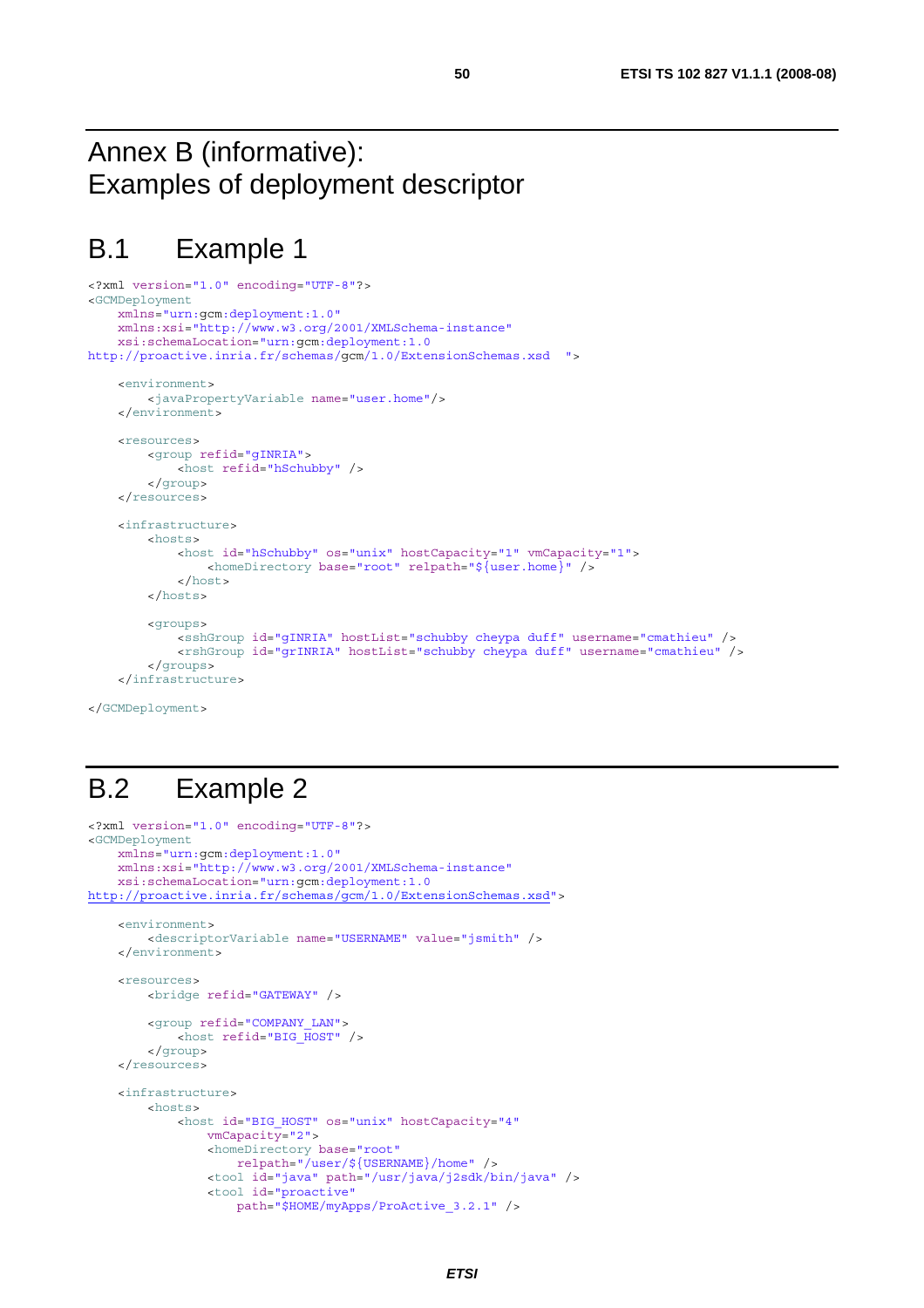```
 <stdout>output_trace</stdout> 
<stderr>error trace</stderr>
           </lsfGroup> 
       </groups> 
        <bridges> 
           <sshBridge id="GATEWAY" hostname="sea.inria.fr" 
              username="${USERNAME}" commandPath="" /> 
        </bridges> 
    </infrastructure>
```
</GCMDeployment>

 </host> </hosts> <groups>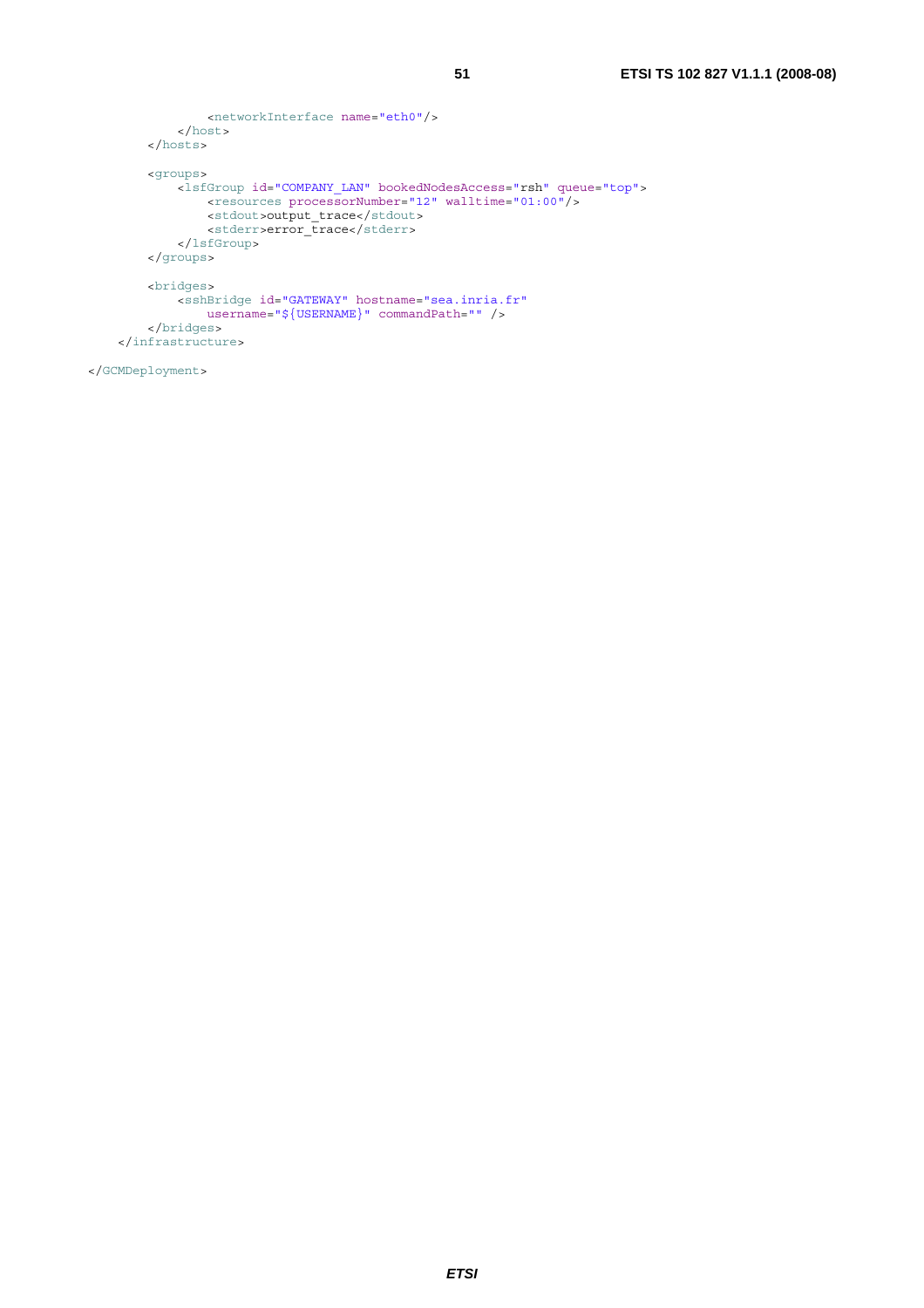# Annex C (normative): Custom bridge and group types

The schema is designed to allow easy integration of custom extensions for any new bridge or group protocols. The standard way to do this is by creating a custom XML Schema element type as an extension of the appropriate abstract type abstractBridgeElementType, abstractGroupElementType, or abstractGroupSchedulerElementType.

The type should then be put in its own schema file, which will reference the main schema one.

The following example shows an extension schema with a custom group type and a custom bridge type:

```
<xs:schema 
    targetNamespace="urn:gcm:deployment:extension" 
    xmlns="urn:gcm:deployment:extension" 
    xmlns:gcmdep="urn:gcm:deployment:1.0" 
    xmlns:xs="http://www.w3.org/2001/XMLSchema" 
    elementFormDefault="qualified"> 
    <xs:import 
         schemaLocation="DeploymentDescriptorSchema.xsd" 
         namespace="urn:gcm:deployment:1.0"/> 
    \geq 1 custom group 
 --> 
    <xs:complexType name="myGroupType"> 
         <xs:complexContent> 
             <xs:extension base="gcmdep:abstractGroupElementType"> 
                 <xs:attribute name="someattr" type="xs:string"/> 
             </xs:extension> 
         </xs:complexContent> 
    </xs:complexType> 
    <xs:element name="myGroup" substitutionGroup="gcmdep:abstractShElement" type="myGroupType" /> 
    \leq ! - custom bridge 
       --> 
    <xs:complexType name="myBridgeType"> 
         <xs:complexContent> 
             <xs:extension base="gcmdep:abstractBridgeElementType"> 
                 <xs:attribute name="someattr" type="xs:string"/> 
             </xs:extension> 
         </xs:complexContent> 
    </xs:complexType> 
    <xs:element name="myBridge" substitutionGroup="gcmdep:abstractBridgeElement" type="myBridgeType" 
/</xs:schema>
```
#### **Schema extension example - SampleDeploymentExtension.xsd**

The schema can then be used as an auxiliary schema in a descriptor, along with the main schema. Here is a usage example:

```
<?xml version="1.0" encoding="UTF-8"?> 
<GCMDeployment 
    xmlns="urn:gcm:deployment:1.0" 
    xmlns:pauext="urn:gcm:deployment:extension" 
    xmlns:xsi="http://www.w3.org/2001/XMLSchema-instance" 
    xsi:schemaLocation="urn:gcm:deployment:1.0 
http://proactive.inria.fr/schemas/gcm/1.0/ExtensionSchemas.xsd
     urn:gcm:deployment:extension SampleDeploymentExtension.xsd 
"" "" ""
> 
     <environment> 
         <javaPropertyVariable name="user.home"/> 
         <javaPropertyVariable name="user.name"/> 
     </environment> 
     <resources> 
         <group refid="gINRIAEXT"> 
             <host refid="hSchubby" /> 
         </group>
```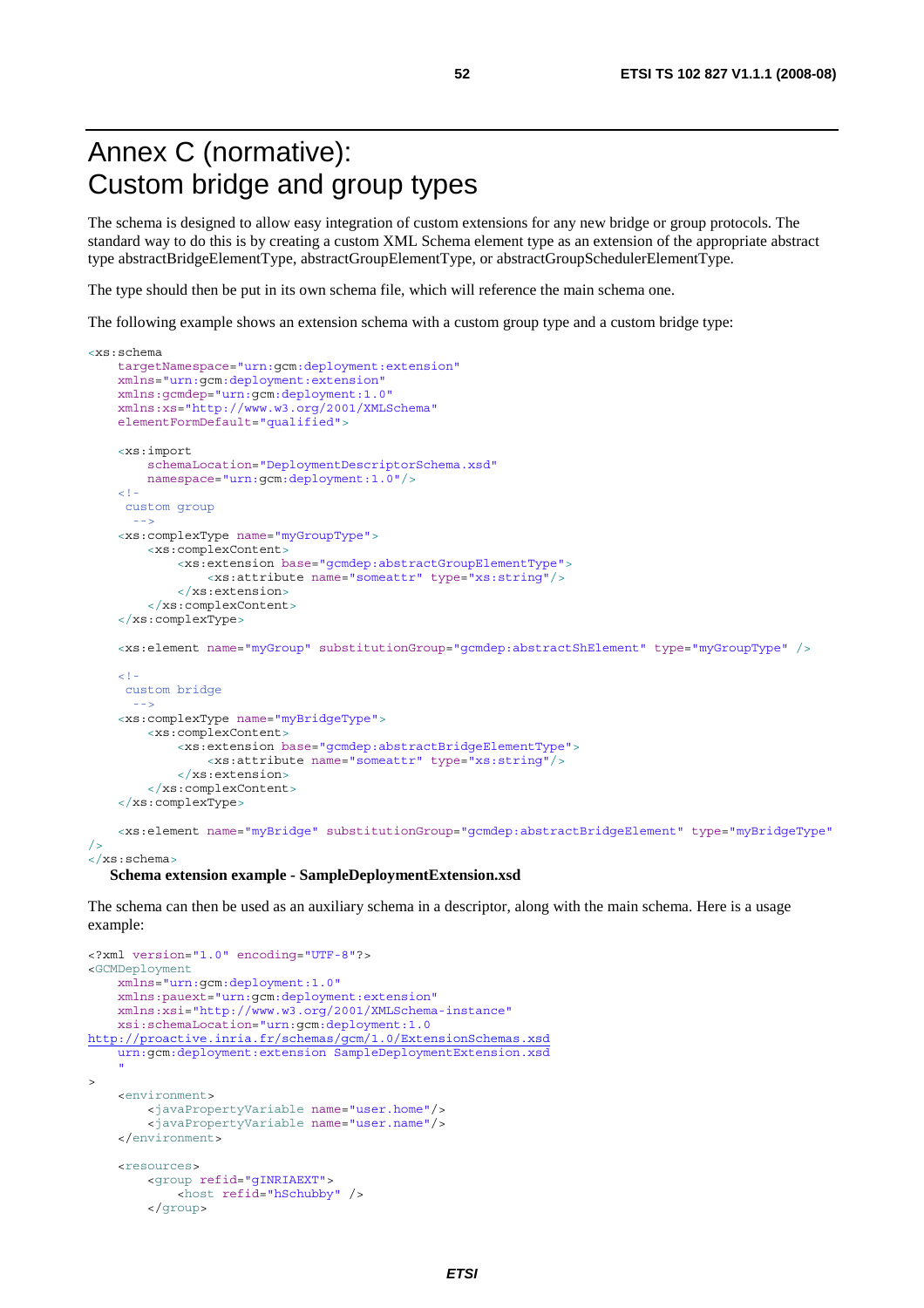```
</resources>
     <infrastructure> 
         <hosts> 
             <host id="hSchubby" os="unix" hostCapacity="1" 
                vmCapacity="1"> 
                 <homeDirectory base="root" relpath="${user.home}" /> 
             </host> 
         </hosts> 
         <groups> 
              <sshGroup id="LAN_INRIA" hostList="cheypa schubby petawawa naruto" 
username="${user.name}" 
                 commandPath="/usr/local/bin/ssh"> 
             </sshGroup> 
             <pauext:myGroup id="gINRIAEXT" someattr="foobar" /> 
         </groups> 
         <bridges> 
             <pauext:myBridge id="bINRIAEXT" someattr="somevalue" /> 
         </bridges> 
     </infrastructure>
```
#### </GCMDeployment>

#### **Schema extension-example - SampleDescriptor.xml**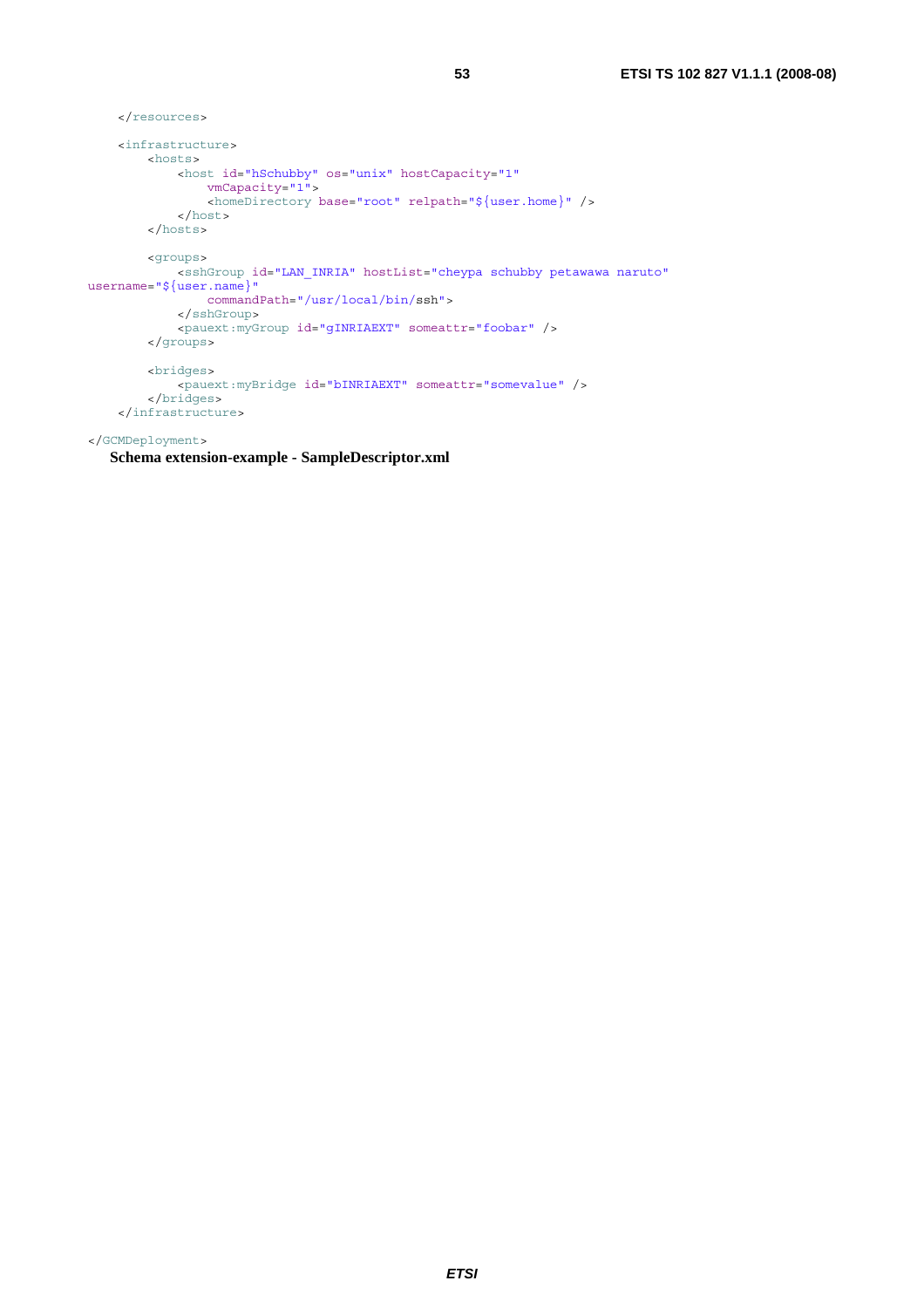# Annex D (informative): Symbols used in the schema diagrams

The following is taken from the <oXygen/> XML Editor User guide (with permission):

<http://www.oxygenxml.com/doc/ug-oxygen/xml-schema-diagram-symbols.html>



A rectangle containing a string represents an xs:element with the name attribute having the value equal to the string from the rectangle.

$$
\neg \text{ @ note} \quad \Box
$$

An xs:attribute with the name attribute having the value equal to the string from the rectangle.



An xs:anyAttribute with the namespace attribute having the value equal to the string from the rectangle.

$$
- \underbrace{\text{B}_{\text{D}} \text{ attrGroup}}_{\text{D}}
$$

An xs:attributeGroup with the ref attribute having the value equal to the string from the rectangle.

$$
\left(\begin{array}{c|c} \textbf{ComplexPerson} \\ \hline \textbf{ComplexPerson} \end{array}\right)
$$

An xs:complexType with the name attribute having the value equal to the string from the rectangle.

$$
\begin{array}{|c|c|c|}\n\hline\n\textbf{1} & \text{personGroup} & \textbf{P}\n\end{array}
$$

An xs:group with the name attribute having the value equal to the string from the rectangle.

$$
\begin{array}{c}\n\hline\n\text{person} \\
\hline\n1 \text{ m}\n\end{array}
$$

An xs:element with the ref attribute having the value equal to the string from the rectangle.

$$
\left(\overline{\mathbb{Z}}\ \text{stringRestriction}\right) \boxplus
$$

An xs:simpleType with the name attribute having the value equal to the string from the rectangle.

$$
\left(\text{M \text{ restricts: } x \text{s:string}}\right) \boxminus
$$

An xs:restriction with the base attribute having the value equal to the string from the rectangle.

{ 4D extends: xs:string } □

An xs:extension with the base attribute having the value equal to the string from the rectangle.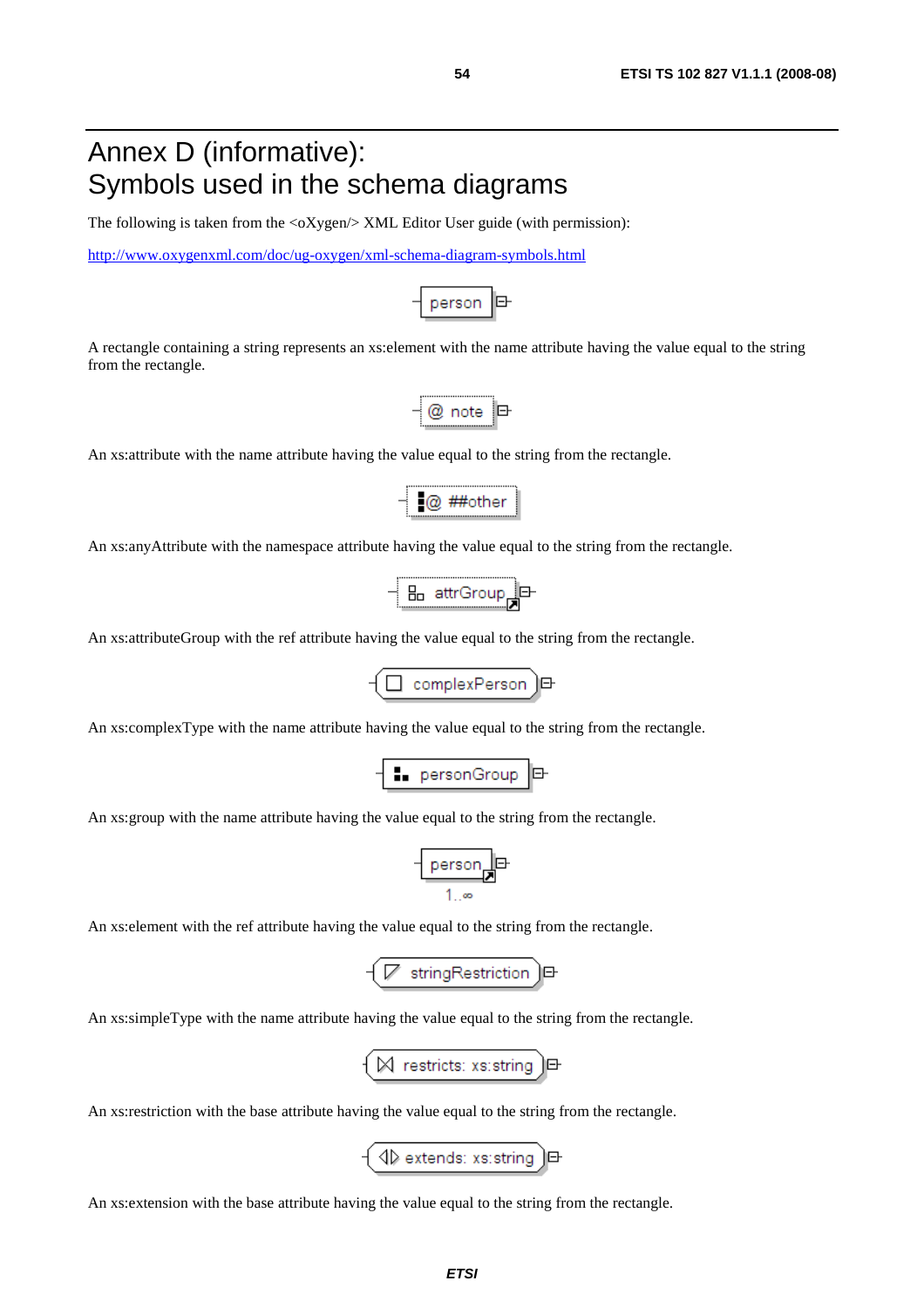

An xs:simpleContent.



An xs:complexContent.

$$
\frac{1}{2} \sum_{i=1}^{n} \frac{1}{i}
$$

An xs:all.

 $10$ 

An xs:sequence with the minOccurs and minOccurs attributes specified under the symbol.





An xs:annotation.

An xs:documentation.



An xs:unique with the name attribute having the value equal to the string from the rectangle.

$$
\begin{array}{|c|c|} \hline \textbf{A} & \text{empid} & \textbf{B} \\ \hline \end{array}
$$

An xs:key with the name attribute having the value equal to the string from the rectangle.

$$
-\begin{array}{|c|c|}\hline \textbf{R} & \text{keyref1}\text{-sempid} \\ \hline \end{array} \text{B}
$$

An xs:keyref with the name and refer attributes having the value equal to the string from the rectangle.

$$
\left(\underbrace{\text{F person}}\right)
$$

An xs:selector with the xpath attribute having the value equal to the string from the rectangle; it is used inside an xs:unique, an xs:key or an xs:keyref.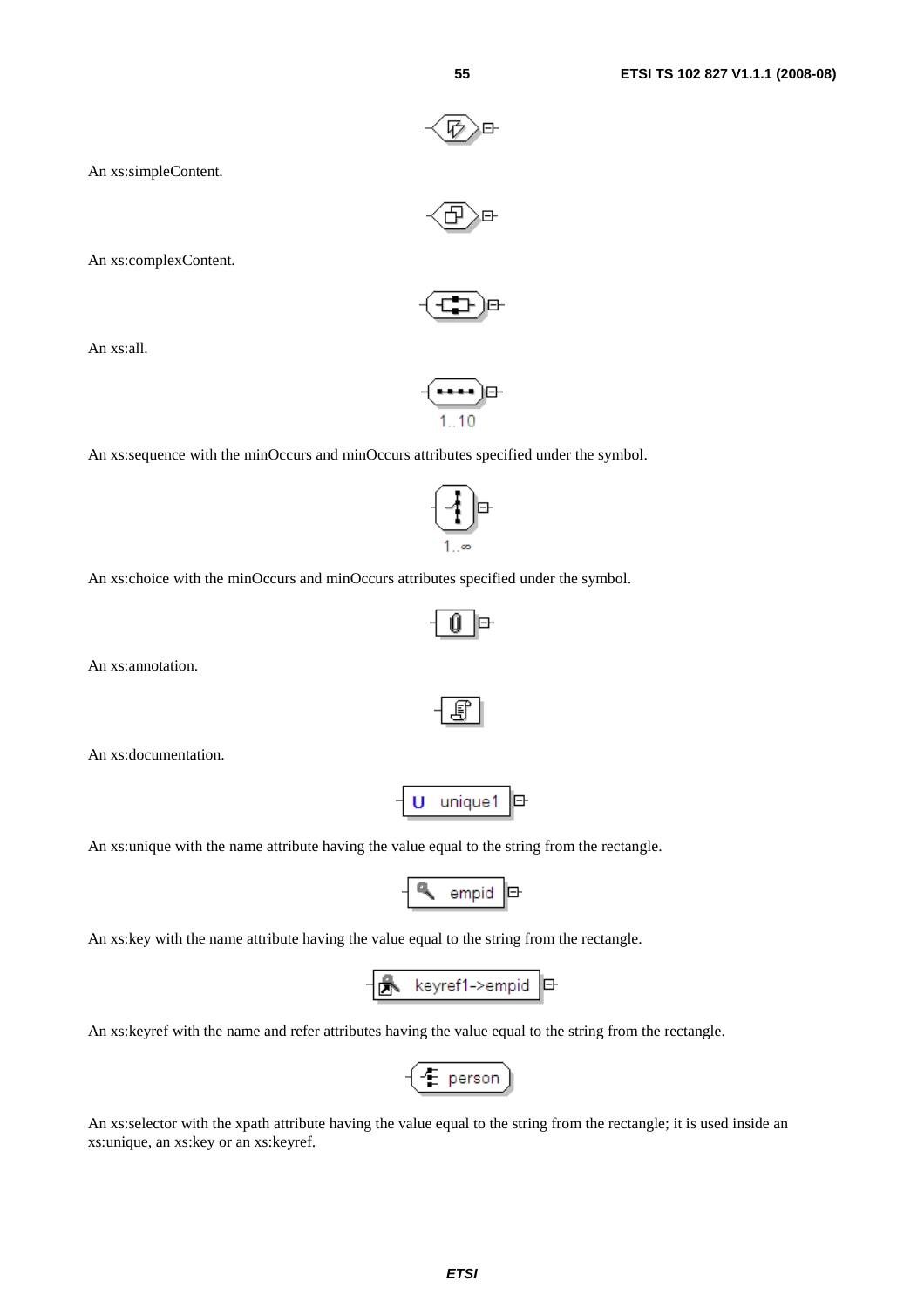

An xs:field with the xpath attribute having the value equal to the string from the rectangle; it is used inside an xs:unique, an xs:key or an xs:keyref.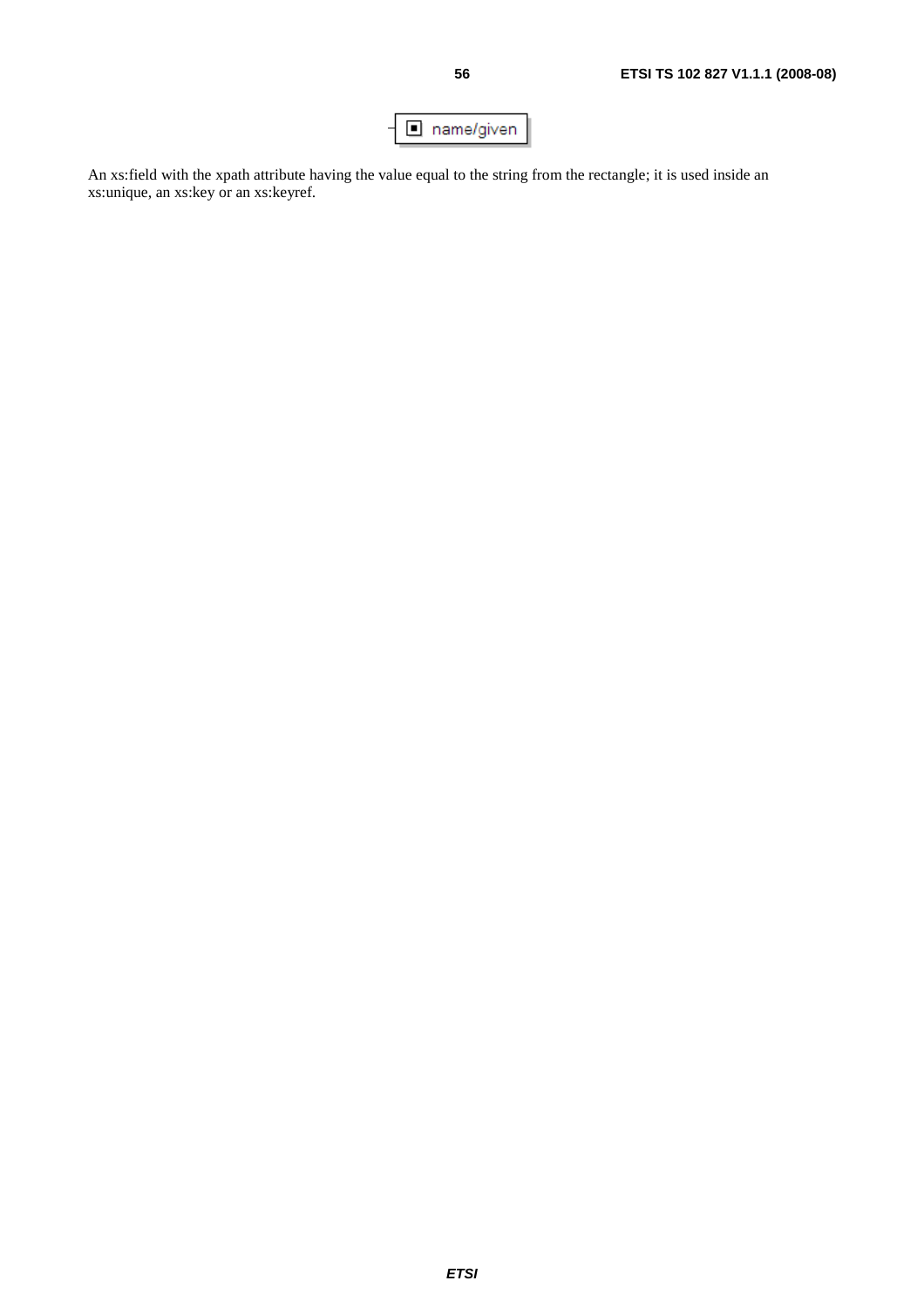# Annex E (informative): Bibliography

- ProActive: Programming, Composing, Deploying for the Grid, Baude F., Baduel L., Caromel D., Contes A., Huet F., Morel M. and Quilici R., in "GRID COMPUTING: Software Environments and Tools", Jose C. Cunha and Omer F. Rana (Eds), Springer Verlag, January 2006. <http://proactive.inria.fr/userfiles/file/papers/ProgrammingComposingDeploying.pdf>
- CoreGrid Deliverable D.PM.04: "Basic Features of the Grid Component Model (assessed)", <http://www.coregrid.net/mambo/images/stories/Deliverables/d.pm.04.pdf>
- GridCOMP Deliverable D.CFI.03: "Architectural design of the component framework" <http://gridcomp.ercim.org/images/stories/Deliverables/d.cfi.03-final.pdf>
- ETSI Plugtest report: "3<sup>rd</sup> Grid Plugtest report" [http://portal.etsi.org/docbox/GRID/Open/GRID\\_Plugtests\\_2007/III-GRID-Plugtests-Report-2006.pdf](http://portal.etsi.org/docbox/GRID/Open/GRID_Plugtests_2007/III-GRID-Plugtests-Report-2006.pdf)
- "ProActive User Group" <http://www-sop.inria.fr/oasis/plugtest2007/ProActiveGCMUserGroup.html>
- CoreGRID Network of Excellence. http://www.coregrid.net/